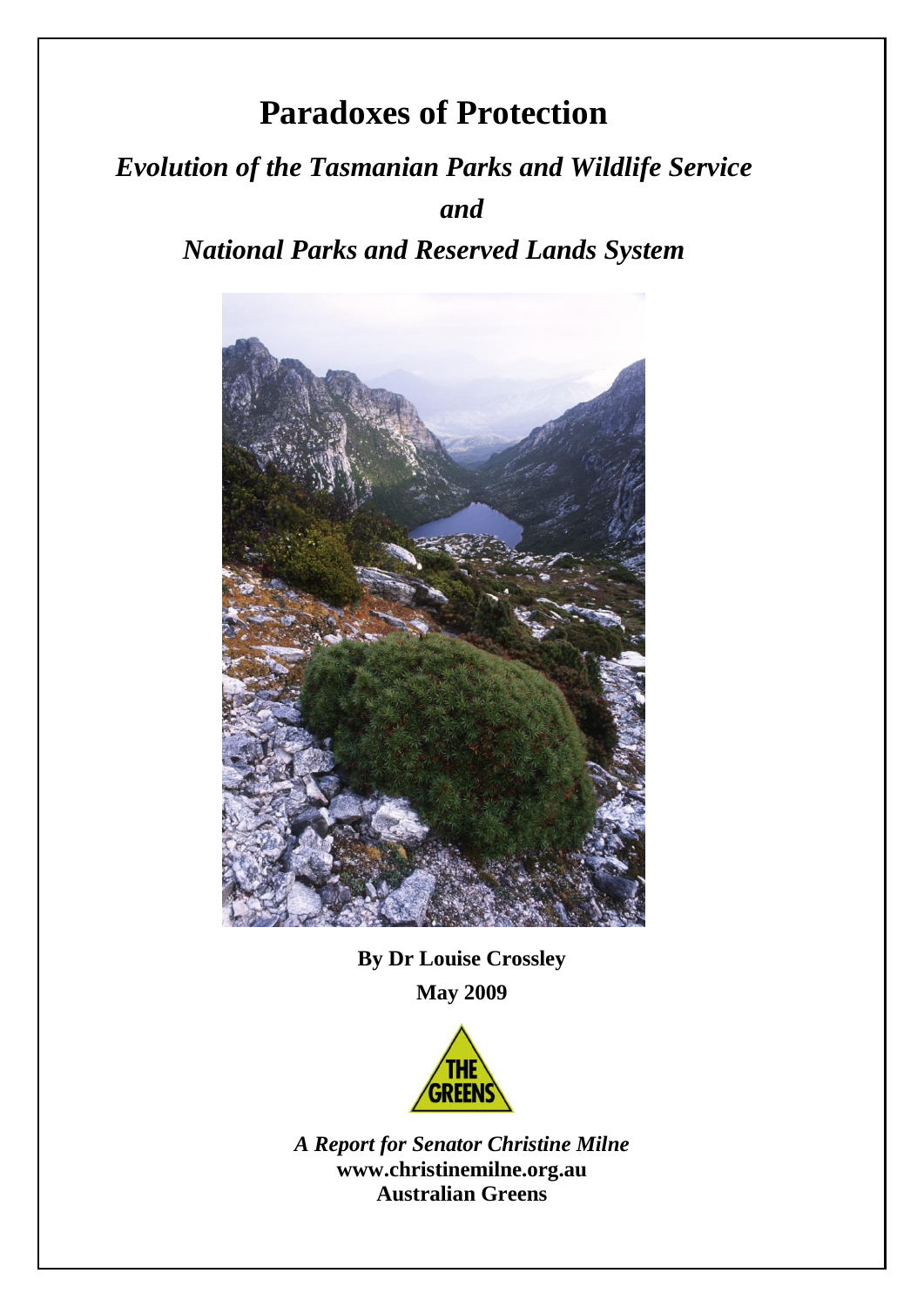

*Cover image: Lake Gwendolen from the track to the summit of Frenchmans Cap, Tasmanian Wilderness World Heritage Area Photo: Matt Newton Photography*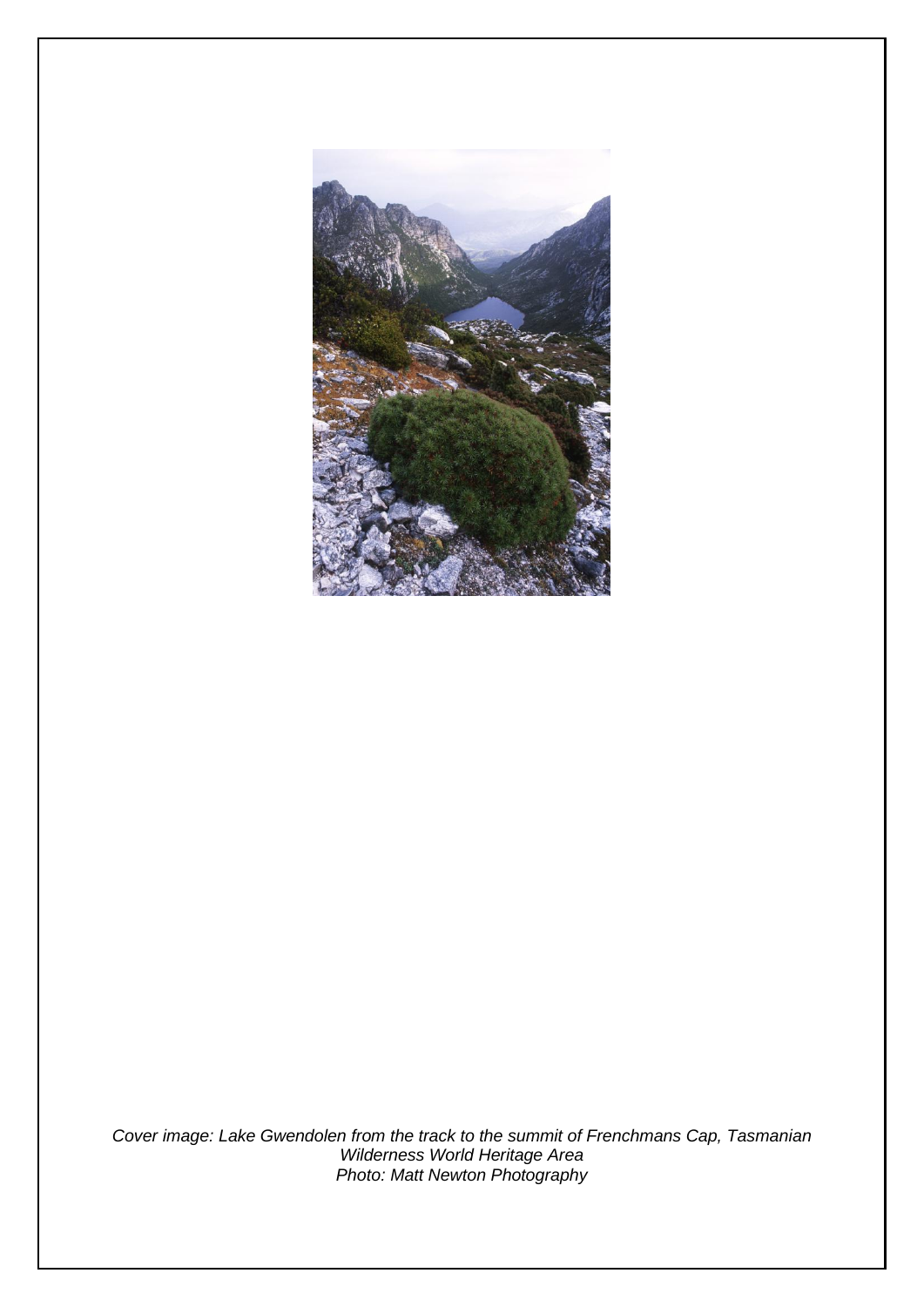## **Table of Contents**

|     | 1. THE INITIAL ESTABLISHMENT OF PARKS AND RESERVES; UTILITARIANS                                                                          |  |
|-----|-------------------------------------------------------------------------------------------------------------------------------------------|--|
|     |                                                                                                                                           |  |
|     |                                                                                                                                           |  |
|     |                                                                                                                                           |  |
|     |                                                                                                                                           |  |
|     | 2. THE ESTABLISHMENT AND 'GLORY DAYS' OF THE NATIONAL PARKS AND                                                                           |  |
| 2.1 |                                                                                                                                           |  |
| 2.2 |                                                                                                                                           |  |
| 2.3 |                                                                                                                                           |  |
|     | 3. THE FRANKLIN RIVER CONFLICT AND ITS CONSEQUENCES FOR THE                                                                               |  |
| 3.1 |                                                                                                                                           |  |
| 3.2 |                                                                                                                                           |  |
| 3.3 |                                                                                                                                           |  |
|     | <b>4. DEATH BY A THOUSAND CUTS: FROM THE NATIONAL PARKS AND WILDLIFE</b><br>SERVICE TO THE DEPARTMENT OF ENVIRONMENT, PARKS, HERITAGE AND |  |
| 4.1 | Restructuring the National Parks and Wildlife Service: a complex merry-go-round  11                                                       |  |
| 4.2 | 4.2.3 Responsibility for management of the Tasmanian Wilderness World Heritage Area21                                                     |  |
| 4.3 |                                                                                                                                           |  |
| 4.4 |                                                                                                                                           |  |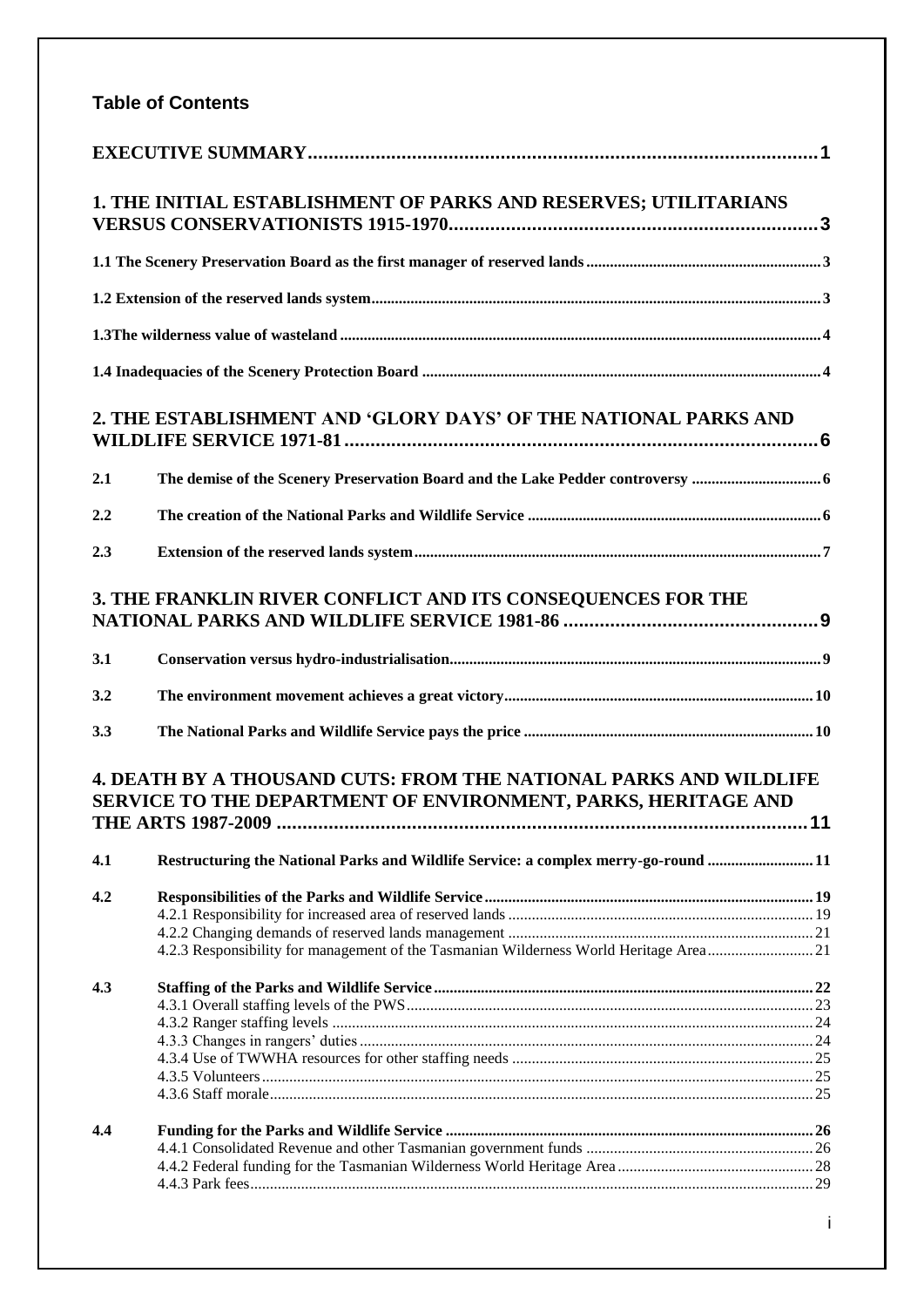| 5. SERVING MANY MASTERS: CURRENT CONFLICTS IN RESERVED LANDS |  |
|--------------------------------------------------------------|--|
|                                                              |  |

| 5.1 |                                                                                                   |  |
|-----|---------------------------------------------------------------------------------------------------|--|
| 5.2 |                                                                                                   |  |
| 5.3 |                                                                                                   |  |
|     |                                                                                                   |  |
| 6.1 |                                                                                                   |  |
| 6.2 |                                                                                                   |  |
| 6.3 | The impact of climate change, oil depletion and the global financial crisis – the triple crunch40 |  |
| 6.4 |                                                                                                   |  |
|     |                                                                                                   |  |
|     | POSTSCRIPT: JUNE 2009 - RANGERS PER HECTARE IN TASMANIA  44                                       |  |

#### **Acknowledgements**

I would like to thank Dr Debbie Quarmby and Dr Louise Mendel for permission to use and quote from their excellent PhD theses; Sophie Underwood for help in providing information and contacts; and the many anonymous people who generously contributed their time and insights to provide a much richer context to this discussion.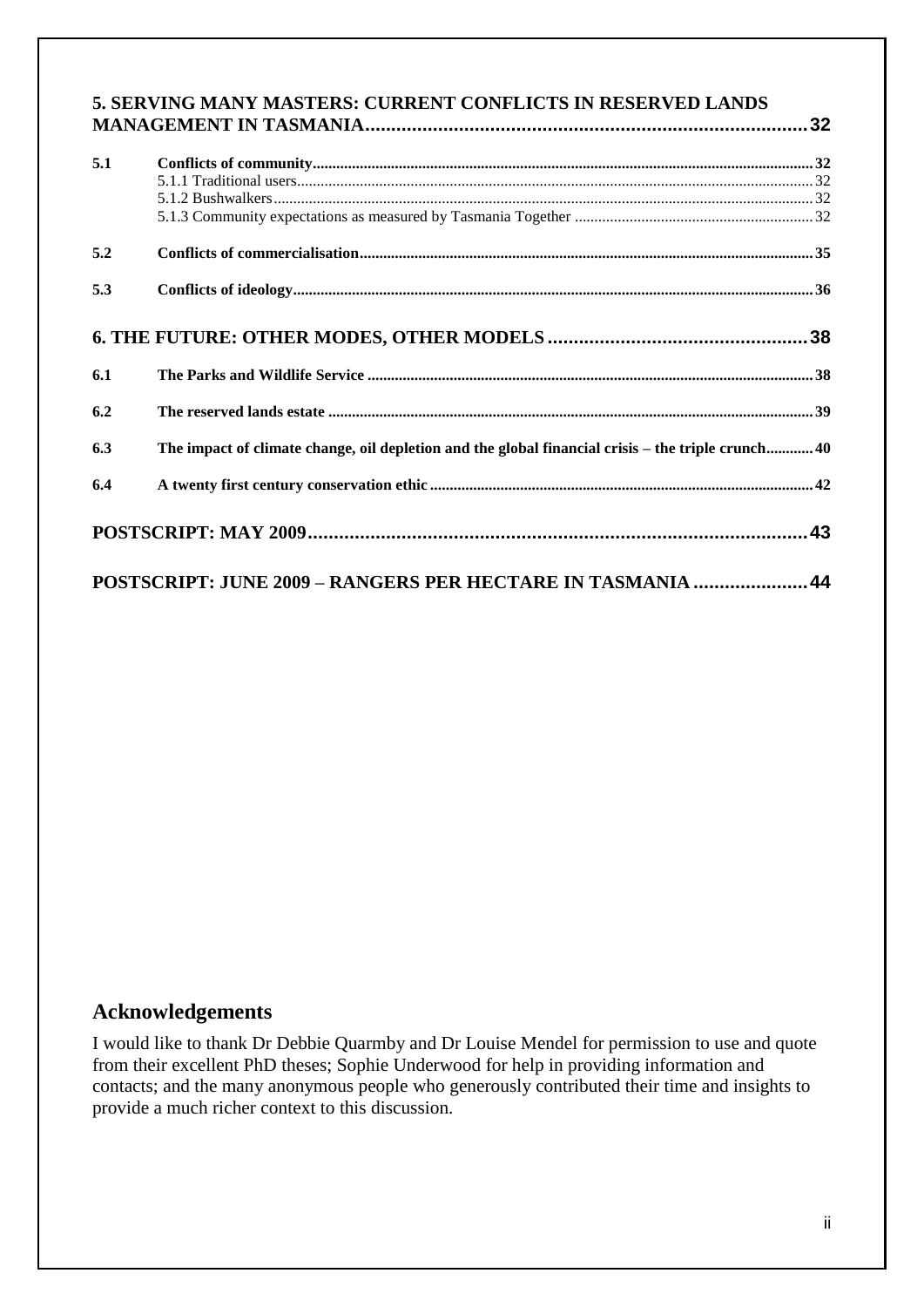| <b>Acronyms</b> |                                                                 |
|-----------------|-----------------------------------------------------------------|
| <b>DLPW</b>     | Department of Lands Parks and Wildlife (1987)                   |
| <b>DPWH</b>     | Department of Parks, Wildlife and Heritage (1989)               |
| <b>DELM</b>     | Department of Environment and Land Management (1993)            |
| <b>DEP</b>      | Department of Environment and Planning                          |
| <b>DEPHA</b>    | Department of Environment, Parks, Heritage and the Arts (2008)  |
| <b>DPIWE</b>    | Department of Primary Industry Water and the Environment (1998) |
| <b>DTAE</b>     | Department of Tourism, Arts and Environment (2005)              |
| <b>DPIW</b>     | Department of Primary Industries and Water (2005)               |
| <b>DTPHA</b>    | Department of Tourism, Parks, Heritage and the Arts (2002)      |
| <b>HEC</b>      | Hydro Electric Commission                                       |
| <b>NCB</b>      | <b>Nature Conservation Branch</b>                               |
| <b>NPWS</b>     | National Parks and Wildlife Service (1971 - 92)                 |
| <b>PWS</b>      | Parks and Wildlife Service (1993 - 2009)                        |
| <b>RFA</b>      | <b>Regional Forest Agreement</b>                                |
| <b>RMC</b>      | <b>Resource Management and Conservation</b>                     |
| <b>SPB</b>      | <b>Scenery Preservation Board</b>                               |
| <b>TCT</b>      | <b>Tasmanian Conservation Trust</b>                             |
| <b>TNPA</b>     | <b>Tasmanian National Parks Association</b>                     |
| <b>TWWHA</b>    | Tasmanian Wilderness World Heritage Area                        |
| <b>WHA</b>      | World Heritage Area                                             |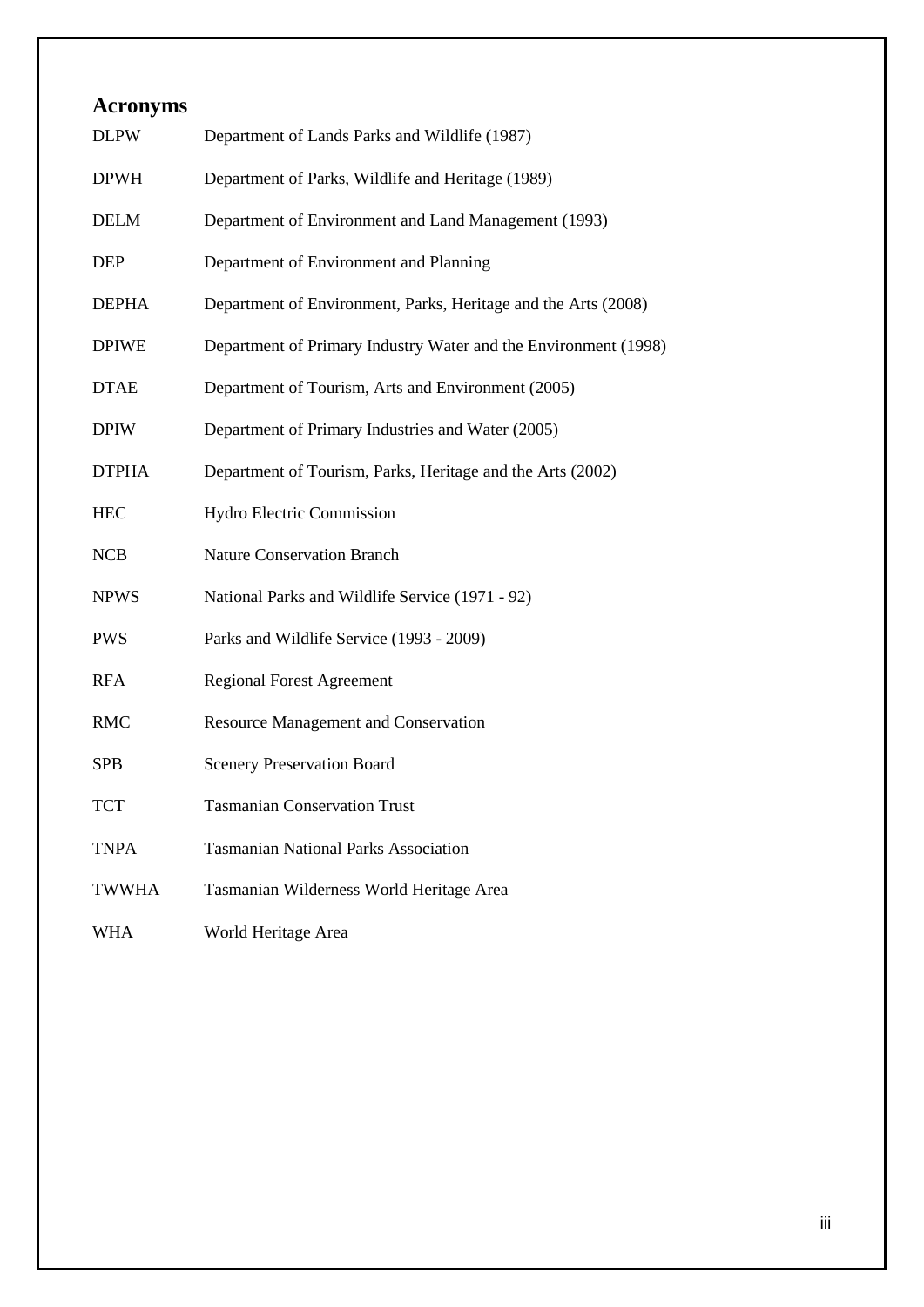## <span id="page-5-0"></span>**Executive Summary**

Tasmania is known internationally for its wilderness, its natural beauty and its wildlife. Around the world people are in awe of the Franklin River, the soaring wedge tailed eagle, the old growth forests and the Tasmanian devil. This reputation was enhanced with the Listing of the Tasmanian Wilderness World Heritage Area as a place of outstanding universal value under the World Heritage Convention in 1982.

**The paradox is that as the reputation for wilderness has grown the value that Tasmanian government puts on wilderness has not. Utilitarian exploitation not protection has become the dominant government attitude towards the natural environment and is reflected in the management of the Tasmanian national parks and reserved lands system.**

This report traces the evolution of the Tasmanian Parks and Wildlife Service and the National Parks and Reserved Lands system from its origins in 1915, with the establishment of the Scenery Preservation Board, and the Mount Field and Freycinet National Parks; to 2009 when the Parks and Wildlife Service (PWS), as an operational division of the Department of Environment, Parks, Heritage and the Arts (DEPHA) is responsible for the management of over 2.5 million hectares of reserved lands (almost 40% of the state) under the *Nature Conservation Act 2002*. On 14 May 2009 DEPHA was abolished by the Bartlett government.

**The National Parks and Wildlife Service (NPWS) was created by the** *National Parks and Wildlife Act 1970***, nearly 40 years ago. Since that time, the management philosophy of the PWS has changed substantially, from one charged primarily with the development and management of an ecologically representative system of reserved lands and for conservation of flora and fauna, to one with a major emphasis on managing for public use and recreation.** 

**Throughout this period, the dominant rationale of the reserved lands system has primarily been politically determined.** The Tasmanian government and community-based interest groups have differed, often to the point of intense conflict, in their view of the most significant purpose of the reserved estate, and changes in the system's role within the state's political and social fabric reflect shifts in the relative power of the environment movement *vis a vis* the government of the day.

**The role and effectiveness of the Service as the managing agency of Tasmania's reserved lands system has also been affected by this shifting power play. The Service has gone through many administrative changes, most of them motivated by political considerations, which have had the effect of systematically emasculating its ability to manage the reserved estate for conservation values.**

**Until 1986, the NPWS was an independent entity with its own Minister. From then on it has been amalgamated with a number of other agencies and departments in a constantly changing alphabet soup in a total of nine combinations over 20 years (losing its 'National' status in 1993), with a 'restructuring' on average every two years.** 

**This chronic administrative instability has led in a constant direction – towards an increasing emphasis on the economic value of national parks and reserved lands for tourism, and a reduction in resources of both money and staff for biodiversity conservation and habitat protection.** This shift in emphasis was entrenched by a major discontinuity which occurred in 2002 with the separation of the Resource Management and Nature Conservation Branch and the Land Management Branch of the PWS; the former remained in the Department of Primary Industry, Water and Environment (DPIWE) when the latter joined the Department of Tourism, Parks, Heritage and the Arts (DTPHA).

As a result, national parks especially, and the Tasmanian Wilderness World Heritage Area in particular, are managed as a vital element of the tourism industry and its ‗brand' of *'unforgettable natural experiences'*.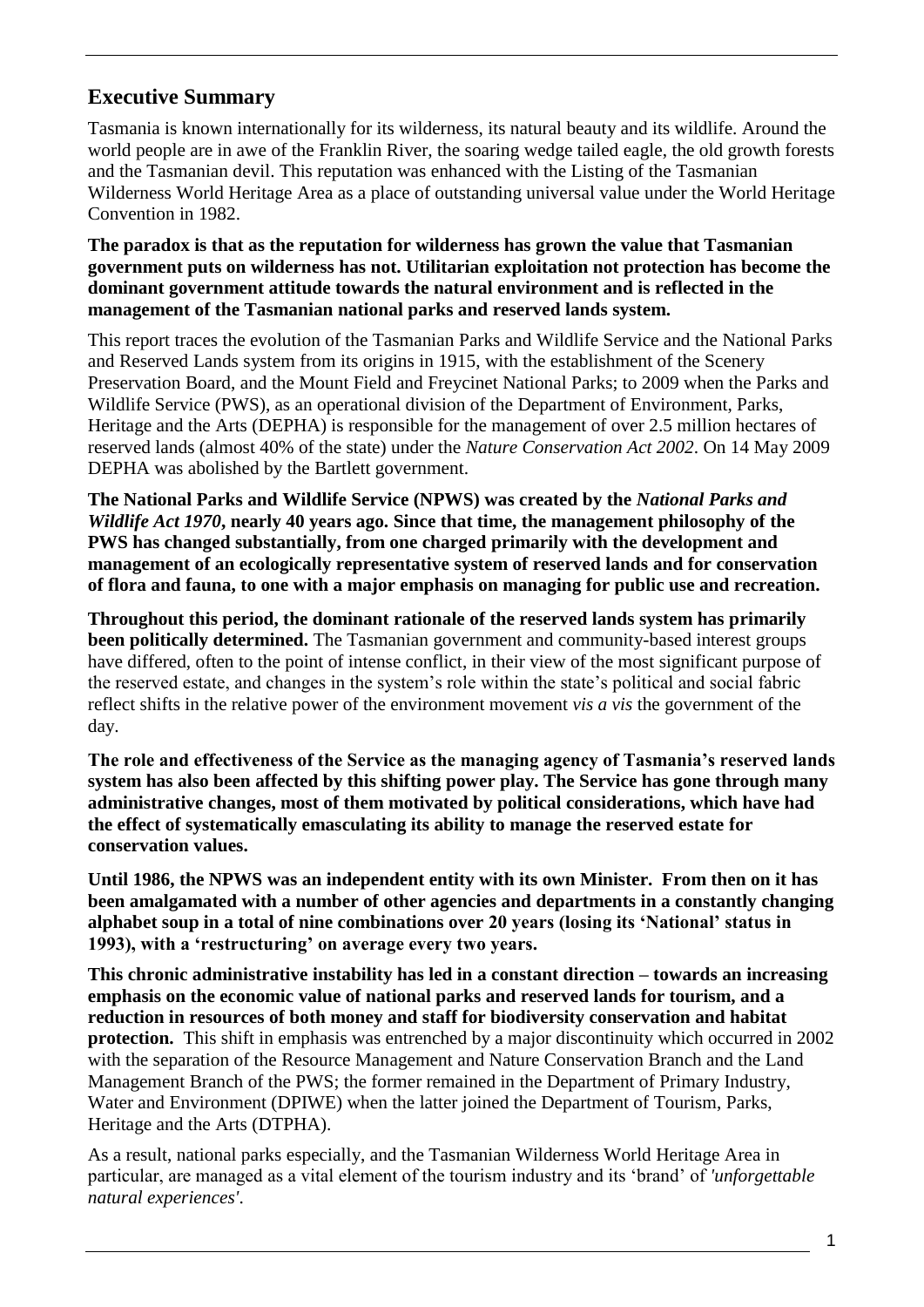Visitor facilities absorb the majority of PWS resources and there is constant pressure for more private investment in, and profit from, public lands. **The number of 'on ground' rangers and land managers has steadily decreased from a peak in 1990 even as the reserved estate has grown, so that the ratio is now one to 30,000 hectares, compared to Parks Victoria for example with one land manager to 5,000 hectares.** 

**The essential conservation responsibility of the PWS is chronically under funded, and the emphasis on tourism is unlikely to be sustainable in the future.**

**In a carbon constrained economy, the 45% of the reserved lands (i.e. 45% of the 2.5 million hectares) which is forest, will have a far higher value as a carbon store, and the management of the whole estate for biodiversity conservation will be essential to help to mitigate the impact of climate change.**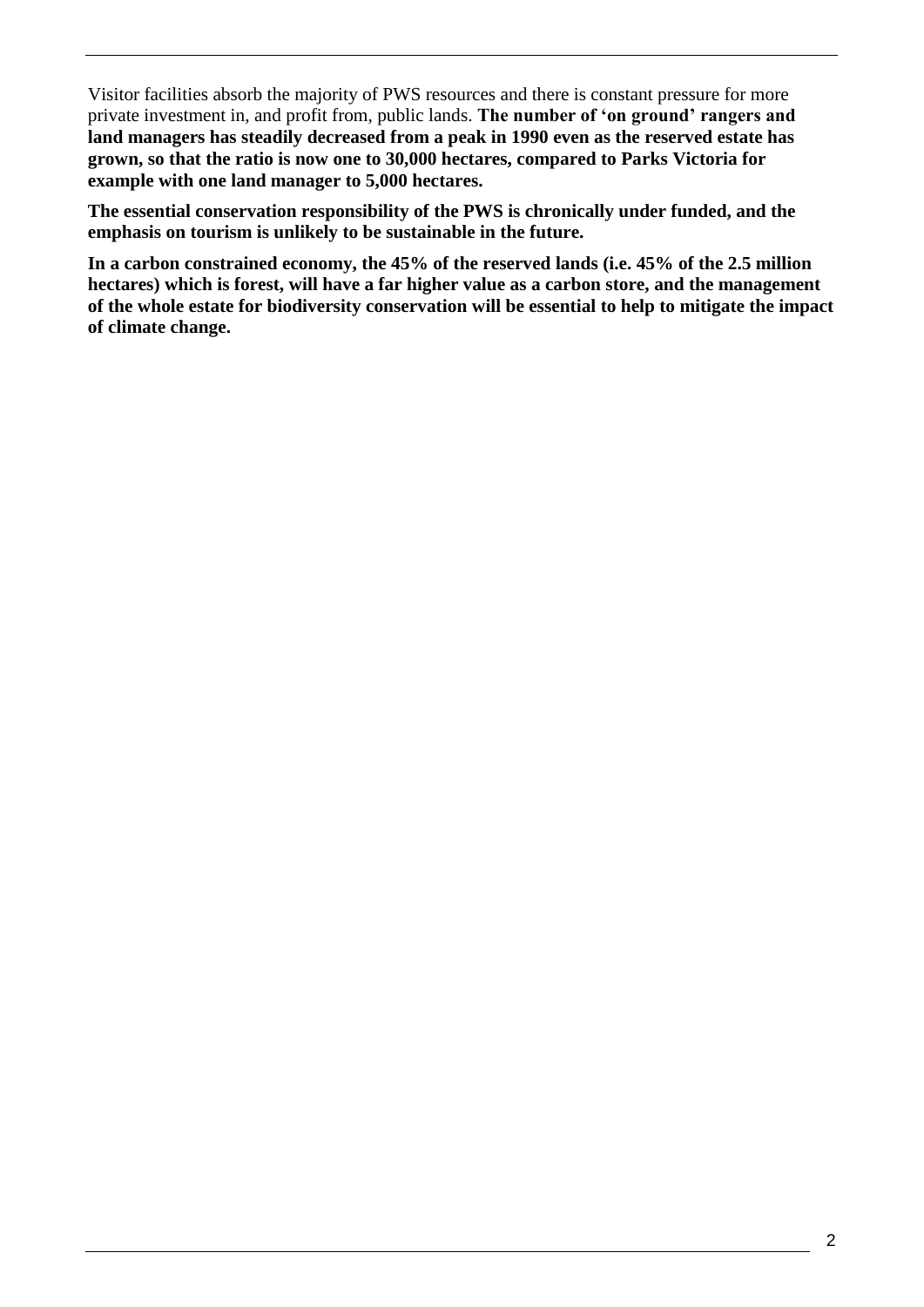## <span id="page-7-0"></span>**1. The Initial establishment of parks and reserves; utilitarians versus conservationists 1915-1970**

#### <span id="page-7-1"></span>*1.1 The Scenery Preservation Board as the first manager of reserved lands*

The first public reserves in Tasmania were set aside 'for scenic purposes' in 1863, under the *Waste Lands Act* and subsequently under the *Crown Lands Act*. By 1899, twelve such reserves had been gazetted — six scenery reserves, plus, more specifically, three for caves, two for waterfalls and one as a fernery reserve.<sup>1</sup> All these reserves were in areas regarded as being of no commercial potential, but with possible tourism value. For example when the largest of these reserves, at Mount Field, was proposed as a national park it was argued that it presented:

‗a combination of natural beauty and sublimity of a character not to be rivaled in the Commonwealth. The reservation would for all time be a region of delight for the people of Tasmania, which they could proudly invite visitors from other states to explore'.<sup>2</sup>

In addition the Railway Department 'would derive a handsome revenue from the park if it were made a popular resort…and from an economic standpoint…more money could be made out of the area by making it into a national-park than by using it in any other way.<sup>3</sup>

The Chairman of the Field Naturalists' Club, an early conservation group, on the other hand, claimed it was set aside 'in an endeavour to preserve some native fauna and a little of the romantic virgin bush from the depredations of a misguided civilisation'. He was not alone in his espousal of preservationist values, gaining support from an editorial in *The Mercury*, which rather rashly, and from subsequent experience, emptily threatened

‗The only creature to be driven out of the Park and kept out with flaming swords is the Utilitarian, who would indiscriminately chop trees, spoil waterfalls, dig up rare plants, kill live things, and spoil and ravage everything for money profit. If there ever come to exist legislators who cannot see the value of such a place we hope it will become a recognized custom to shoot them on sight whenever seen within three miles of the Park'.<sup>4</sup>

However, it was utilitarian arguments, focusing on the lack of any other commercial value for the area, and the promise of revenue for the state, which convinced the government to create Tasmania's first national park in 1915. This was reflected in the remit of the Scenery Preservation Board (SPB) which was set up in 1915 by the *Scenery Preservation Act* under the jurisdiction of the Department of Lands and Survey, as the custodian of both Mount Field and Freycinet National Parks when they were established in 1916. The SPB had no responsibility for the preservation of native fauna; only for the protection of flora and tourism-value scenery. And although it was the first authority in Australia created specifically for the creation and management of parks and reserves, the SPB lacked both the resources and the power to administer and protect the land entrusted to its care.

## <span id="page-7-2"></span>*1.2 Extension of the reserved lands system*

In the campaign to establish Cradle Mountain–Lake St Clair National Park, led by Gustav Weindorfer to ultimate success in 1922, the conflict between conservation of natural values and economic potential was much sharper. There was already considerable mineral prospecting in the area, and substantial potential timber resources, so that the arguments for a reserve included

<sup>&</sup>lt;sup>1</sup> 'A detailed history of the Parks and Wildlife Service', <u>http://www.parks.tas.gov.au/manage/about/detailedhistory.pdf</u>

<sup>2</sup> *The Mercury*, 21/10/1913, quoted in Mendel, Louise *'Scenes of Unsurpassed Grandeur': Early National Park Creation In Tasmania – Motives, Themes, Outcomes And Consequences*, With Every Step – Proceedings of the

NPWAC Public Seminar, Hobart, October 2002, p 20.  $3$  ibid

<sup>4</sup> *The Mercur*y, 15 October 1915, quoted in Quarmby, Debbie, *Foundations of National Park Management - From Utilitarian to Preservationist,* With Every Step – Proceedings of the NPWAC Public Seminar, Hobart, October 2002, p 16.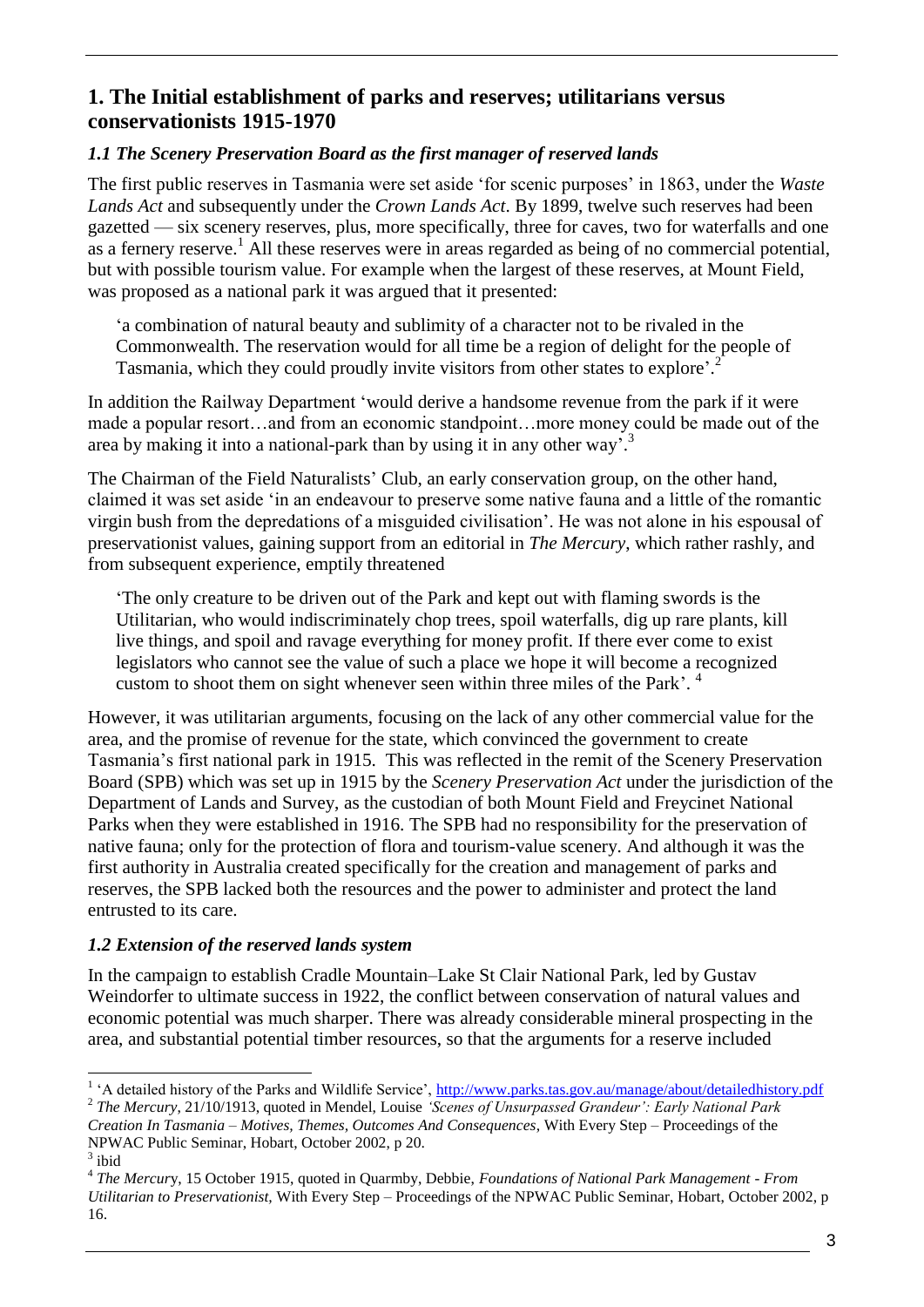proposals for introducing red deer and chamois to attract hunters, stocking the lakes and streams with fish, and encouraging forestry using introduced European species, so that 'properly managed, the reserve in a very short time could be made directly self-supporting, as well as being of immense indirect financial benefit to the state in general'.<sup>5</sup> Even with these benefits to be derived from tourism and recreation, the government's reluctance to forego access to more tangible resources resulted in the amendment of the *Scenery Preservation Act 1915* to allow any land reserved under the *Act* to be revoked in future.

This predominantly utilitarian approach, and the vision of national parks as primarily scenic reserves for tourism and recreation, with no 'higher' economic use, nor any coherent conservation ethos, meant that access was an important criterion for new parks - rather than remoteness or wilderness. While scenery was the prime value, there was no point if people couldn't get there to enjoy it, so Hartz Mountains, Frenchman's Cap, and Ben Lomond for example were only gazetted as national parks when roads or tracks allowed a degree of tourism development. In the early decades of reservation, the emphasis on scenery also created biases and gaps in the representation of biological diversity in the reserve system, which was overwhelmingly dominated by alpine and subalpine vegetation types and button grass moorland and scrub

These early biases have been retained. In 1970, for example, alpine and sub-alpine vegetation accounted for nearly 30% of all vegetation in national parks, and for nearly 60% of all reserves despite comprising only 4% of state-wide vegetation. By comparison, rainforest, dry eucalypt forest/woodland, and wet eucalypt forest together comprised over 65% of state-wide vegetation, but less than 40% of this vegetation was reserved in 1970. At this time the most poorly reserved vegetation types were coastal heath/scrub and swamp forest, and there were no significant areas of grasslands, wetlands or salt marshes in large reserves.<sup>6</sup>

#### <span id="page-8-0"></span>*1.3The wilderness value of wasteland*

Although there have been significant efforts to address these biases and gaps in recent decades, the drivers of early reservation policy - concentrating on land of high scenic quality which was also then considered wasteland - have shaped the reserve system we have inherited today.

Paradoxically, although wilderness conservation *per se* was not one of these drivers, the early national parks were predominantly in remote and largely undeveloped areas. One study has put the proportion of what we now define as ‗core wilderness' in Tasmania's first three national parks (Mount Field, Freycinet, and Cradle Mountain–Lake St Clair) at 96% when first gazetted. However, because this was not a core value in the early paradigm of national parks in Tasmania, but access for tourism and recreation was, wilderness was gradually whittled away so that by 1970 none remained in Mount Field and in both Freycinet and Cradle Mountain–Lake St Clair National Parks it had been significantly reduced. <sup>7</sup>

## <span id="page-8-1"></span>*1.4 Inadequacies of the Scenery Protection Board*

As the management agency for the reserve system until 1970, the SPB was completely inadequate. Its membership lacked leadership and coherence, comprising representatives of relevant government departments, stakeholder agencies such as the Hydro-Electric Commission (HEC), forestry, mining industries and local councils, with minority representation of community organisations such as bushwalking and naturalist clubs. Since the *Scenery Preservation Act 1915* did not specify any criteria for selecting reserves, and it was chaired by the Surveyor General who frequently lacked any interest in scenery preservation, the SPB was at the mercy of political

<sup>5</sup> *The Mercury*, 30/7/1921, quoted in Mendel, op.cit. p 21

<sup>6</sup> Mendel, L., 1999, *Scenery to Wilderness: National Park Development in Tasmania, 1916-1992*. PhD Thesis, School of Geography and Environmental Studies, University of Tasmania, p.228

<sup>7</sup> Mendel, L., 2002, The consequences for wilderness in the development of the national park system of Tasmania, Australia. *Australian Geographical Studies*, 40(1), 71-83.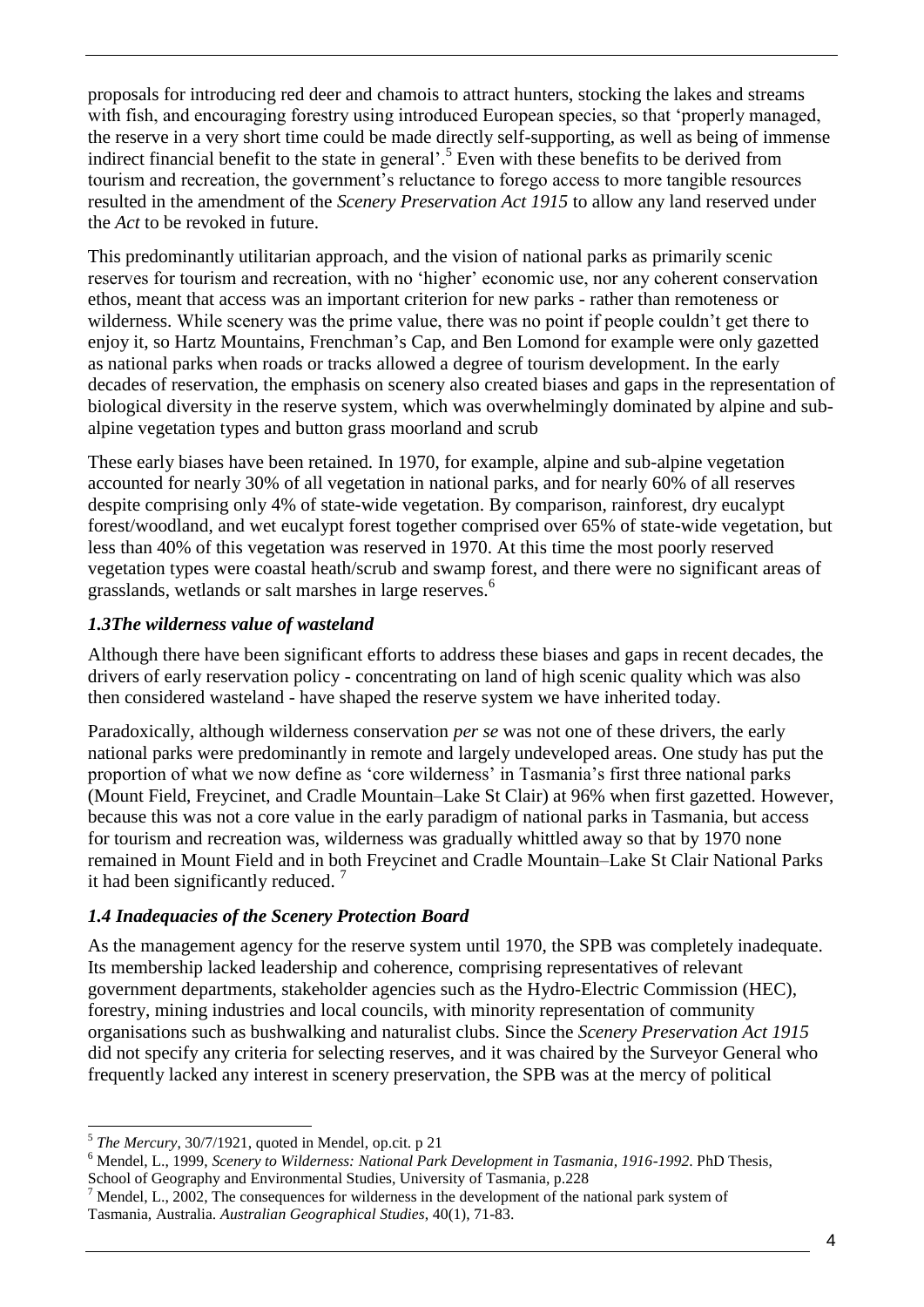pressures from more powerful business and government interests acting through its stakeholder agencies.

Although it made a good start in its early years, and there was a period of expansion in the late 1930s and early 1940s when government-funded Depression-era road projects opened up access to new tourism opportunities, by the 1950s the SPB became increasingly resistant to proclaiming new reserves, especially those recommended by the bushwalking community, although the legendary bushwalker Jack Thwaites, who was also Secretary of the SPB, tried hard to buck this trend. The excuse was frequently a shortage of funding, coupled with the argument that resources were best spent on existing reserves; but this was the era of the growing dominance of the HEC, with Eric Reece as the Minister for Lands, and hydro-industrialisation rather than tourism was seen as Tasmania's economic future.<sup>8</sup> This *realpolitik* was demonstrated by the one significant exception to the SPB's paralysis in this period; the declaration of Lake Pedder National Park in 1954 - though the *Scenery Preservation Act 1915* contained the proviso that its boundaries could be amended by Parliament to accommodate future HEC plans for the Serpentine River.<sup>9</sup>

There was also the added anomaly that the SPB had no jurisdiction over the protection of native fauna. In 1928 the *Animals and Birds Protection Act* was passed, which was administered by a separate board, and enforced by the police department.<sup>10</sup> Unlike its larger associate, the Fauna Board (as it became known) developed a scientific basis for its work. In 1958 a review of its reserves concluded that these failed to represent the full range of habitats in the state, and were mostly too small. The search for a larger reserve in the east led to the acquisition of land on Maria Island in 1967, which was stocked with a range of endemic Tasmanian mammal and bird species, becoming a fauna sanctuary in  $1970$ .<sup>11</sup>

Thus, by the 1960s the Fauna Board had progressed much further towards being a research-based conservation management body than had the SPB, and its approach was far more in line with the aspirations of an increasingly sophisticated and well organised environmental movement, even though its reserves were open to mining, forestry and grazing . By contrast, the SPB lacked both a coherent policy base and professional expertise, leaving it out of touch with national and international trends in national park management. But the divided jurisdictions and divergent philosophies of the two boards resulted in a fragmented patchwork of differing status - some parks were also fauna sanctuaries, some were one or the other - which weakened the entire reserve system and made it vulnerable to external political and economic forces.

Overall, the reserve system had a utilitarian focus, with tourism and recreation as its prime concerns, but showing elements of a conservation ethos in its fringe components.

<sup>-</sup><sup>8</sup> Quarmby, Debbie, op.cit.4.

<sup>9</sup> Quarmby, Debbie, *The Politics of Parks; a history of Tasmania's National Parks 1885-2005*, PhD Thesis, Murdoch University, 2006, p166. Of course, all park boundaries could be amended by Parliament; interestingly in this particular case, the government got the process wrong and required a *Doubts Removal Bill* to clarify the situation.  $10$  Op.cit.1

 $11$  Quarmby p160-62.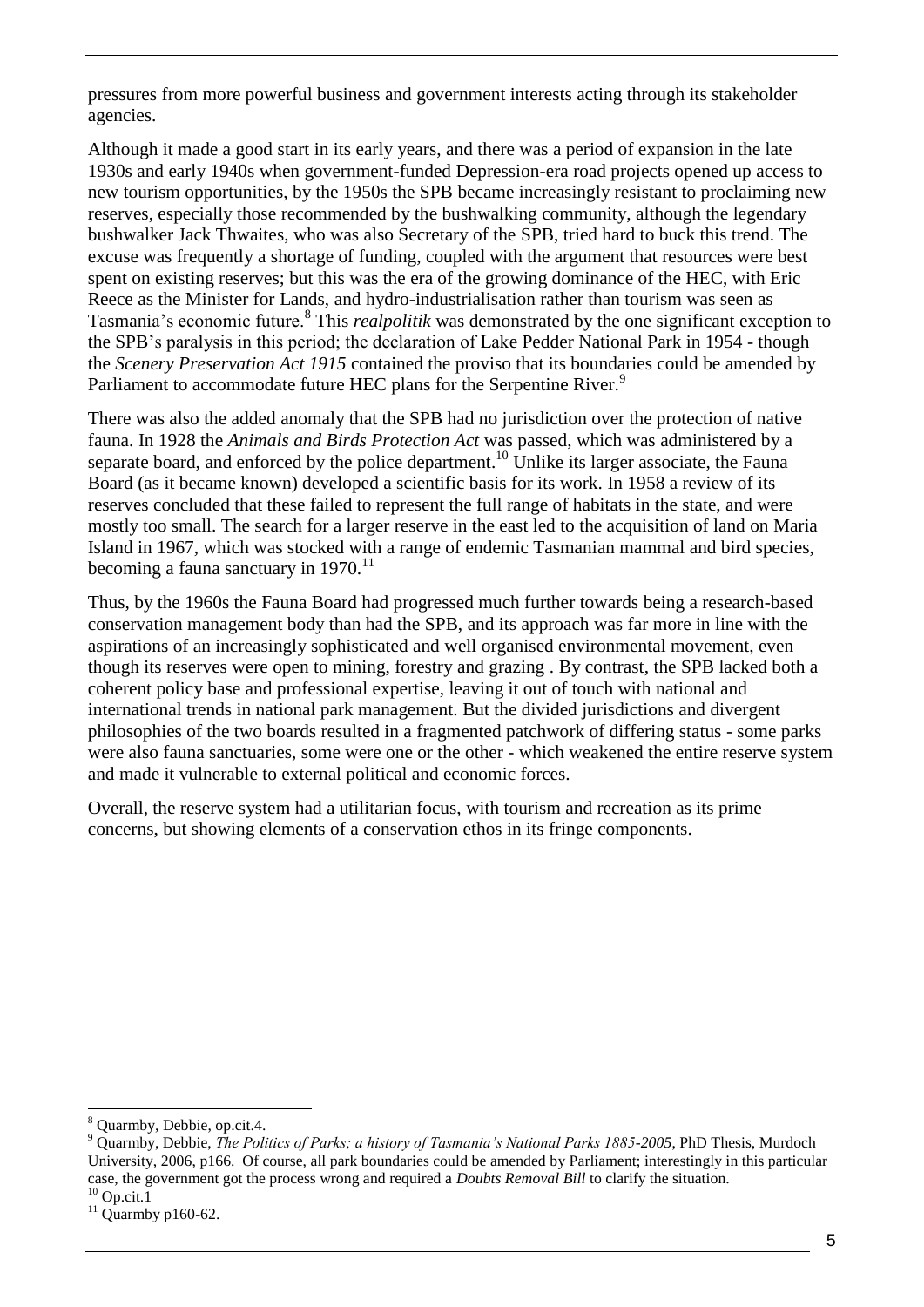## <span id="page-10-0"></span>**2. The establishment and 'glory days' of the National Parks and Wildlife Service 1971-81**

#### <span id="page-10-1"></span>*2.1 The demise of the Scenery Preservation Board and the Lake Pedder controversy*

By the end of the 1960s the fragmentation of the reserve system was mirrored in the impotence of its management structure. When faced with a major conflict between the forces of conservation and of utilitarian development over the flooding of Lake Pedder, the SPB's inadequacies were starkly revealed, leading to its rapid demise. This was mainly because both of these forces had become more powerful in the previous decades, and the SPB, caught like a nut between them, was inexorably crushed.

On the one hand, a much more knowledgeable and politically aware environmental movement had grown up, influenced both by the pollution crises of the 1950s and 60s that inspired Rachel Carson's *Silent Spring* (1962), and the development of the scientific concept of ecology which emphasised the inter-relationships between plants and animals and their environment.<sup>12</sup> As a result environmentalists and national park activists grew aware of the importance of preserving habitats in order to preserve species. This in turn led to a push for larger and more diverse reserves, and an emphasis on nature conservation as the primary role of national parks. The SPB, with a legislative mandate to protect scenic and historic sites but not environmental values *per se*, could not function effectively within this changed paradigm. There was pressure for change also from interstate and overseas. Victoria was the first mainland state to pass a new *National Parks Act*, in 1957, while in the USA the *Wilderness Act 1964*, achieved through intense and prolonged lobbying by the Sierra Club and other conservation groups, provided a powerful source of inspiration.<sup>13</sup>

On the other hand, the power of the HEC was increasing rapidly, especially under the premiership of ‗Electric Eric' Reece. When its explorations in the south west from the early 1950s finally settled on the Gordon and Serpentine rivers as favoured dam sites - thus bracketing the remote but spectacular Lake Pedder - the battle was joined.

The conservationist campaign to save the lake was spearheaded by the South West Committee and subsequently by the more determined Lake Pedder Action Committee, while the government set up an Inter-departmental Committee comprising representatives of the HEC, Forestry Commission, Mines Department and the SPB to 'handle arrangements and recommend reserves to protect the region against undue damage'. The Committee's report, released in early 1967, endorsed the HEC's plans to flood Lake Pedder, but also recommended the establishment of a large national park in the south west, with boundaries to be determined after the HEC had completed its work. This outraged the conservationists who demanded an inquiry, which took the form of a Select Committee of the Legislative Council. Its report also endorsed the HEC proposal, and recommended the new Southwest National Park of approximately 900,000 acres (364,400 hectares) together with the creation of a new authority under the direction of a government minister to integrate control of all national parks. The Inter-departmental Committee subsequently halved the area recommended by the Select Committee, resulting in a Southwest National Park of less than 475,000 acres (192,000 hectares). Incorporating the parts of the original Lake Pedder National Park not required by the HEC, this was proclaimed in October 1968. <sup>14</sup>

#### <span id="page-10-2"></span>*2.2 The creation of the National Parks and Wildlife Service*

The role of the SPB in this outcome, as the designated government agency with a mandate to protect reserve lands, was ignominious in the extreme. Not only did it fail to save Lake Pedder, but it even lacked the clout to prevail over other members of the Inter-departmental Committee and retain the Select Committee's larger Southwest National Park. As a result, when conservationists

<sup>-</sup><sup>12</sup> Hutton D. and Connors L, *A history of the Australian Environmental Movement*, Cambridge University Press 1999, p 91.

<sup>13</sup> Quarmby , p 155-7.

<sup>&</sup>lt;sup>14</sup> Quarmby, p 172-5.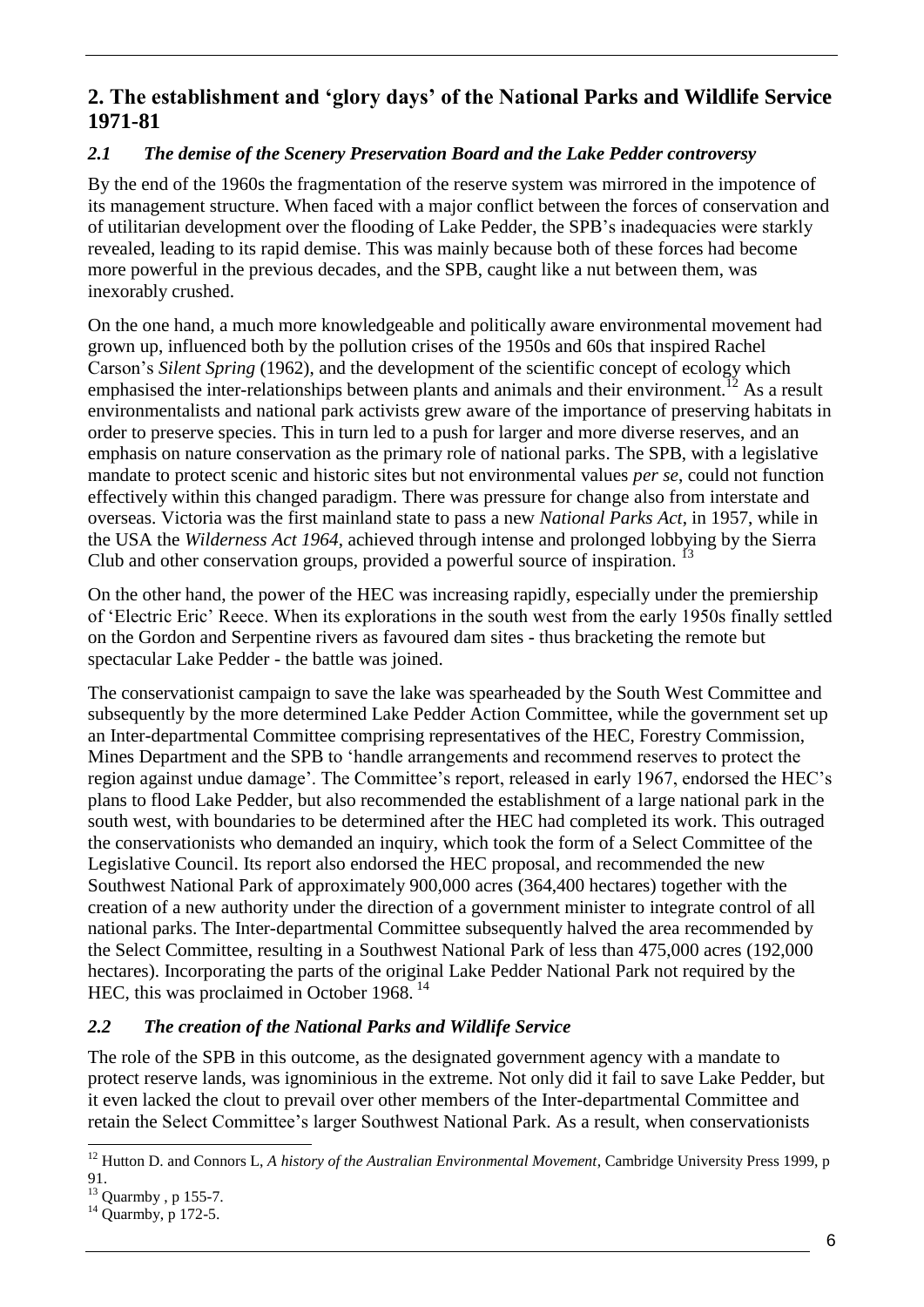insisted that the Select Committee's recommendation for the creation of a new parks authority was carried out, the SPB was not consulted about the proposed legislation or restructuring. This had to wait until after the 1969 election, and it is worth noting that there was an element of political serendipity in the outcome. With the Labor and Liberal parties each holding 17 seats, the crucial issue of the character of the new national park agency hung on the alliance of Kevin Lyons, from the Centre Party, with the Liberal Party. Had the Labor Party won power, it intended to place national parks under the tourism portfolio. However, the Liberals under Angus Bethune had pledged to create a bureaucratically independent agency with a strong conservation orientation, which was embodied in the *National Parks and Wildlife Act* passed in 1970. The Service itself began operations in November 1971 with a staff of 59, under the directorship of Peter Murrell.<sup>15</sup>

Murrell combined scientific qualifications with years of land management experience in Kenya and five years' practical experience as Chief Operations Officer with the New South Wales National Parks and Wildlife Service. His skills were well matched to his duties under the *National Parks and Wildlife Act* which included research, public education and enforcement coupled with management, planning and development of an ecologically representative system of reserved lands for conservation of flora and fauna. He headed a full-time, fully-staffed professional organisation operating under new legislation with more funds - the era of *ad hoc* and fragmented responsibility for reserved lands by part-time committees was finally over.<sup>16</sup> By 1973 staff numbers had nearly doubled to 95, mainly from interstate recruitment, and by the end of the decade had doubled again to 199, including 22 in the Wildlife Division which had taken over the work of the Fauna Board.<sup>17</sup>

#### <span id="page-11-0"></span>*2.3 Extension of the reserved lands system*

At the same time the area of reserved lands in the state increased by nearly 60% (or over 400,000 hectares) from 722,000 hectares in 1969 to over 1.1 million hectares in 1979.<sup>18</sup> Most of this came from a major extension of the Southwest National Park and Conservation Area in 1976, which included a swap of part of the Hartz Mountains National Park in exchange for the inclusion of the Precipitous Bluff area. Despite many submissions from conservationists opposed to this compromise, the Cartland Committee, which had been set up to examine the natural and economic values of the south west, endorsed the exchange.<sup>19</sup> There were similar battles over establishment of Mount William National Park (1973) and Asbestos Range National Park (1976) over private commercial interests, in which the NPWS had strong support within the government from Neil Batt as Treasurer. In the case of Mount William, the NPWS succeeded in achieving the revocation of agricultural and forestry leases to create a large habitat reserve for Tasmania's only endemic kangaroo, the Forester kangaroo. In the case of Asbestos Range, it had to buy the land by compulsory acquisition, and this was only made possible by the belated concern of the federal government for natural and cultural heritage, through the Hope Inquiry established by Whitlam. This also resulted in the creation of the Australian Heritage Commission in 1975 and the funding of the National Estate Grants program. Despite the opposition of landowners, the initial 3,300 hectares of the park, now called Narawntapu, was proclaimed in July 1976, and extended two years later.

Both these parks were established primarily for their conservation value rather than their scenic value: Mount William for the Forester kangaroo, and Asbestos Range to preserve one of the few undeveloped coastal habitats on the Bass Strait shore. A number of smaller reserves were also established in the 1970s, for example at Cape Pillar and Partridge Island in the south east and on King Island. These were facilitated both by the National Estate Grants program, and the appointment of an investigations officer by NPWS whose job was to seek out and document suitable new reserves.<sup>20</sup> One of his major achievements was the 1978 gazetting of the Central

 $15$  Op.cit.1

<sup>16</sup> Quarmby, p.179-80.

<sup>&</sup>lt;sup>17</sup> National Parks and Wildlife Service, Report for the Year ended 30 June 1979, quoted in Quarmby, op.cit.10 p.200.

 $18$  See table 1.

<sup>19</sup> Mendel, op.cit 6 p.150-3.

<sup>20</sup> Quarmby,, p.192-3.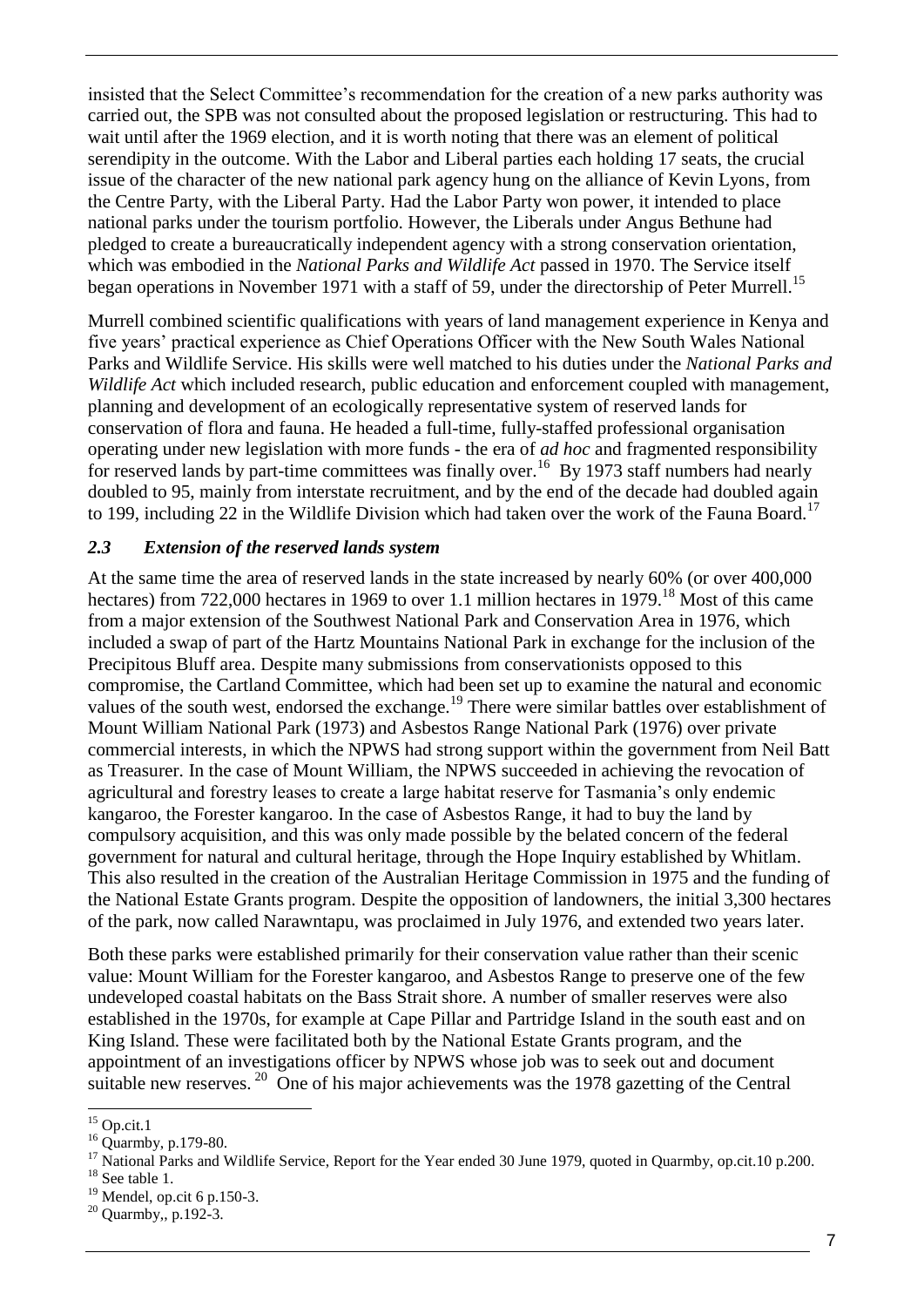Plateau Conservation Area, including the area that later became the Walls of Jerusalem National Park, guided by a management plan that excluded traditional uses such as grazing, hunting and horse riding.

By the early 1980s, the NPWS had achieved greater status and its work enhanced credibility due to both increased staff and increased resources, especially from Federal grants. The energy and ability of the Director, the support of sympathetic ministers and the lack of any overt conflicts with the broader interests of the government, made this first decade the ‗glory days' of the NPWS when conservation based on ecological principles was its guiding ethos.<sup>21</sup> But they were short-lived. In 1979 the Lowe government introduced a 'zero growth' staffing policy for the entire public service, and a 'user pays' policy that saw the introduction of national park visitor fees in 1981.

At the same time, the very success of the NPWS in extending the area under reservation, created increased opposition. To counter this, in the mid 1980s research was commissioned to demonstrate the contribution of the reserve system to the state's economy and the value of conservation, alongside mining, logging and farming

‗Many of the reserves created in the past because of their conservation significance are now tourist attractions, and it is true to say that the reserve system established under the *National Parks and Wildlife Act 1970* provides the main attraction on which the Tasmanian tourist industry is based. This was reflected in a report by the Centre for Regional Economic Analysis which showed that 35 per cent of all visitors to the State primarily come to visit National Parks and Historic Sites and that the income generated in the Tasmanian economy as a result of National Parks and Historic Sites was between \$60 million and \$120 million annually*.'* 22

Much more radical change occurred in the 1980s, however, as the conflict over the Franklin dam poisoned relations between the National Parks and Wildlife Service and a succession of governments and premiers. This resulted in the loss of its independence and began the slide to dismemberment, disillusion and disempowerment of its biodiversity protection and habitat conservation role.

 $21$  Personal communications; some interviewees used this phrase to describe this era, others regard it simply as the basis for proper reserve management.

Throughout the course of the research for this report, I conducted interviews with many experienced and respected members of the conservation community, most of who have been or are currently employed in the State's management agencies for parks and reserved areas. Their views and experiences have added valuable perspectives and insights which cannot be gained from printed or other written sources. I thank them all for their willingness to share their knowledge, and I respect their request for anonymity; therefore these sources are referred to as 'Personal communication' in the footnotes.

<sup>&</sup>lt;sup>22</sup> National Parks and Wildlife Service, Report for the Year ended 30 June 1987, p.3; quoted in Quarmby, p.201.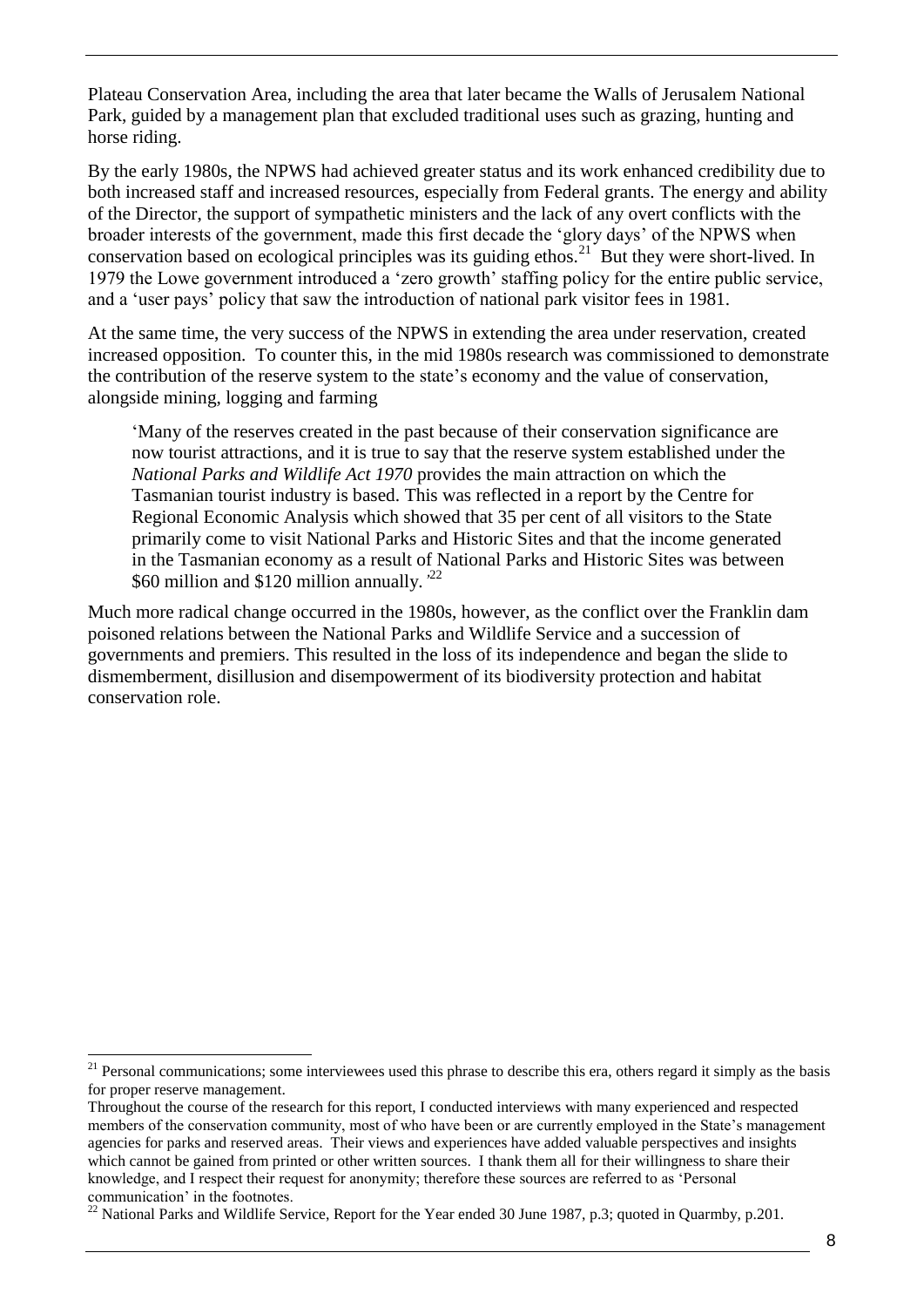## <span id="page-13-0"></span>**3. The Franklin River conflict and its consequences for the National Parks and Wildlife Service 1981-86**

#### <span id="page-13-1"></span>*3.1 Conservation versus hydro-industrialisation*

Although there was continuing conflict for more than a decade between the forces of conservation and hydro-industrialisation for control of south west Tasmania, the 'battle for the Franklin' itself began in earnest in 1977. In that year the HEC released its plans for flooding the Gordon and Franklin rivers - an ‗integrated development' involving the construction of a dam on the Gordon River just downstream from its junction with the Franklin - with subsidiary proposals for another six dams on other tributaries and river systems. This was followed two years later by the HEC's multi-volume *Report on the Gordon River Power Development Stage Two*, complete with its own environmental impact statement.

At this time Andrew Lohrey was Minister for Resources and Energy in the Lowe Labor government, a portfolio that included forestry, the HEC and the NPWS. Under his direction, the NPWS reviewed the HEC report and concluded that it failed to provide an adequate statement of environmental impacts, that its consideration of other practical options was inadequate and that, amongst other short-comings, it gave no consideration to alternative land uses including the longstanding proposal for a national park in the area.<sup>23</sup> The HEC was outraged by this attack on its previously unchallenged authority and threatened to sue the NPWS for alleged defamation by some of its staff. The HEC Commissioner complained directly to the Premier about Lohrey's attitude. As a result Lohrey was sacked from the industry portion of his portfolio and his responsibility was restricted to the environment elements only. This actually meant that he had more time and energy to devote to supporting the NPWS, and specifically, encouraged it to develop a formal proposal for a national park encompassing the Franklin and Lower Gordon rivers. The Service even went so far as to promote this proposal in the media, prompting a fresh outbreak of apoplectic rage in the HEC, which had of course already used public funds to advocate its own cause. Lohrey supported this move by arguing that ‗if it's good enough for the HEC, it's good enough for the National Parks and Wildlife Service<sup>'.24</sup> Ironically it was this proposal, transformed into a successful World Heritage nomination, which ultimately defeated the HEC, but also led to the decline of the NPWS itself.

The Lowe government accepted the Franklin-Gordon Wild Rivers National Park proposal, and rejected the HEC's Gordon-below-Franklin dam in favour of a less environmentally destructive option, the Gordon-above-Olga scheme. However, the Legislative Council, which was not controlled by the government, opposed this legislation, supporting instead the HEC's Franklin scheme. So Lowe withdrew the Olga legislation but proceeded with the proclamation of the Wild Rivers National Park in May 1981. Even more boldly, he nominated the new park together with the Southwest and Cradle Mountain-Lake St Clair National Parks for World Heritage listing in July 1981, which would together create a continuous national park that extended from the south coast to Cradle Mountain. Lowe was forced to resign in November 1981, defeated by Harry Holgate in a leadership challenge focussed on his resistance to the HEC and its Franklin scheme. Nonetheless, the World Heritage listing was carried forward by Prime Minister Malcolm Fraser, and was accepted by the World Heritage Committee at its meeting in Paris in December 1982.

By then, Holgate's Labor government had been ousted by the Liberals led by Robin Gray, who famously described the Franklin as 'a leech ridden ditch', and pushed ahead with the Gordonbelow-Franklin scheme in order to rid the state of such an unsavoury disgrace. However, he underestimated the strength of the environment movement, which opposed any dam on the Franklin. In the referendum held in December 1981 by Premier Holgate to try and break the deadlock, the environment movement led by the Wilderness Society had achieved a 'No Dams'

<sup>-</sup><sup>23</sup> DPIWE Archives: Summary of the National Parks and Wildlife Service Review of the 'Report on the Lower Gordon River Power Development Stage Two', quoted in Quarmby,, p.225.

<sup>&</sup>lt;sup>24</sup> *The Mercury*, 1 July 1980, quoted in Quarmby, p.227.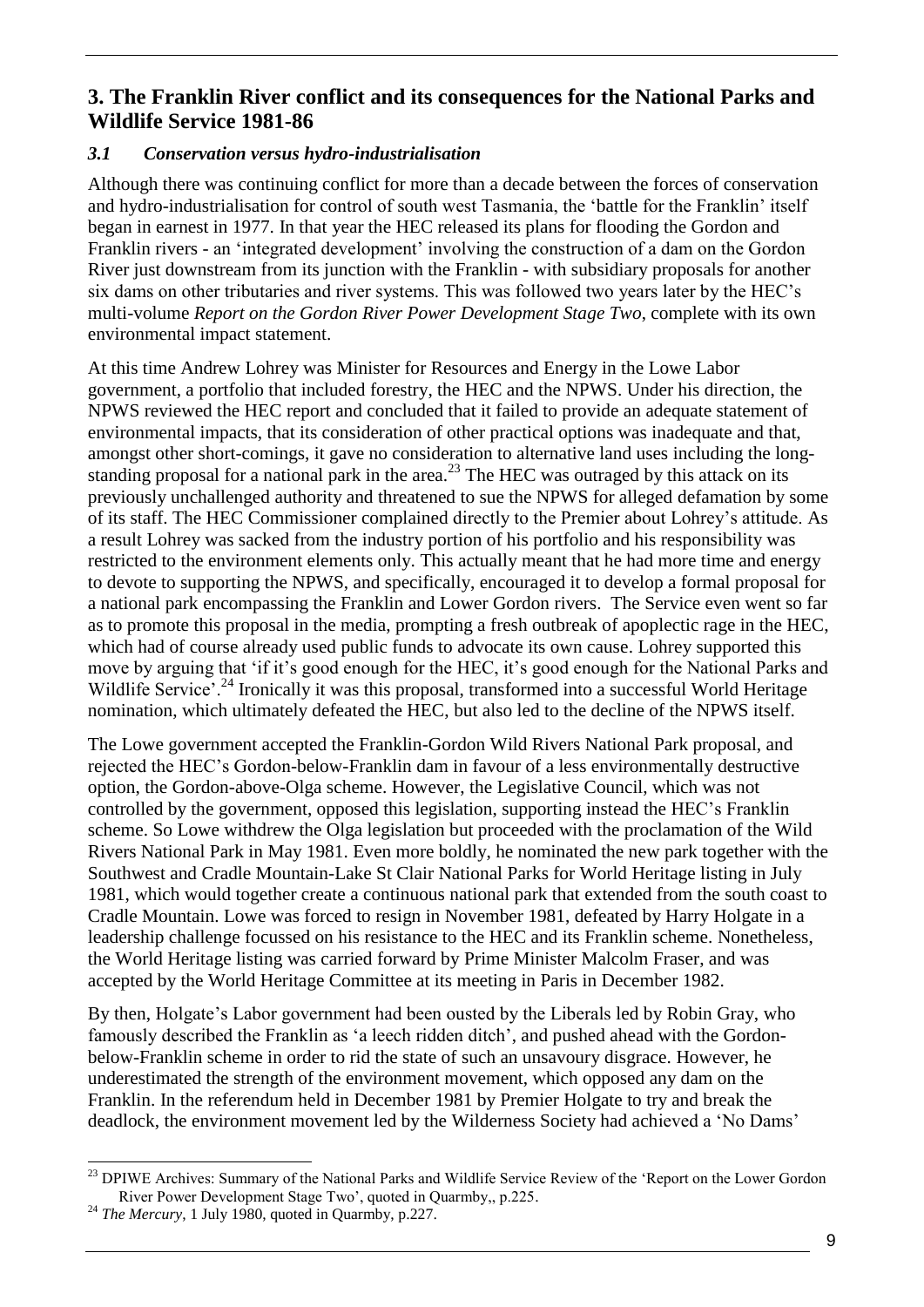vote of 32%, compared with 47% for Gordon-below-Franklin and 8% for Gordon-above-Olga.<sup>25</sup> This inconclusive outcome made Holgate's position untenable, and brought the Wilderness Society into direct confrontation with the Gray government which, immediately after its election, revoked the Wild Rivers National Park and started work on a road to the Franklin dam site.

#### <span id="page-14-0"></span>*3.2 The environment movement achieves a great victory*

Environmentalists knew that to stop the dam they had to challenge the HEC's supporting ideology of hydro-industrialisation, illustrated by the fact that at that time, with only 3% of the nation's population, Tasmania consumed 10% of its electricity, due to the massive consumption of a few energy intensive metal refining industries. This model of economic development was unquestioned by most Tasmanians, and obsessively pursued by the HEC and most governments for many decades. To break this stranglehold required a high profile public campaign. For the environment movement to match the institutional opposition it faced, the campaign went nationwide for full political effect and adopted more confrontational tactics. The Franklin blockade epitomised this new approach, and its broader reach; of the 2,600 people who took part, only 900 or 35% were Tasmanians, the rest were from interstate and overseas.<sup>26</sup>

The force of this national campaign was manifested in the result of the 1983 Federal election in which Labor won power on the back of environmental preferences, and in return Bob Hawke undertook to save the Franklin by passing legislation in April 1983 to ratify the World Heritage listing, which also prohibited a range of activities including dam building. This was challenged by the Gray government in the High Court, but in July the full bench ruled 4-3 that the legislation was valid. The ruling rested on the Commonwealth's external powers under the World Heritage Act, a point of law rather than a judgement on the wilderness value of the Franklin itself. But the initial decision of the NPWS to create the Wild Rivers National Park, followed by Lowe's decision to press for World Heritage listing and Fraser's endorsement of this action, were critical steps which led to the possibility of this legal protection.

## <span id="page-14-1"></span>*3.3 The National Parks and Wildlife Service pays the price*

However, the environment movement's success in saving the Franklin from flooding by the HEC came at a high price for the NPWS. Part of the Liberal platform at the 1982 state election was a proposal to remove the autonomy of the Service, and to muzzle its ability to act with such destructive independence in the future. In addition, one of the arguments used by the anti-dam campaign was that wild rivers and wilderness offered a much more sustainable and jobs-rich direction for economic development, compared to hydro-industrialisation. Inadvertently, this reinforced the Gray government's own determination to force the NPWS to focus on the role of national parks and reserves in promoting tourism, as opposed to environmental conservation. While the Gray government did not implement this policy immediately, in 1986 it announced that the NPWS would become part of the Lands Department, the first of many bureaucratic changes that have had the effect - and in most cases the intention - of reducing its capacity to practice effective biodiversity conservation and habitat management.

It is ironic that the NPWS was created as a consequence of a major loss by the environment movement - the flooding of Lake Pedder, and its demise was one result of a major triumph of the environment movement - the saving of the Franklin River. Indeed many commentators believe that the NPWS was 'punished' for its part in the Franklin conflict by powerful interests in government that lost out, notably the HEC.<sup>27</sup> Whether this was in fact the case, there is no doubt that the Franklin controversy 'resulted in an administrative re-structure that changed the form and status of the National Parks and Wildlife Service'.<sup>28</sup>

 $\frac{25}{25}$  Quarmby p.229.

<sup>26</sup> D. Hutton and L. Connors, *A History of the Australian Environment Movement,* Melbourne, 1999, p.90.

<sup>&</sup>lt;sup>27</sup> This view was expressed to me by many of the present and past employees of the NPWS I interviewed.

 $28$  Quarmby p. 208.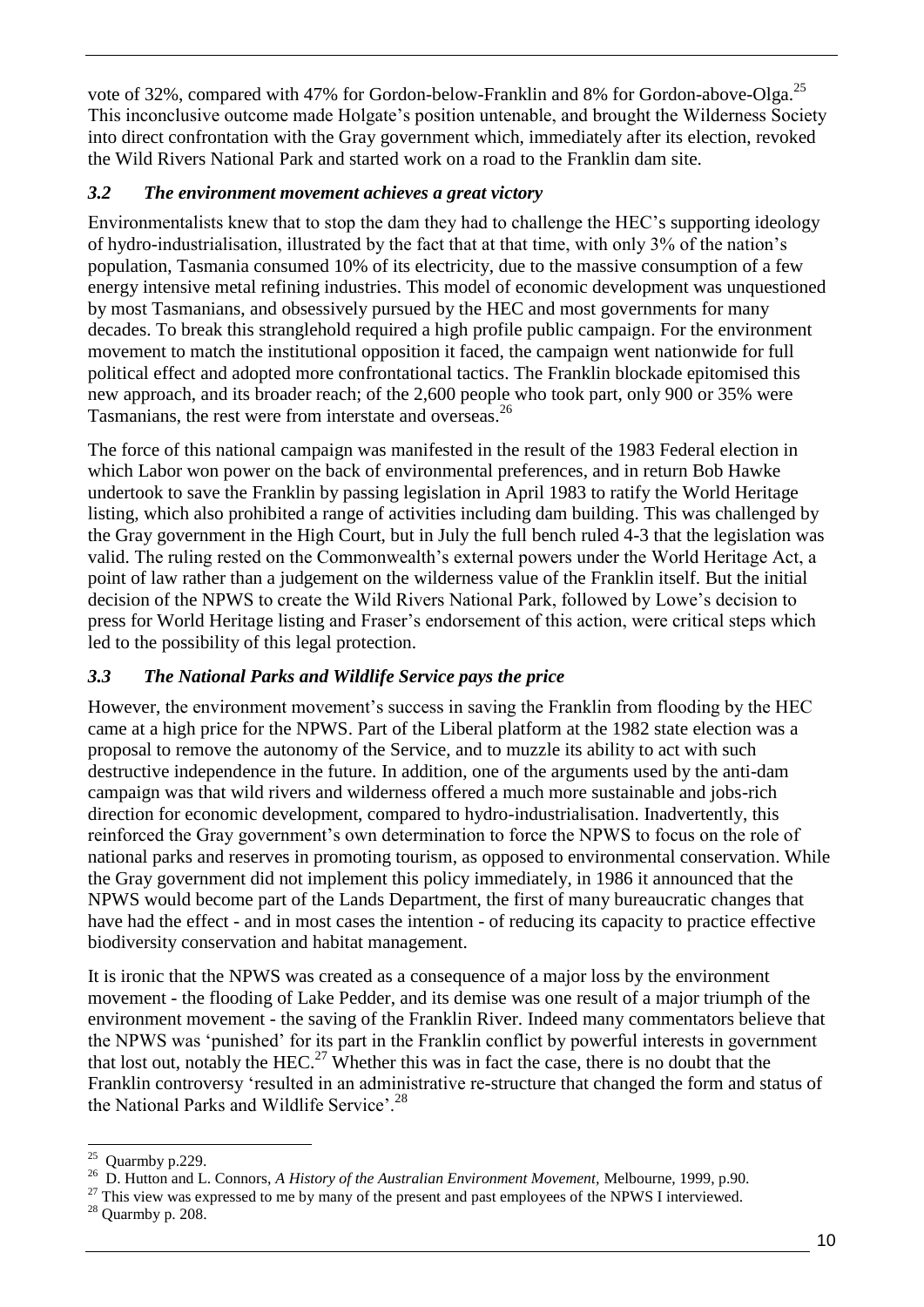## <span id="page-15-0"></span>**4. Death by a thousand cuts: from the National Parks and Wildlife Service to the Department of Environment, Parks, Heritage and the Arts 1987-2009**

Between 1979 and 1986 the National Parks and Wildlife Service was a single entity with a fairly simple structure. This comprised a dual emphasis on land management for conservation, and ecological research to inform the management of existing reserves and direct the acquisition of new ones to fill gaps in habitat protection. Director Peter Murrell, though 'not a good strategist'<sup>29</sup>, nonetheless worked well with his ministers, and between 1979 and 1986 managed to achieve an increase in staff from 199 to 258. This included 93 temporary staff, 41 of whom were employed on World Heritage Area projects and 22 on the Port Arthur Conservation Project, both funded from federal sources. This increasing dependence on outside funding was explicitly acknowledged by the NPWS in the last year of its autonomous existence:

‗most of the year's achievements were in projects funded from World Heritage Area grants or from compensation paid to Tasmania by the Australian Government in consequence of the cessation of work on the Franklin-Lower Gordon Power Scheme'.<sup>30</sup>

From the time Robin Gray put his 1982 election promise into action, the resources allocated by the Tasmanian government itself to the staffing and funding of the management of reserved lands becomes more and more difficult to untangle, using the increasingly meagre and infuriatingly inconsistent information readily available in the public domain. This information is primarily in the form of departmental annual reports; additional archival material exists but it was not possible to access this within the resources of this project. However, interviews with a range of past and present members of the Service has added some informal data, which helps to fill out the picture somewhat. There are still many gaps. Much of this confusion is due to the constant restructuring of the NPWS since 1987, which can at least be traced fairly accurately; its impact on staffing and resources is less easy to decipher.

#### <span id="page-15-1"></span>*4.1 Restructuring the National Parks and Wildlife Service: a complex merry-go-round*

The first stage in the bureaucratic destruction of the National Parks and Wildlife Service was its absorption into the much larger Lands Department as a division of the new **Department of Lands, Parks and Wildlife (DLPW) created in 1987.** Without its own Minister, the NPWS lost direct access to major cabinet policy decisions, and fell back to a more subservient role in a vast bureaucratic department, similar to the position of the SPB in the 1950s and 1960s. Several of the NPWS responsibilities for historic sites were removed, and a new Port Arthur Management Authority was created in the Department of Premier and Cabinet.

**In 1989**, the incoming Field Labor government decided on a second restructure. Carving off the Land Management and NPWS elements from DLPW, and re-incorporating the responsibility for cultural heritage including Port Arthur and the Royal Botanic Gardens, this formed the **Department of Parks, Wildlife and Heritage (DPWH)** with Judy Jackson as Minister and Tony Pedder as Secretary.<sup>31</sup> This department was responsible for administering land reserved under both the *Crown Lands Act 1976* and the *National Parks and Wildlife Act 1971*, and was the last time the NPWS was represented by its own minister. This independence was short-lived, surviving barely longer than the Field government. Meanwhile, instability continued, for in 1990 there were major changes to the organisation of the department, into a Land Management Division comprising five instead of three districts responsible for all field operations, and a separate Division of Wildlife, Resources and Heritage. Even more significant was the retirement of Peter Murrell, the architect of the NPWS ethos emphasising environmental conservation as the primary goal of reserved lands management, and his replacement as director by Max Laughlin, a long standing officer of the Lands Department.

<sup>-</sup><sup>29</sup> Personal communication.

<sup>&</sup>lt;sup>30</sup> National Parks and Wildlife Service, Report for the Year ended 30 June 1986.

<sup>&</sup>lt;sup>31</sup> The remainder of the Department of Lands, Parks and Wildlife became the Department of Environment and Planning.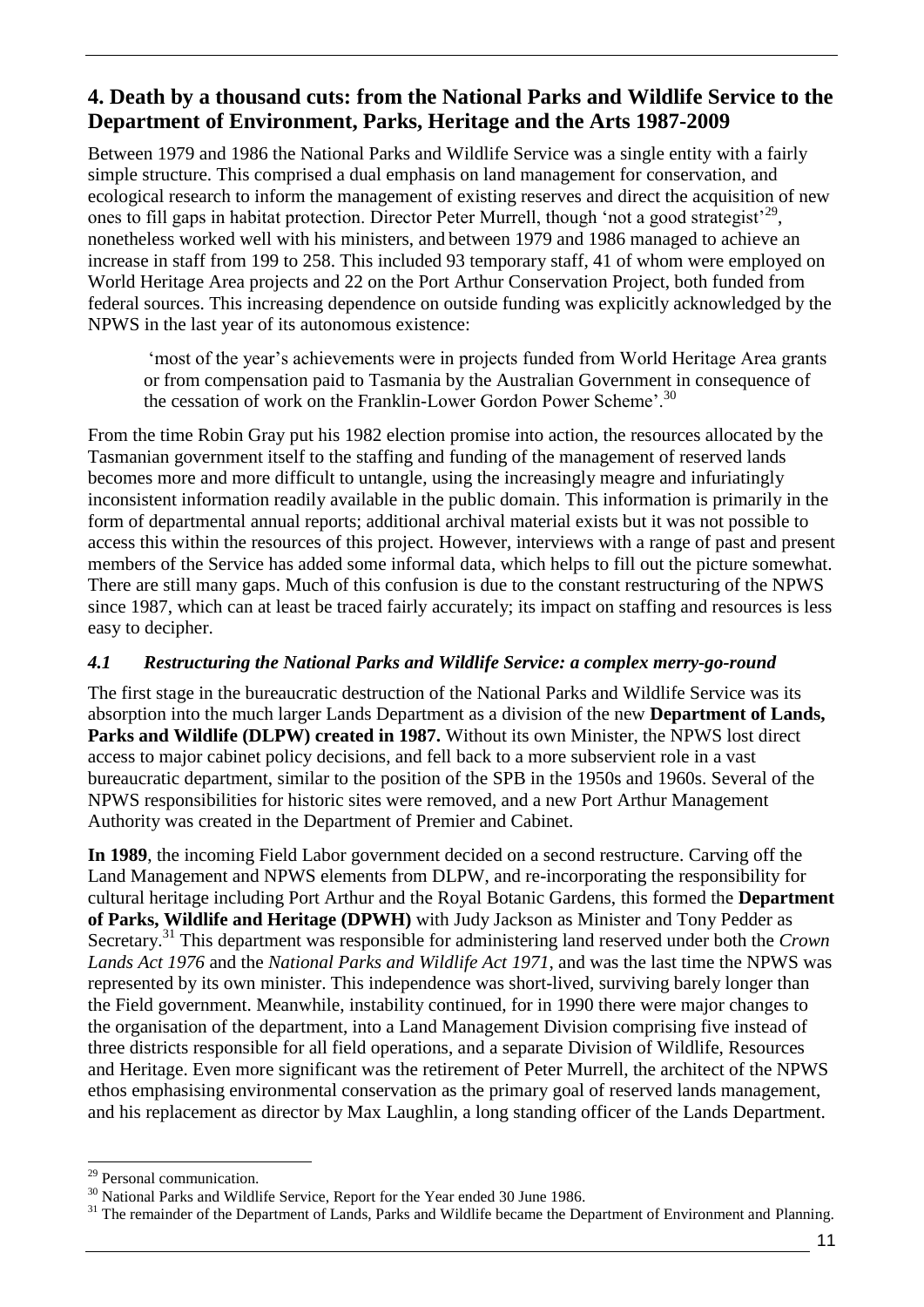This structure was initially retained when the Groom Liberal government won office in 1992 and John Cleary became minister, but the following year, in **February 1993**, the 1989 Field government restructure was reversed and the Department of Parks Wildlife and Heritage (DPWH) was reunited with the Department of Environment and Planning (DEP) to form another alphabet soup, this time called the **Department of Environment and Land Management (DELM**), almost identical in structure to DLPW.<sup>32</sup> John Cleary remained Minister, while John Ramsay came with DEP to become secretary of the new mega-department, and Max Laughlin continued a director of the Parks and Wildlife Service. It was now no longer 'National' and had been downgraded to 'Branch' status (still retaining its internal segmentation). This restructure coincided with the adoption across the public service of ‗Outcomes Based Reporting' of ‗Core Business Groups'. *Public Lands Management* was one of DELM's five core business groups, responsible for two outcomes; *Parks and Reserves* delivered by the Land Management Division of PWS, and *Natural and Cultural Heritage* delivered by the Resources, Wildlife and Heritage Division. This process formalised the separation of these two arms of the Parks and Wildlife Service; a separation which ended in divorce a decade later.

Following current trends, DELM adopted the vision of:

- ‗Sustainable development of Tasmania, its resources and natural and cultural heritage through leadership in environmental quality, land information and land management.'

This translated into the mission of the PWS to:

- ‗conserve and manage Tasmania's natural, historical and Aboriginal heritage for its own value and for the benefit of people now and in the future'

with the even more specific goal of

- ‗the conservation and management of Tasmania's natural, historical and Aboriginal heritage for the benefit and enjoyment of the community.'

This was the first time that the purpose of the PWS was explicitly stated as being to 'benefit people', and the goal of nature conservation as the ‗enjoyment of the community'; marking the start of a strengthening trend towards anthropocentric and away from ecological values *per se*. Furthermore, the commercialisation of reserved lands is explicit in the objectives of the Land Management Division, including

- ‗to identify and promote opportunities for suitable commercial activities within and adjacent to reserved lands.'<sup>33</sup>

**In January 1996** Max Kitchell was appointed Director of the Parks and Wildlife Service and immediately initiated a review of its operations and structure, which coincided with a **review of the**  whole agency (DELM). This resulted in ten separate branches, previously each headed by a director, being grouped into three composite divisions, each headed by a general manager. Kitchell became general manager of the Conservation and Land Management Division which, as well as Parks and Wildlife (still containing its own two branches of Land Management, and Resources, Wildlife and Heritage), also encompassed Crown Land Services and Property Tasmania. This new division was responsible for two 'Outputs'; Parks and Wildlife being responsible for Output  $3^{34}$ , comprising:

- National Parks and Public Land Management Services,
- Conservation of Tasmania's Flora, Fauna and Geo-heritage, and

<sup>-</sup> $32$  The only difference was that the NPWS brought cultural heritage back into the fold on its return.

<sup>&</sup>lt;sup>33</sup> DELM Annual Report 1993-94.

<sup>&</sup>lt;sup>34</sup> Output 4: Crown Property Development and Disposal, was the responsibility of Crown Land Services and Property Tasmania.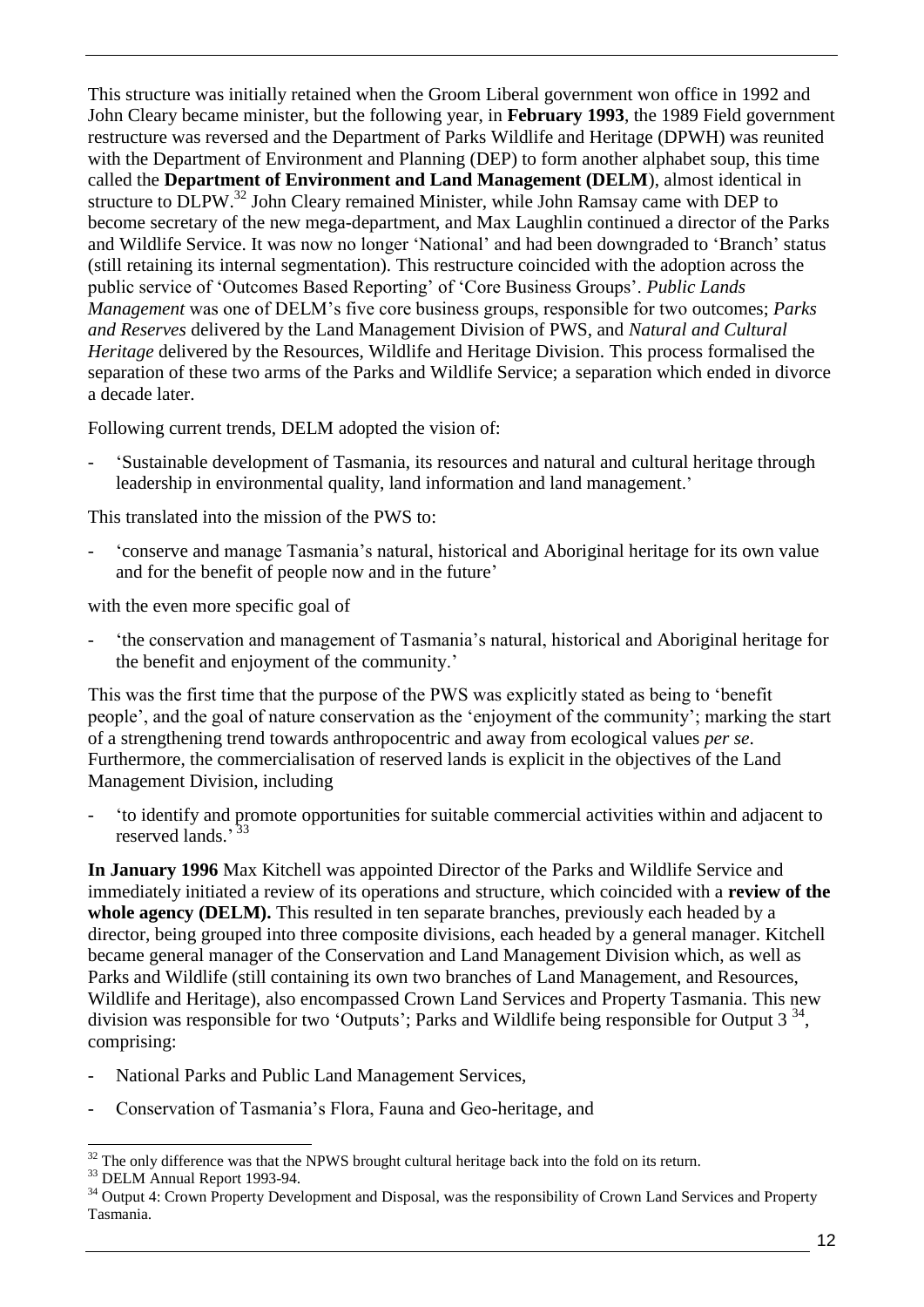- Cultural Heritage.

In the 1996-97 Annual Report on the first full year's operation of this new departmental structure, the PWS is cited as having responsibility for the:

- ‗quality management of Tasmania's internationally renowned tourist icons'

and for contributing to the Land Management Division's main objective of

'managing reserved lands for their own values and for the benefit of the community'

to which is added the phrase

' and as a basis for the state's tourism industry'.

The 1996 restructure coincided with the replacement of John Cleary by Peter Hodgman, who had previously been Minister for Tourism, as Minister for Environment and Land Management. Some interviewees have suggested that the change in Minister was either the cause, or the consequence, of the inclusion of tourism as one of the key 'performance indicators' of the PWS for the first time. Certainly, Hodgman evinced little interest in, or understanding of, environmental issues<sup>35</sup>, and for example, when the Peter Murrell Reserve at Tinderbox was created, honouring the man who had done most to ensure habitat protection and a comprehensive conservation ethos in the PWS, Hodgman insisted on retaining access to part of it for the Huntingfield Pony Club of which he was President.<sup>36</sup>

The consequences of a decade of restructure and reorganisation on the PWS can be summarised as ‗mission creep': from a focus on environmental values and habitat conservation, to embracing more anthropocentric values, to promoting commercial opportunities, to being the basis of the tourism industry. It also resulted in an increasing isolation from policy and decision making, through incorporation in larger departments under generic directors, putting the PWS further down the ladder of political influence.

But worse was in store. In **1998** the Rundle Liberal government was replaced by Labor under Jim Bacon, and the PWS suffered yet another wholesale upheaval, this time becoming even more deeply buried within the new **Department of Primary Industries, Water and Environment (DPIWE)** which was formed by the amalgamation of the Department of Environment and Land Management (including the Parks and Wildlife Service) with the Department of Primary Industries and Fisheries, and the Government Analytical and Forensic Laboratories. At the top was a new Minister, David Llewellyn and a new Secretary, Kim Evans, originally an agricultural scientist who came with the larger Primary Industries department, displacing John Ramsay as Secretary of DELM. Ramsay, while lacking professional qualifications in environmental management, nonetheless was a critical thinker who brought a broader intelligence and experience to bear on PWS issues, and was regarded as a good people manager. By comparison, Evans was perceived as having a much narrower perspective focussed on achieving outcomes to satisfy his minister<sup>37</sup>, and the PWS was a very minor consideration in this regard. DPIWE was initially structured into five divisions, including the Resource Management and Conservation Division, in which PWS was one of six branches, along with Nature Conservation and Cultural Heritage, the other parts of the original NPWS. Max Kitchell remained as General Manager of this new division for a year, but he resigned in 1999, and after another restructure, Peter Williams became General Manager of the Parks and Wildlife Service in 2000.

This marked a major change in the direct leadership of the service. All the previous directors or general managers had come from a land management background, and both Murrell and Kitchell had specific qualifications in nature conservation and habitat protection as well. Williams, on the

<sup>-</sup><sup>35</sup> Personal communications from several people, one of whom described Hodgman as an 'airhead'.

<sup>&</sup>lt;sup>36</sup> Personal communication.

<sup>&</sup>lt;sup>37</sup> Personal communication.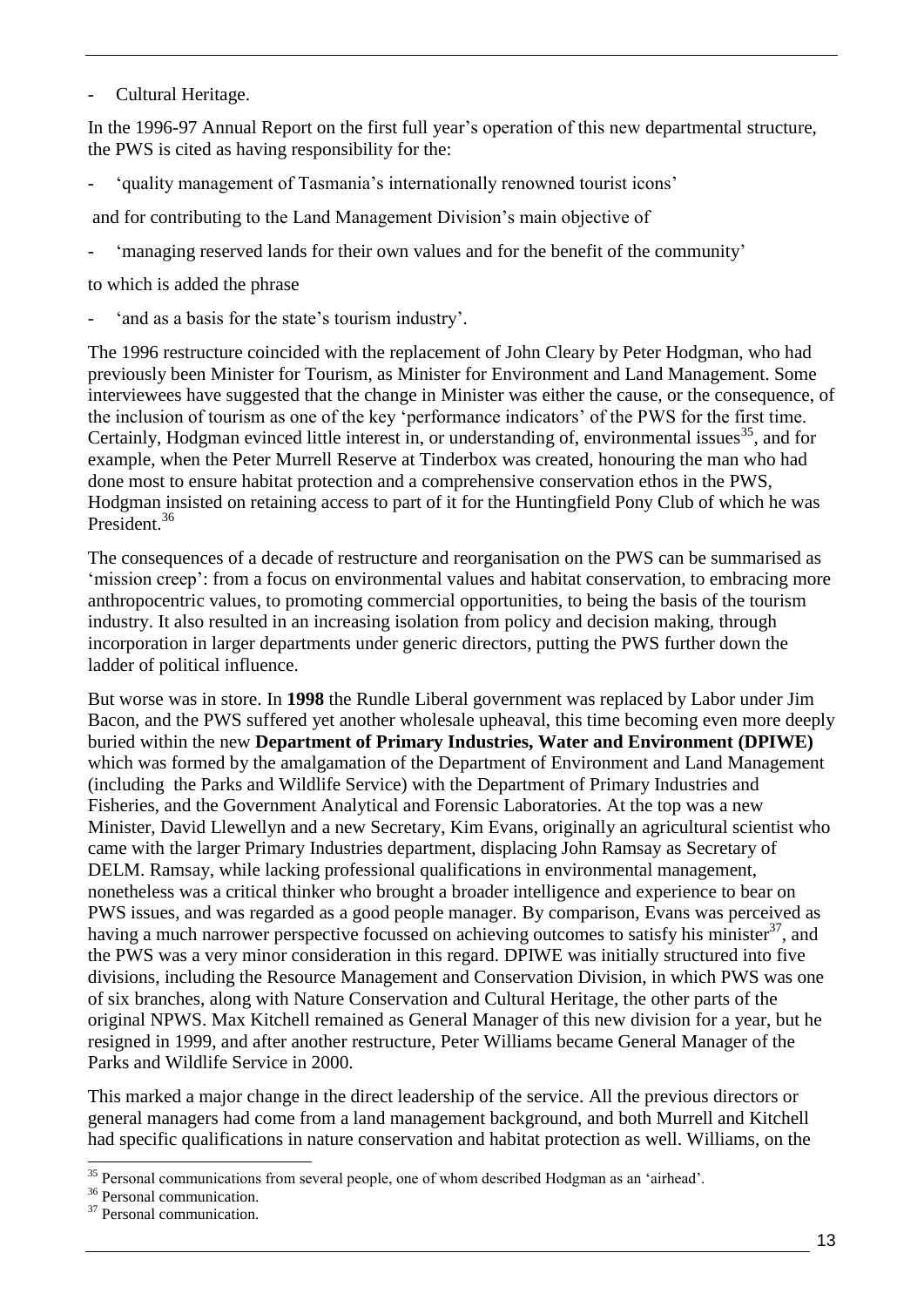other hand, was an agricultural scientist, like Kim Evans, originally a plant pathologist before moving into corporate management for the past two decades. He held a masters degree in business administration and was a member of the Australian Institute of Company Directors. Equally significant, the 2000 restructure that gave him control of the PWS also saw the severance of its management links to Nature Conservation and Cultural Heritage. These remained branches in the Resource Management and Conservation Division, now under Alan Harradine, while the PWS under Williams became a separate division, one of seven in total in DPIWE.

The other five divisions remained identical to the initial DPIWE structure; only the PWS was singled out to become a separate division, to which Williams moved from heading the much larger Food, Agriculture and Fisheries Division. This was a step down in terms of personnel and prestige, which indicates the importance attached to bringing the PWS  $\degree$  to heel'.<sup>38</sup> His aim was  $\degree$  to destroy the conservation ethos of the Parks and Wildlife Service' and he did so by filling many staff positions from outside Tasmania.<sup>39</sup> Also as a result of this restructure, Resource Management and Conservation (RMC) became a separate output group from PWS, and developed a much greater emphasis on conservation on private land in parallel with the rest of the Department's Primary Industries remit. While this was not, in itself, a retrograde step, it had the result of reducing the quantity and quality of RMC expertise available to PWS.<sup>40</sup>

The PWS Output Group's objectives were to:

- ‗create and maintain a representative and world-renowned park system that achieves the principal goal of conserving the state's natural and cultural heritage while providing sustainable use and economic opportunities for the Tasmanian community'.

This was in line with DPIWE's overall mission to:

- ‗advance Tasmania's prosperity through the sustainable development of our natural resources and conservation of our natural and cultural heritage for the future'.

This demonstrates that the main purpose of the state's reserved lands was to contribute to economic objectives.

While the 'quality management of Tasmania's internationally renowned tourist icons' cited in Hodgman's day is not explicit, in fact the three primary objectives for the PWS in1999-2000 were to:

- undertake more than \$10 million worth [over 5 years] of capital works in the provision of new and enhanced visitor infrastructure in parks.
- complete a strategic asset assessment of visitor infrastructure in parks and reserves.
- prepare a statewide Recreation and Tourism Strategy focused on optimising nature-based visitor experiences in parks and reserves, and linking with state tourism strategies.

Tourism was indeed the main game for the PWS. In addition, DPIWE started to identify ‗Users of the Output Group'. For the PWS it was claimed that a large percentage of the Tasmanian population benefited from the activities of this Output Group. Specific users included the tourism industry, interstate and overseas visitors, educational organisations, a wide range of special interest groups including conservation and environmental groups, and other government authorities, thus reemphasising the utilitarian philosophy of the original SPB.

<sup>-</sup> $38$  All interviewees who had been employed by the PWS at this time emphasised the radical change under Williams' management.

<sup>&</sup>lt;sup>39</sup> Personal communication.

<sup>40</sup> Personal communication.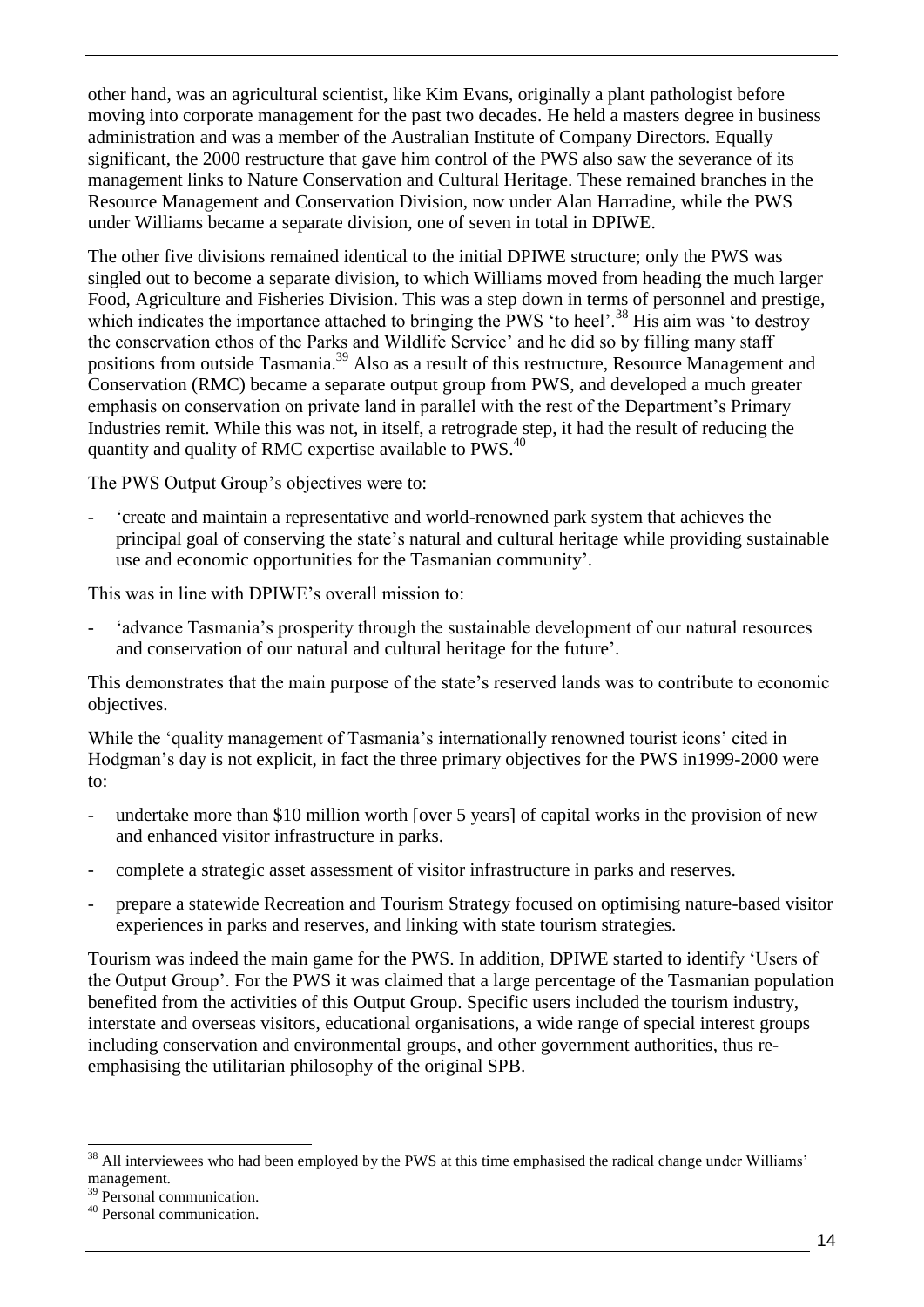**In 2002**, following the re-election of the Bacon Labor government, the Premier created a new **Department of Tourism, Parks, Heritage and the Arts** — all his 'favorite things'.<sup>41</sup> The official reason for its creation was:

- ‗to bring together the assets and values that Tasmania is famous for: our natural wilderness, our cultural heritage and our creativity…this reflects the increasing emphasis that the Government places on tourism as a key driver of future economic success… it has created the right structure to most effectively promote Tasmania to the rest of the world'.

Its mission was:

- ‗to utilise Tasmania's competitive advantages, such as its world class natural, Aboriginal and historic heritage and cultural activities, to provide the basis for vibrant and sustainable attractions for both Tasmanians and visitors'. 42

The PWS, still headed by Peter Williams, abandoned DPIWE after four years' uneasy residence. As a result, its formal links to nature conservation were severed. The Nature Conservation Branch remained in the Resource Management and Conservation Division of DPIWE, and the PWS became the spearhead of Tasmania's competitive advantage in the tourism industry. Parks and reserves were viewed as a showcase of our natural environment and a major drawcard for visitors. The centrepiece of the year's achievements was the launching of the Cradle Mountain Tourism Development Plan by the Premier, while the Nature Based Tourism Program resourced infrastructure improvements in parks and reserves across the state.<sup>43</sup>

In a further move designed to underline the divorce of nature conservation from parks management once and for all, the Bacon government introduced new legislation to replace the *National Parks and Wildlife Act 1970* which had defined the PWS's combined responsibilities for 30 years. It was replaced by two separate Acts, with park management regulated under the *National Parks and Reserves Management Act 2002*, and nature conservation functions under the *Nature Conservation Act 2002*.

In January 2004 Peter Williams resigned as General Manager of the PWS, returning to more familiar territory in DPIWE and his previous job as CEO of the Rivers and Water Supply Commission, and his place was taken by Peter Mooney, who had risen through the ranks of the Service. This was acknowledged by most insiders to be a great improvement, to have one of their own in charge again. But at the same time, it was also apparent that that Mooney's extensive experience as a park ranger, on the Fox Taskforce, and in ecological research were not core competencies for his new post; indeed he is seen as often out of his depth in the ambiance of ‗competitive advantage', and even though he may ‗know what he wants to achieve he doesn't have sufficient resources'. <sup>44</sup> The balancing act required is demonstrated by an address Mooney gave to the 2005 Ecotourism Conference arguing that 'Good conservation is good tourism and conversely, good tourism is good conservation…[so that they] co-exist in balance, and …one delivers benefits to the other and vice versa'.<sup>45</sup> Clearly, good conservation is not a goal in its own right, but only as an adjunct to tourism.

Ill health soon forced the Premier to resign as minister of his ‗favourite things' and they were divided up between his namesake Ken Bacon as Minister for Tourism, Parks and Heritage, and Lara Giddings who took over the smaller Arts portfolio. Scott Gadd, previously the Premier's Chief of Staff, became Secretary of the joint department. He was welcomed to the post by Tourism Tasmania Board chairman John King as uniquely equipped ‗to further the vision of Jim Bacon to

<sup>-</sup><sup>41</sup> Several interviewees used this expression.

<sup>42</sup> DPTHA Annual Report 2002-03, p.8.

 $43$  op.cit.42, p.18-20.

<sup>44</sup> Personal communication.

<sup>&</sup>lt;sup>45</sup> Ecotourism Australia Conference, Hobart November 2005, [http://www.ecotourism.org.au/conference/s\\_mooney.asp](http://www.ecotourism.org.au/conference/s_mooney.asp)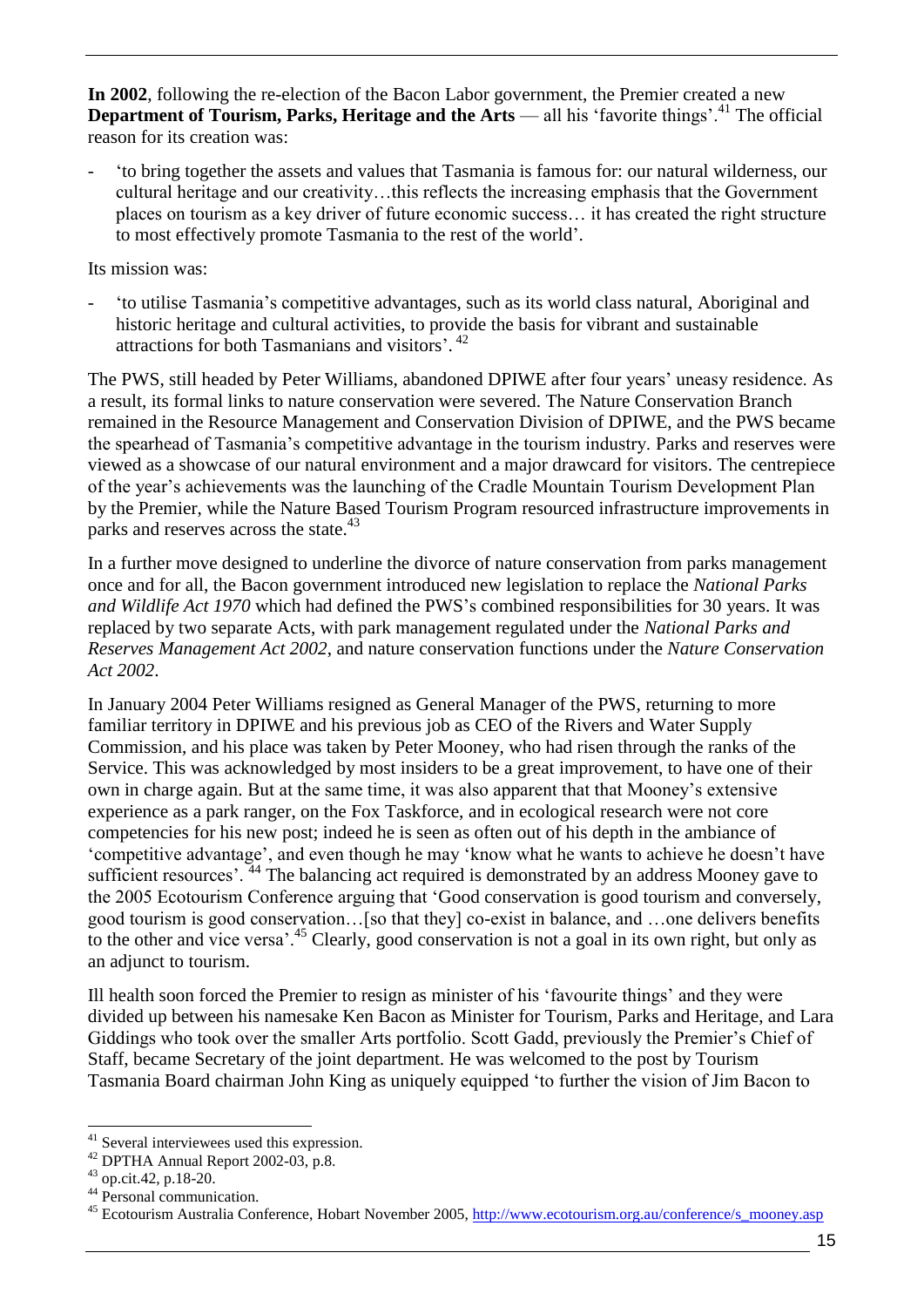bring together our core values of tourism, parks, heritage and the arts under one banner, with a united way forward.'<sup>46</sup>

In April 2005 Ken Bacon also resigned due to ill health, and his portfolio was divided between Paula Wriedt as Minister for Tourism, and Judy Jackson as Minister for Parks and Heritage. This added to the latter's existing portfolios of Environment and Planning, Justice and Industrial Relations and Attorney General. Jackson had also held the Parks portfolio in the Field Government. Scott Gadd as Secretary continued to carry Jim Bacon's uniting banner by serving three ministers in one department. This arrangement too was short-lived, surviving only until the **April 2006** election when Jackson retired and Giddings moved on to become Minister for Health and Human Services, leaving Wriedt holding the entire portfolio. In the post election reshuffle, she got an extra responsibility when the Environment Division of DPIWE was added to DPTHA, for yet another new spinout of the alphabet soup – this time into the **Department of Tourism, Arts and Environment (DTAE)** and the Department of Primary Industries and Water (DPIW).

DTAE consisted of eight operational divisions, with Scott Gadd as Secretary and Peter Mooney as General Manager of PWS. The department's rhetoric softened from the stridency of ‗competitive advantage' of the Bacon vision. Its mission, as stated in the 2006-07 Annual Report, was:

- ‗to enhance Tasmania's economic, environmental and cultural wellbeing, both now and in the future, through the best possible use of our natural and cultural assets.
- as the custodian of the many assets that make Tasmania such a unique state in which to live, work, and visit, it is responsible for the sustainable management and protection, along with the development and promotion, of the state's natural, built and cultural assets'.

The Parks and Wildlife Service was responsible for:

- ‗Tasmania's national parks and reserves [which] are fundamental to the social, environmental and economic future of the state. They are also the source of much of the precious water that sustains Tasmania's population, they support regional communities and provide a range of recreational opportunities that inspire and invigorate people, and promote a sense of place and connection with nature'.

with the key objective:

- ‗to create and maintain a representative and world renowned reserve system that achieves the goal of conserving the state's natural and cultural heritage while providing for sustainable use and economic opportunities for the Tasmanian community'.

The strategic plan identified six key program areas:

- natural resource conservation
- cultural resource conservation
- sustainable use
- communications and partnerships
- reserve system management
- continuous organisational improvement.

Of its key achievements in 2006-07, the PWS boasts of three major tourism oriented projects:

<sup>-</sup><sup>46</sup> Press release, 8 April 2004, 'Tourism Board welcomes Gadd appointment', <http://www.tourismtasmania.com.au/media/pr/2004/pr20040408.html>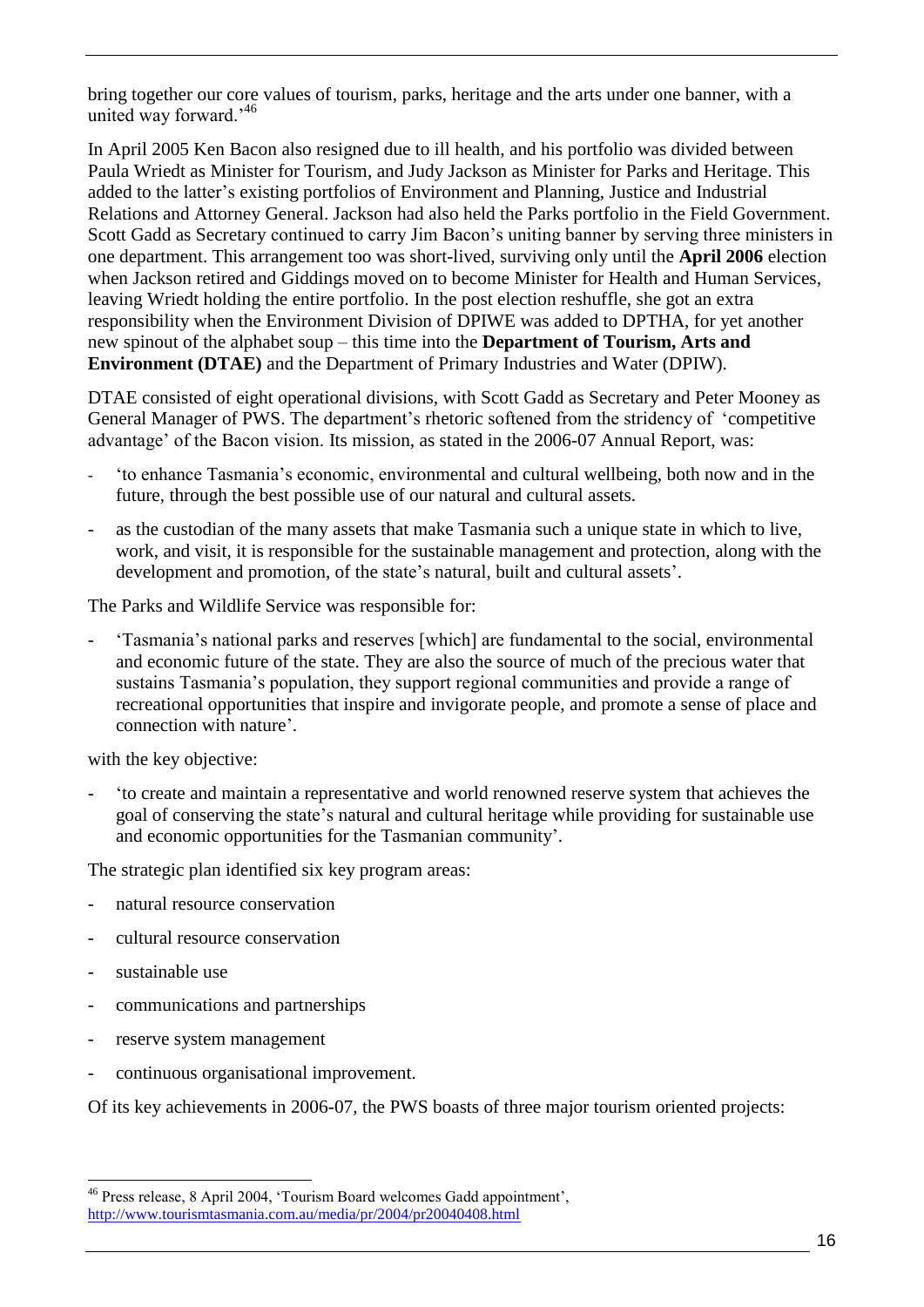- the Draft Pirates Bay Visitor Services Plan which proposed a number of visitor facility improvements.
- the feasibility study into a new iconic bushwalk which confirmed that the proposed Three Capes Track in the Tasman National Park had great potential.
- improvements to the car park at the Lake St Clair visitor centre, at a cost of \$780,000.

The remainder of its contribution to DTAE's Annual Report is much curtailed (only five pages, two of which are a story about firefighting) mentioning:

- the success of five Aboriginal trainees in a TAFE course in Conservation and Land Management.
- completion of several management plans.
- volunteer assistance in whale strandings on the west coast.
- the most destructive bushfire season since 1967, and PWS efforts to combat it through increased numbers of well-trained staff.
- the success of the Discovery Ranger, Volunteer Hut Warden and Wildcare volunteer programs.
- the Macquarie Island Rodent Eradication program.<sup>47</sup>

In **March 2008**, Tourism Tasmania became part of the Department of Economic Development and Tourism, leaving the PWS in the new **Department of Environment, Parks, Heritage and the Arts (DEPHA).** However in his Foreword to the DEPHA Annual Report 2007-08, Secretary Scott Gadd stated that 'this Department will continue to play a vital role in Tasmania's tourism economy as it manages many of the iconic places and experiences that draw visitors to Tasmania. Many of our divisions have strong partnerships with Tourism Tasmania that will continue to thrive.<sup>48</sup> This ongoing relationship was further demonstrated by the fact that Michelle O'Byrne continued to be Minister for both new portfolios of DEDT and DEPHA, as she had been previously for the joint DTAE portfolio

The PWS section of the DEPHA 2007-08 Annual report (again, a very general five pages) states its objective is now merely

- ‗to conserve the State's natural and cultural heritage while providing for sustainable use and economic opportunities for the Tasmanian community.'

and abandons its aspiration of the previous year

- ‗to create and maintain a representative and world renowned reserve system…'

(see above, page 16) as the means of achieving this goal.

The bulk of the Report is devoted to the upgrading of visitor infrastructure through the \$3miliion Priority Asset Maintenance Program. However the totally inadequate resources of the PWS are becoming more widely apparent. For example, the role of volunteers is becoming increasingly crucial - in the north of the state alone, 600 volunteers belonging to 63 separate groups clocked up the prodigious total of 20,000 hours per month (equivalent to over 140 full time staff working a 35 hour week)! The state of many iconic walking tracks is 'a dirty secret' according to one report, <sup>49</sup>

<sup>&</sup>lt;sup>47</sup> DTAE Annual Report 2006-07.

<sup>48</sup> DEPHA Annual Report 2007-08, p.7.

<sup>&</sup>lt;sup>49</sup>Matthew Denholm 'Tasmania's Parks and Wildlife Service hides a dirty secret beneath the green image', *The Australian,* 7 February 2009, p.7.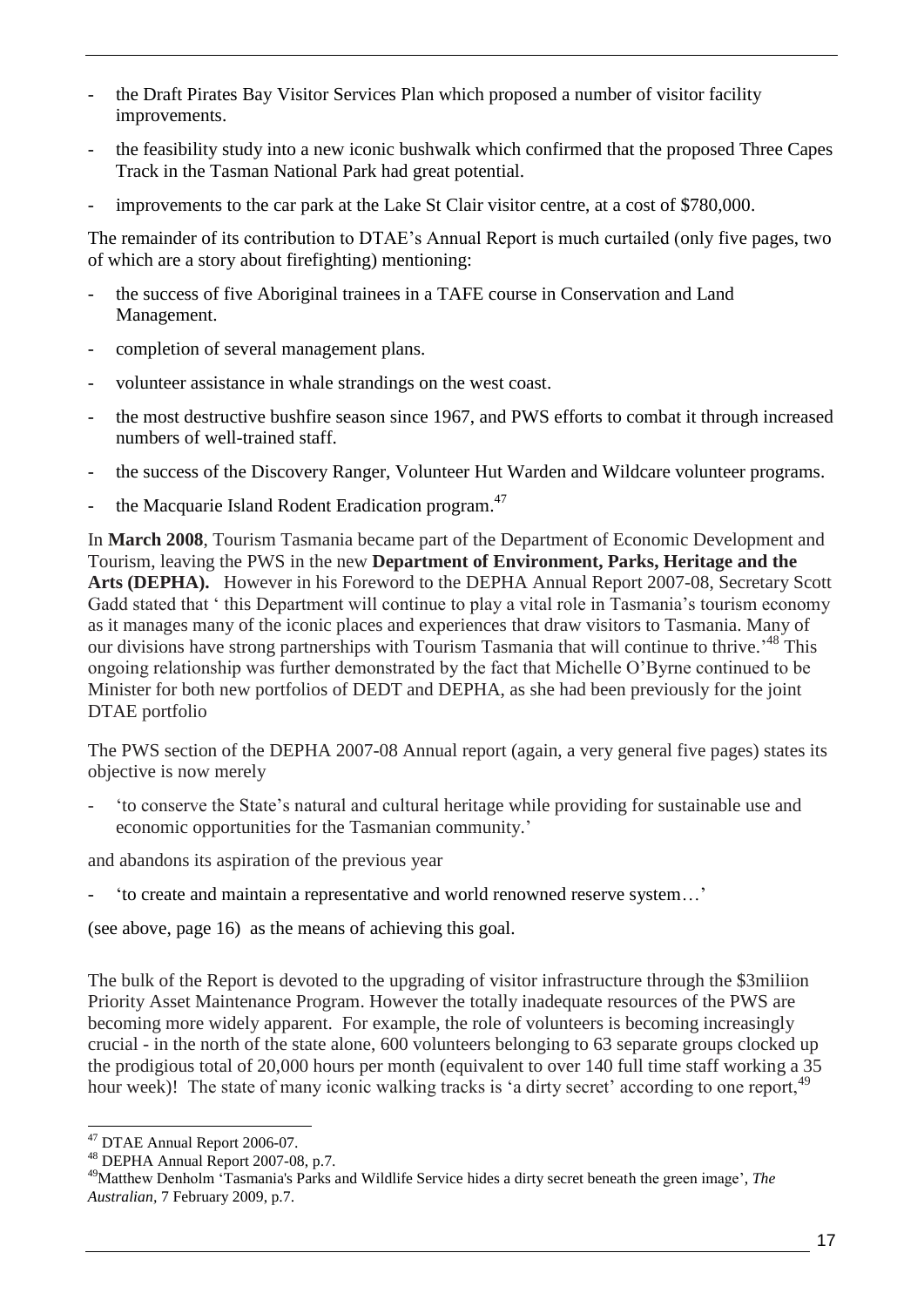while entrepreneur Dick Smith was motivated to contribute \$1million for the maintenance of the Frenchman's Cap walking track, so badly degraded has it become.

The only conservation programs mentioned in the PWS Annual Report 2007/2008 are the Macquarie Island rabbit and rodent eradication program which is mainly financed by the Federal government at present, and the restoration of Richmond Gaol and the Darlington complex on Maria Island. However, PWS must be doing something right as 'the "satisfaction" rating of the Tasmanian Parks and Wildlife Service among the community increased from 80 to 85 percent'.<sup>50</sup>

While all this certainly suggests a less aggressive pursuit of economic growth though 'nature-based' tourism than in previous incarnations of the PWS, as manifested in annual reports, it does not indicate a return to an active concern for biodiversity conservation and habitat protection. More probably, this is simply the flaccid language of 'value-free managerialism'<sup>51</sup> which has become the dominant mode of the public service nation-wide, and indeed, world-wide. This managerial style is essentially risk averse, ensuring plausible deniability, and seeking to second guess ministers' political aims to avoid censure. Several observers have remarked that this is a style into which Mooney, as General Manager of PWS, has fallen, citing examples of weakness in the face of criticism instead of standing up for his staff, or inability to fight for adequate pay scales and career structures for rangers; while others believe that Mooney is doing a good job in very difficult circumstances.<sup>52</sup>

In summary, the constant restructuring of the Parks and Wildlife Service over the past two decades has resulted in what all interviewees refer to as the 'dumbing down' of the service. This phrase incorporates a number of elements, as they have been expressed to me by various people, including:

- the devaluation of the intrinsic wildness of Tasmania's unique reserved lands, and a lack of concern for the need to conserve this as a resource for nature and spirit.
- the concomitant inability to measure anything except in terms of monetary value, or contribution to economic development.
- the lack of expertise in core environmental management skills and experience of senior managers, and the substitution of generic 'MBA managers' who do not understand the complex challenges of decision making on ecological issues.
- the lack of sustainable career paths for field staff who do have these skills and understandings, and whose decision making role is being constantly eroded by bureaucratic buck-passing to higher levels in the organization. As a result, field staff are often either not supported when they do exercise initiative, or forced into inaction by the prevarication of superiors.
- the absence of in-house scientific expertise on conservation issues, as a result of the physical, bureaucratic and legislative separation of RMC into a different Department. This is seen as particularly damaging to the professional capacity of parks managers, and weakens many conservation-based arguments against tourism and commercial pressures. Where this separation has been attempted elsewhere, it has had disastrous results for the conservation values of reserves.<sup>53</sup>
- the overall destruction of morale across the PWS, turning what was once a vibrant, committed, skilled professional community who prided themselves on 'getting things done' under supportive and enthusiastic leadership, into a disillusioned and disheartened group who feel

<sup>-</sup><sup>50</sup> Op.cit.48, p.22-26.

<sup>51</sup> P. Figgis, *Australia's National Parks and Protected Areas: Future Directions*, 1999, p.73.

<sup>52</sup> Personal communications.

<sup>53</sup> J.B.Kirkpatrick, ‗Science and the conservation reserve system in Tasmania', *With Every Step*, Proceedings of the NPWAC Public Seminar, Hobart, 2002, p.43.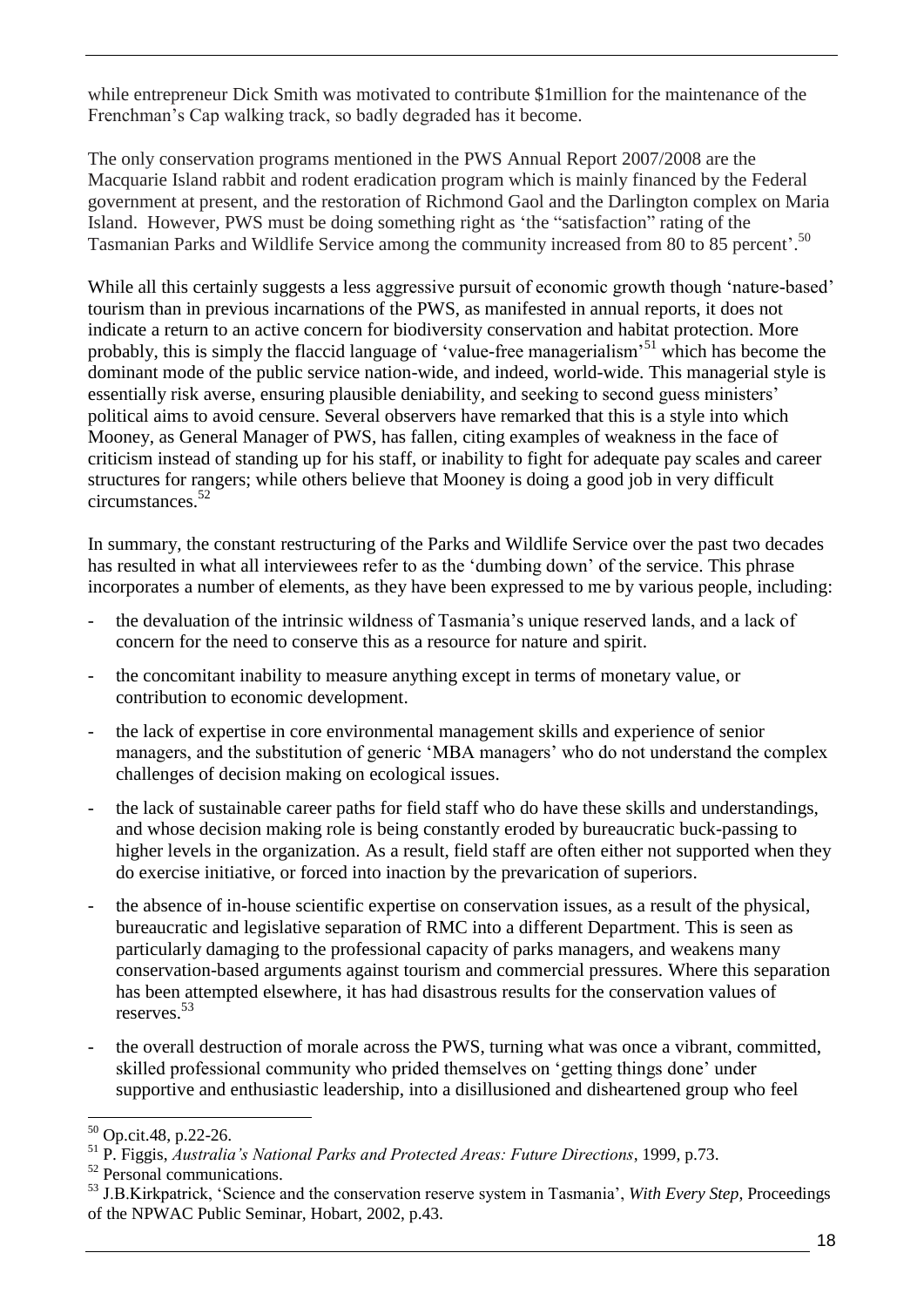misunderstood and undervalued by most of their bosses, but who still struggle against the odds because they love the job and believe in its intrinsic value.

#### <span id="page-23-0"></span>*4.2 Responsibilities of the Parks and Wildlife Service*

Throughout this whole period of bureaucratic upheaval and restructuring, the responsibilities of the PWS increased greatly, and changed substantially.

#### <span id="page-23-1"></span>*4.2.1 Responsibility for increased area of reserved lands*

In quantitative terms, the area of reserved lands under the *National Parks and Wildlife Act 1970* and its successor, the *Nature Conservation Act 2002* increased exponentially in the period since the establishment of the NPWS in 1971.



#### **Total area of Reserved lands**

#### **Figure 1**

In 1971, the total area of reserved lands was  $772,755$  ha<sup>54</sup> or about 11% of the total area of the state, most of which was added in the 1960s, shown in Figure 2 below, as a result of the creation first of the Southwest Conservation Area in 1966, and then its extension and the addition of a large area of national park, as the outcome of the conflict over the flooding of Lake Pedder in 1968.

In addition, since 1991, seven Marine Protected Areas (MPAs) have been established with a total area of 122,655 ha. By far the largest are at Macquarie Island (75,000ha), Port Davey (17,000 ha) and the Kent Group of Islands (29,000 ha). MPAs are managed under the Tasmanian Marine Protected Areas strategy, administered by DPIW in conjunction with the Marine and Marine Industries Council, and therefore are not formally included in the reserve lands system administered by PWS.

<sup>54</sup> Unless other wise stated, all the data for areas of reserved lands are taken from the *Complete National Parks and Reserves Listings, May 2007 managed under the National Parks and Reserves Management Act 2002*, [http://www.parks.tas.gov.au/manage/parksres/reserves.html.](http://www.parks.tas.gov.au/manage/parksres/reserves.html) Data have been manipulated to give figures for each reserve classification by year and by decade (the smallest categories: Historic Sites, Private Nature Reserves, Private Sanctuaries and Public Reserves, which together make up 1.03% of all reserved lands, have been omitted). Peter Bosworth, ‗Tasmanian parks and reserves – a timeline history'*, With Every Step*, Proceedings of the NPWAC Public Seminar, Hobart, 2002, p.8 presents similar data.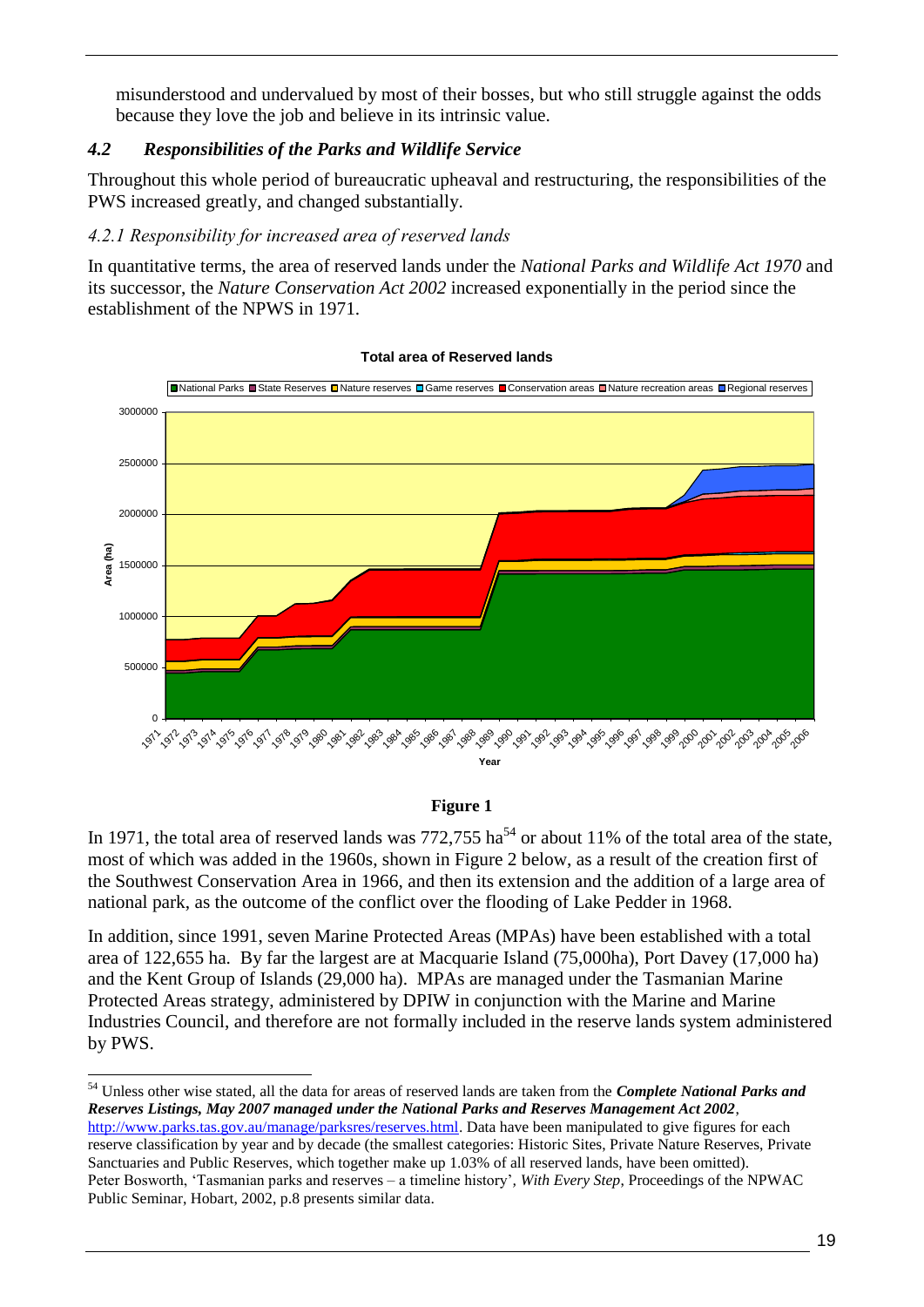





By 1987 when the PWS lost its autonomy under the Gray government's restructure, the reserved lands area had grown to 1,464,975 ha, an increase of 90% on the 1971 figure, and amounting to 21.5% of the total area of the state. This was achieved through the addition in the early 1970s of Maria Island and Mount William National Parks in the east, and extensions to the Southwest National Park and Conservation Area in 1976 following the report of the Southwest Advisory Committee. The early 1980s saw the proclamation of the Franklin-Gordon Wild Rivers National Park in 1981 and the establishment of the Tasmanian Wilderness World Heritage Area in 1983 covering 770,000 hectares<sup>55</sup> (encompassing the Southwest, Franklin-Gordon Wild Rivers, and Cradle–Mountain Lake St Clair National Parks), the final triumphant outcome of the battle to save the Franklin.

The defeat of the Liberal government in 1989 and its replacement with the Labor–Green Accord produced another huge surge in reservations, with the creation of the Douglas–Apsley National Park in the east, and the addition of over half a million hectares in the south west, bringing the World Heritage Area to 1.38 million hectares. However, the brief interlude of autonomy of the NPWS under the Accord marked the end of the major expansion of the reserved estate. By the time Peter Murrell retired as director of the NPWS in 1991, it had grown to over 2 million hectares, and comprised 30% of the total area of the state; an increase of 1.26 million hectares or 163% over the two decades he had been at the helm. Surely a remarkable record!

Equally remarkable is the fact that over the next two decades, to 2007, the reserved estate increased by only 456,000 hectares or 22% on the 1991 figure. Over 50% of this increase (Figure 2) has been in the new classification of Regional Reserve under the Regional Forest Agreement (RFA), which is the lowest level of protection, applied to 'land with high mineral potential or prospectivity and providing for mineral exploration activities and utilisation of mineral resources and of other natural resources on a small scale'. 56

Mendel, op.cit.6, p.169.

<sup>56</sup> Definition taken from op.cit 53.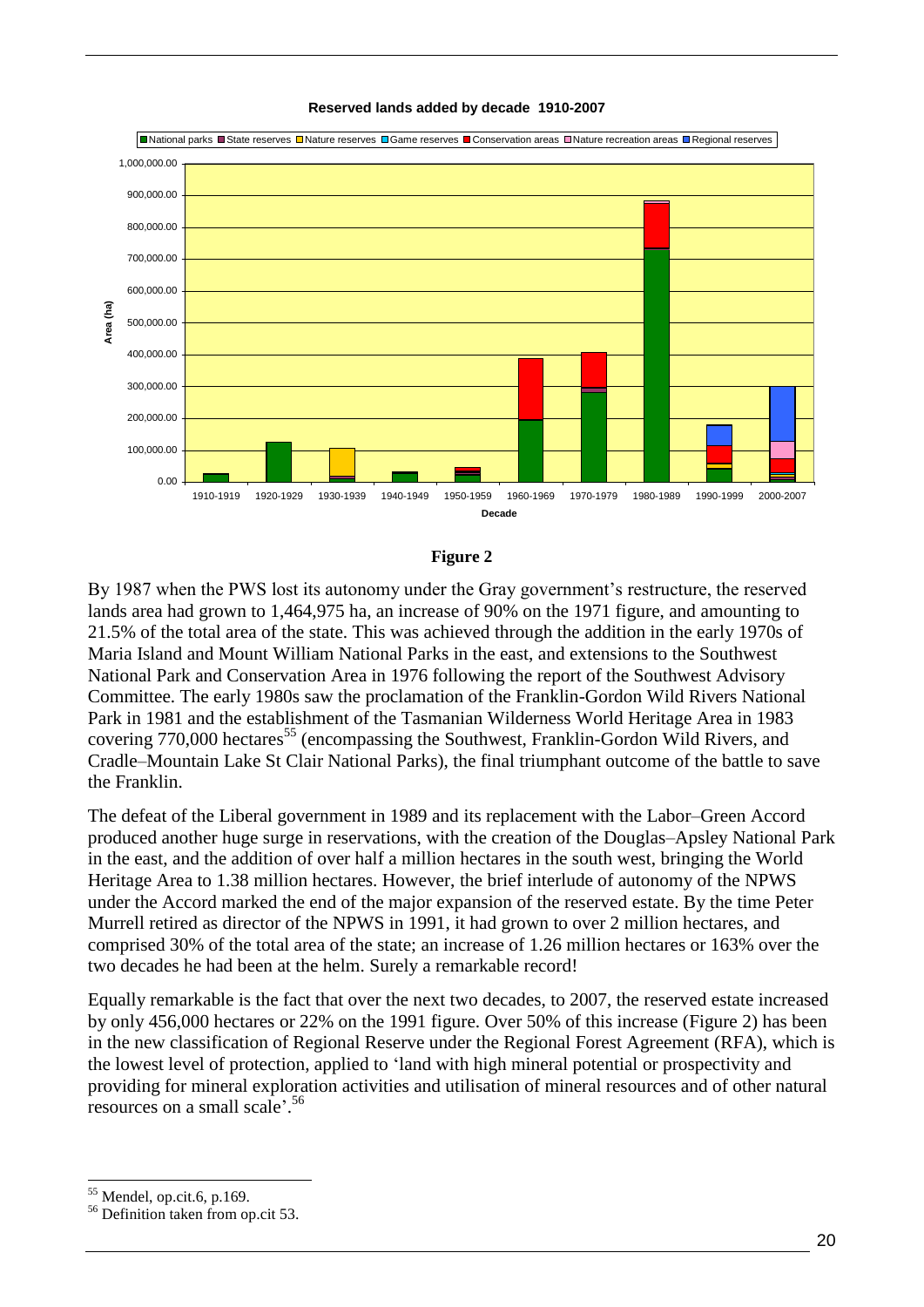Under the Regional Forest Agreement the Commonwealth government defined criteria for a ‗comprehensive, adequate and representative' system of conservation reserves. At least 60% of existing old growth forest was to be protected for each forest ecosystem, and at least 90% of high quality wilderness areas. This would have required protection of an additional 1.2 million hectares in Tasmania, but only about a third of this was gazetted under the RFA, including two new national parks, the Savage River and Tasman National Parks which together reserved an additional 28,730 hectares.<sup>57</sup> Scientists and environmental groups both argued this was inadequate, especially because so little high conservation value forest was included. Equally, there was a shortfall in the reservation of high conservation value forest on private land. The distribution of reserves between habitat types and bioregions is very uneven. For example 85% of the west bioregion (mostly button grass plains and alpine woodlands) is protected, while a third of the 50 forest species the RFA was supposed to protect still have less than 15% of their original distribution reserved.<sup>58</sup>

#### <span id="page-25-0"></span>*4.2.2 Changing demands of reserved lands management*

This dramatic change in the quantity and quality of protected lands is perhaps the best illustration of the reorientation in both the internal direction of the PWS, and its external environment in the broader economic and political sphere. While certainly there is less high value natural land worthy of protection now than three decades ago – though the Weld and the Tarkine, for example, undoubtedly qualify – the resentment in many quarters that so much of the state is 'locked up', the power of the logging and mining industries, the dominance of an ideology of profit over protection, and the demand to squeeze maximum economic return from the existing reserve estate, has meant that adding to it has been off the mainstream agenda and the environment movement has struggled to gain any traction.<sup>59</sup>

In fact the struggle, both inside and outside the PWS, has been to care for the existing estate adequately. Because of the demands of the tourism industry, many parks staff spend most of their time providing visitor services rather than spending time actively protecting the environment; experienced field rangers have become 'people managers'.<sup>60</sup> Visitor pressure has led to expensive hardening of walking tracks and the introduction of a number of restrictions and fees in some areas, for example on the Overland Track. This may erode the 'wilderness experience' but is considered by some as essential to prevent rapid degradation. Track monitoring and the development and enforcement of appropriate standards is time consuming, and forces rangers to 'monitor the infrastructure rather than the environment'; and because of the priority put on managing the 'front' country for tourism, there are no resources and no time available for managing biodiversity country for conservation and habitat protection in the 'back' country.<sup>61</sup> There are ongoing threats from poaching of wildlife and valuable timber, from arson, which causes devastating wildfires, and from intentional or accidental introduction of feral species such as weeds, cats, goats, trout and foxes, and plant diseases such as *Phytophthora cinnamomi*.

#### <span id="page-25-1"></span>*4.2.3 Responsibility for management of the Tasmanian Wilderness World Heritage Area*

The Tasmanian Wilderness World Heritage Area (TWWHA), which includes 90% of the area of Tasmania's national parks, has very demanding requirements under the World Heritage Convention. The objectives of the 1992 Management Plan are to:

<sup>&</sup>lt;sup>57</sup> Tasmanian PLUC, Tasmanian Regional Forest Agreement between the Commonwealth of Australia and the State of Tasmania, November 1997, p.69, quoted in Quarmby p.251.

 $58$  ibid, p.257.

<sup>59</sup> Personal communication.

<sup>60</sup> Personal communication.

<sup>&</sup>lt;sup>61</sup> Personal communications.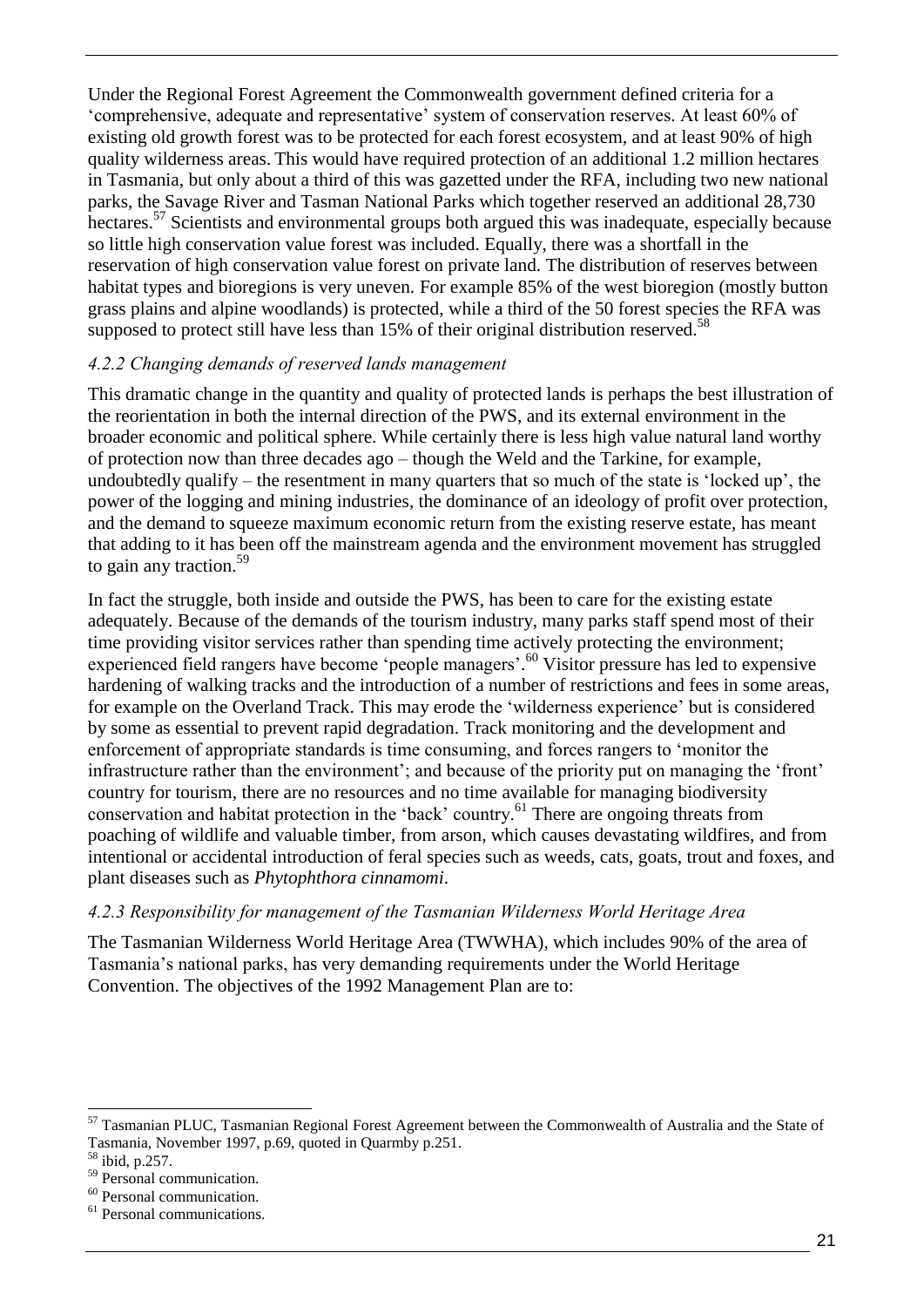- ‗Identify, protect, conserve, present and where appropriate, rehabilitate the world heritage and other natural and cultural values of the TWWHA, and to transmit that heritage to future generations in as good or better condition than at present'.<sup>62</sup>

The evaluation of the effectiveness of this management plan, undertaken twelve years later in 2004 found that *none* of the individual objectives merited a five-star rating defined as 'objective achieved or on track to delivery; most if not all desired outcomes delivered or on track for delivery'. Nine out to the 14 objectives got three stars; 'objective moderately progressed; at least one desired outcome delivered or on track to delivery'. Only five managed four stars; 'objective well progressed; several desired outcomes on track for delivery'.<sup>63</sup> At best, this indicated an average level of performance.

The report identified a number of actions to improve this, including:

- Securing adequate funding to allow full implementation of the management plan.
- Amending Tasmanian legislation for parks and reserves to reflect the international obligations imposed by the World Heritage Convention.
- Endorsing as the highest principle of management the commitment to protect the natural and cultural values of the TWWHA from degradation.
- Allocating significant effort and resources to a coordinated research strategy to better identify and understand these values.
- Designing research and conservation programs to incorporate processes to evaluate their effectiveness.
- Giving higher priority and more resources to identifying, assessing and ameliorating threats to the natural and cultural values of the TWWHA.
- Improving management and interpretation of Aboriginal heritage.
- Proactively managing noise to maintain the peace and tranquillity of the WHA.<sup>64</sup>

In effect, this is a list (and it is only a summary) of the deficiencies in the PWS's ability to manage the TWWHA to the standard required by its statutory responsibilities under the World Heritage Convention. These responsibilities have clearly outrun the resources, possibly the expertise, and most worryingly the political will of the PWS and its masters to act as trustworthy custodians of this unique natural environment which is the birthright of all Tasmanians, Australians and world citizens, of this and future generations. Each of these issues is addressed below.

## <span id="page-26-0"></span>*4.3 Staffing of the Parks and Wildlife Service*

One of the critical resources for management of the TWWHA, and all parks and reserves, is the quantity and quality of the people available for the job. While the tortuous restructuring of the PWS, and its increasing responsibilities, can be traced fairly easily, it is far harder to gain an accurate picture of how staffing levels have changed over the past decades. Effective management of parks and reserves is a labour intensive task. It requires trained and active people on the ground, to monitor and remedy impacts from fire, weeds, feral animals, diseases, poachers, climate, visitors and many other causes; to provide interpretation and safety services for visitors, and to develop and maintain a wide range of specialized infrastructure, from walking tracks to composting toilets. Management must also be guided by comprehensive ecological research and long-term environmental monitoring of physical conditions, habitats and individual species by well trained and committed scientists. All this data has to be interpreted and incorporated into Management

<sup>-</sup><sup>62</sup> *Tasmanian Wilderness World Heritage Management Plan 1999*, Parks and Wildlife Service, p.31.

<sup>63</sup> *State of the Tasmanian Wilderness World Heritage Area, Summary Report No.1*, 2004, Parks and Wildlife Service, p.19.

 $64$  Ibid, p 20-30.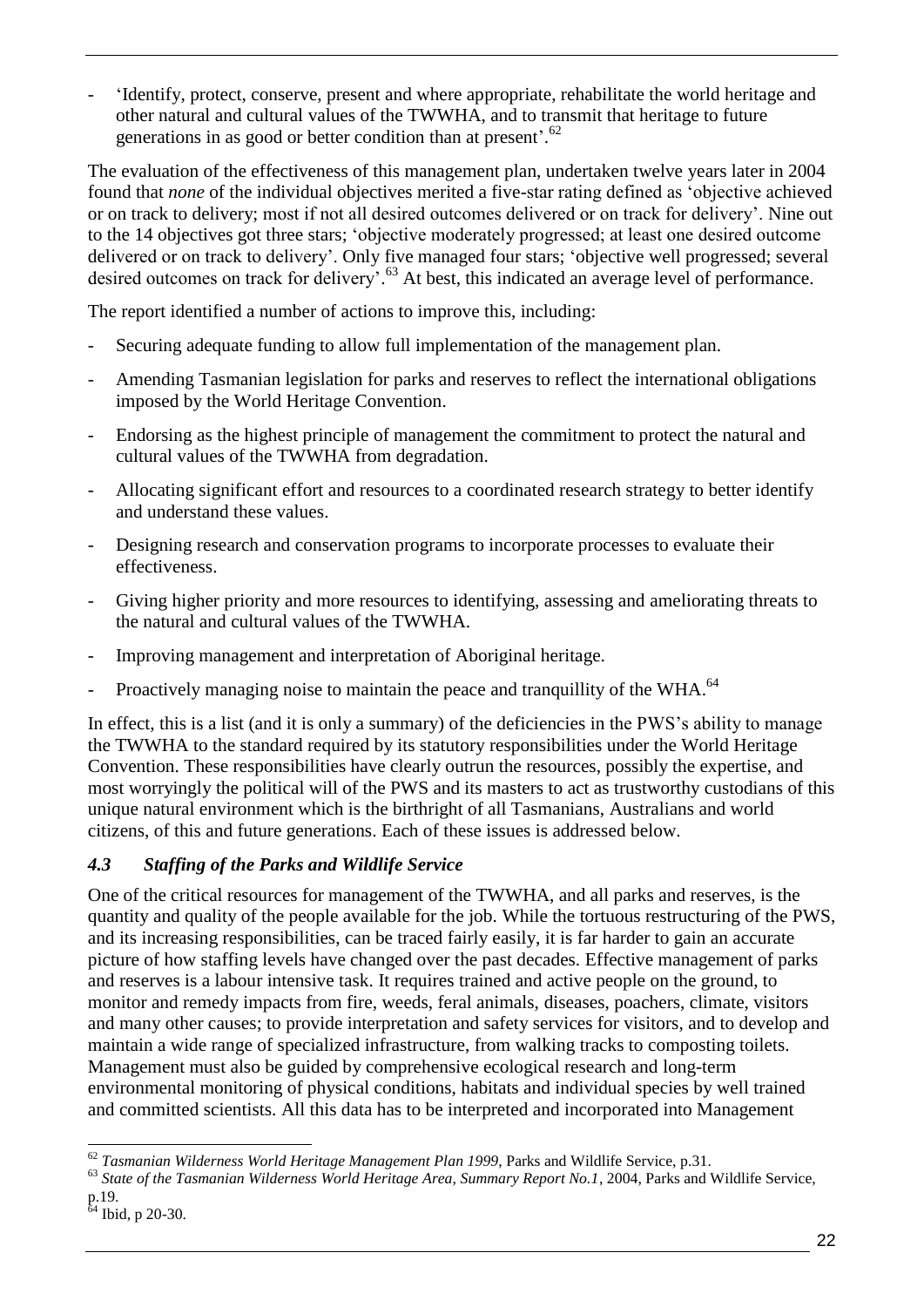Plans and other proposals within a complicated legislative framework, which need to be carried into the political arena to compete for adequate resources for their implementation, and into the arena of public consultation to gain broader popular support.

The reserve estate has grown in the past three decades, more than doubling from around 17% of the total area of the state in 1979 to over 36% in 2007 (Figure 1), but it is hard to determine whether the human resources to manage it have kept pace even in quantitative terms, let alone in terms of the breadth and depth of expertise needed for an increasingly complex task. The employment data available in published form, primarily from annual reports, is both sporadic and incommensurate. When studying the period of the early autonomous NPWS, one can be fairly certain of comparing like with like, though even so there are probable discrepancies due to the employment of temporary and project staff.<sup>65</sup> Once the PWS began to wend its tortuous way through the web of government departments, not only do their annual reports pay scant attention to recording the number and level of their employees; but when figures for those disembodied ‗full time equivalents' (FTEs) can be glimpsed in the fine print, they are often aggregated beyond usefulness. For example depending on whether PWS and the Nature Conservation Branch (NCB) were part of the same Output Group, or were each amalgamated with other or separate Output Groups in a broader reporting structure, the figures may or may not allow valid comparisons. Once PWS and NCB parted company into separate departments in 2002, the task becomes impossible. Furthermore, FTEs do not discriminate between field, management and clerical staff.

#### <span id="page-27-0"></span>*4.3.1 Overall staffing levels of the PWS*

-

With the above qualifications, the available data set produces the reasonably coherent time series in Figure 3, which correlates approximately with the increase in reserved lands over the same period.



#### **Total staff of PWS and NCB compared with Total area of reserved lands**

#### **Figure 3**

 $65$  For example, of the 258 staff employed in 1987, 30 were casual/ part-time and 93 were temporary. Annual Report of the NPWS for the year ended 30 June 1987.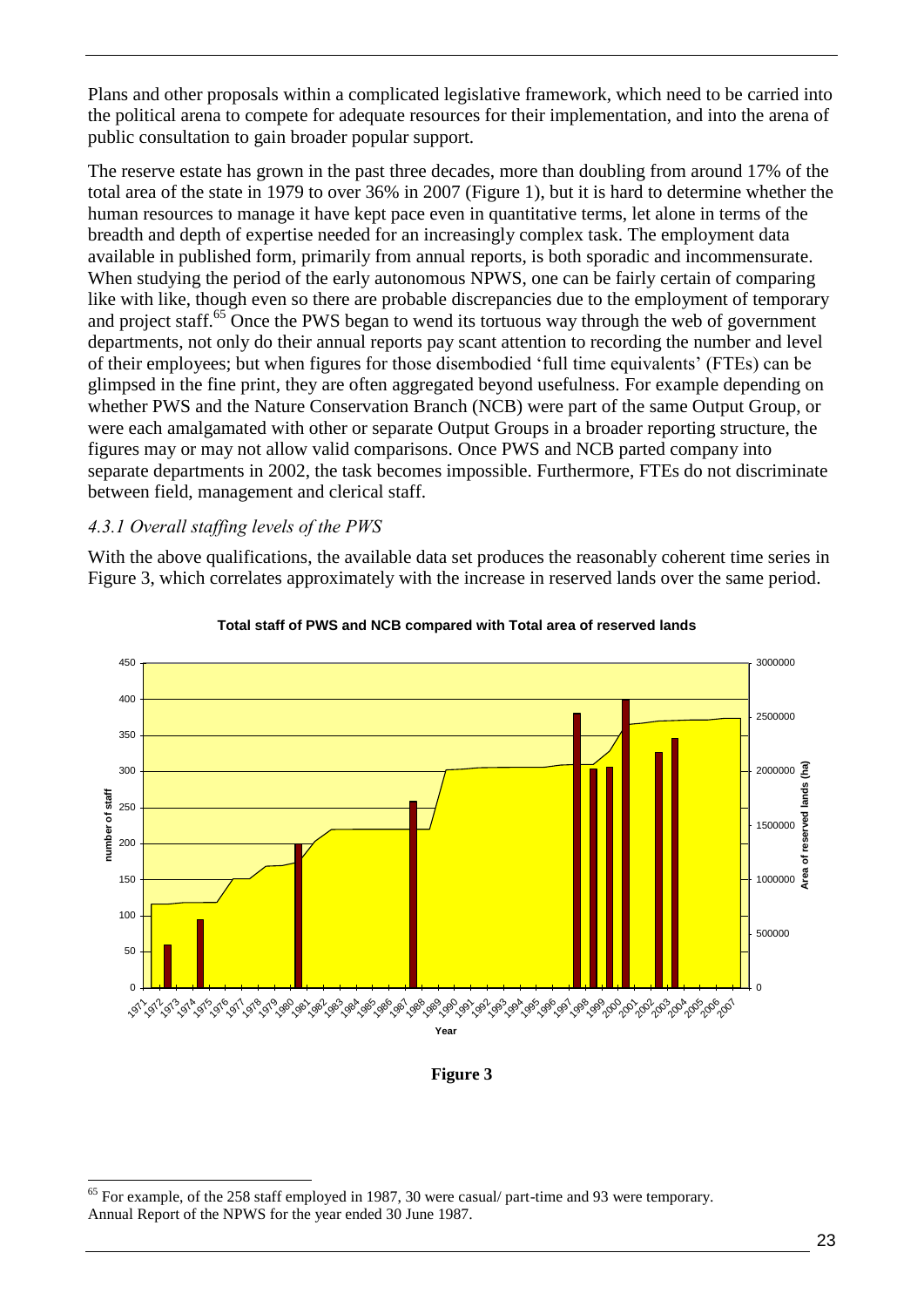#### <span id="page-28-0"></span>*4.3.2 Ranger staffing levels*

However, a comparison of ranger staff numbers, the on-the-ground managers, with the area of the reserved estate, tells a rather different story.<sup>66</sup>





#### **Figure 4**

Figure 4 shows the number of rangers peaked at just under 100 in 1991, coinciding with Peter Murrell's retirement as Director of the NPWS, and thereafter has steadily declined even though the reserve estate has grown, and with it the responsibilities of the PWS, especially for the TWWHA. Figure 4 shows that in 2005 there were 59 rangers for a reserve estate of 2.5 million hectares in Tasmania; by comparison, Victoria with a reserve estate of about 4 million hectares, there were 415 rangers<sup>67</sup>, or 103.8 rangers per million hectares compared to Tasmania's 23.6, or 4.4 times as many rangers per million hectares.

#### <span id="page-28-1"></span>*4.3.3 Changes in rangers' duties*

A comparison of Figures 3 and 4 suggests, and interviewees confirm, that there has been an increase in the upper levels of management in the PWS, and a decrease in field staff over the past 20 years. Recent restructuring within the PWS has reduced the number of levels from Field Assistant to Senior Ranger from six to four, with three new levels of management introduced above them. This has led to significant erosion of the career paths of field staff, with permanent appointments transformed into contract positions (common throughout the public service) to which the same people are appointed but on a lower level than their previous grade. Career rangers who want to continue work in the field, 'protecting nature and educating visitors, have nowhere to go except an office job', according to one ranger who is resisting this, after a 29 year career in the PWS. Over that time, his tasks have changed markedly. Whereas before, the only time he spent in the office was to keep up his field work diary, now he is so burdened by reception, planning, and administrative duties that he has no time for patrolling, enforcement, wildlife protection or environmental assessment. Furthermore, the changed employment conditions have resulted in fewer

<sup>-</sup><sup>66</sup> This information was provided in a personal communication. The ranger estimates were culled from the internal PWS staff directory for each year.

<sup>67</sup> Personal communication.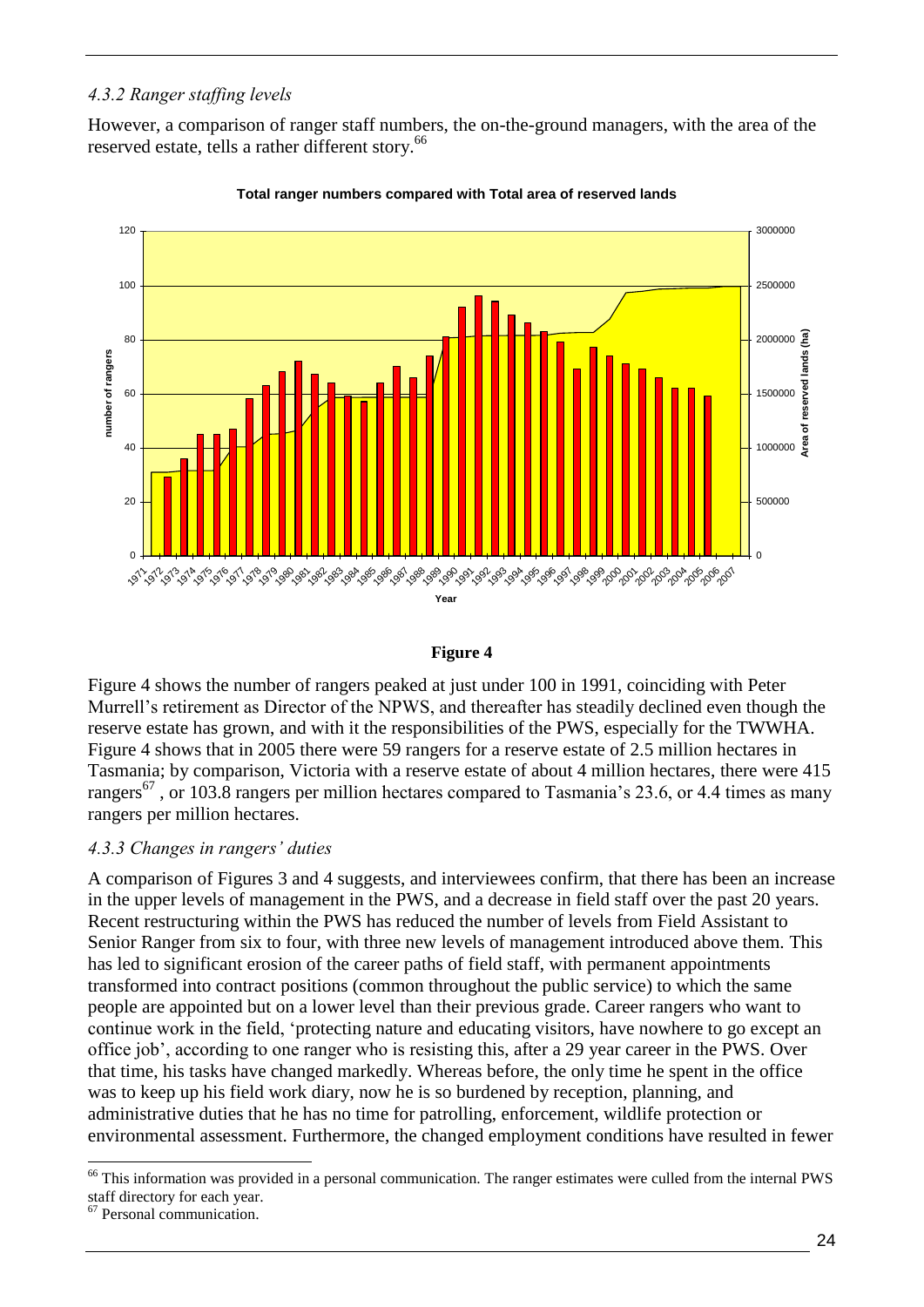rangers in the parks when most visitors are there, at weekends.<sup>68</sup> Most interpretation is now done by summer rangers or commercial operators, while habitat and species research is done by graduate students or volunteers. This leads to a lack of consistency of monitoring and methodology over time and space, making the results far less useful for long–term management. Enforcement is a thing of the past, and the lack of staff resources has led to a two-tier reserve system. The first tier is the ‗front country' of the iconic national parks and TWWHA which are accepted as protected, and where education programs reach most visitors and their behaviour can be broadly monitored. The second comprises other reserves, especially under the RFA which 'exist on paper only' and are rarely visited by rangers as they are widely separated and have a high edge-to-area ratio, with no money to protect or promote them. Wood-hooking (illegal acquisition of firewood), poaching and hooning are commonplace in these reserves as there is no visible landowner or authority. <sup>69</sup>

#### <span id="page-29-0"></span>*4.3.4 Use of TWWHA resources for other staffing needs*

Another complicating factor in assessing staff numbers which none of the tabulated data address consistently, is the role of outside funding such as the National Estate Grants Program, the National Heritage Trust and particularly, federal funding for the TWWHA, in staffing levels. Most of this funding is short-term, and for specific projects, but many staff are employed for long periods on these shifting resources on a series of short term and hence precarious contracts that undermine career development and satisfaction, although this has declined in recent years.<sup>70</sup> The Report on the State of the TWWHA in 2004 tried to find some data on how many PWS staff were involved in the TWWHA, and in what capacity. In 1999 there were 112 permanent PWS staff ‗with responsibility for the TWWHA'; but the report noted 'the agency's personnel record system does not allow for the cost-efficient analysis of more detailed data about the nature and level of employment of staff with World Heritage responsibilities'.<sup>71</sup>

#### <span id="page-29-1"></span>*4.3.5 Volunteers*

To make up for the shortfall in professional personnel in the field, and also as part of its ‗stakeholder engagement' strategy, the PWS relies increasingly on volunteer support. For example, volunteers contributed over 50,000 hours to 90 Community Partnership programmes in 2005-06, including those who spent three months on Deal and Maatsuyker Islands, or jointly clocked up 164 days, 131 as hut wardens, on the Overland Track, as well as contributing to a host of 'Care' programs, for example Wildcare, Coastcare, Bushcare. In 2007-08 volunteers contributed over 20,000 hours a month in the north of the state alone.<sup>72</sup>

#### <span id="page-29-2"></span>*4.3.6 Staff morale*

At a broader level, the Hewitt Report on employee attitudes and morale, commissioned by DPIW and released on the *Tasmanian Times* website in May 2007, revealed very low levels of satisfaction on a range of parameters such as ‗being treated like a valued member of the organisation, being inspired to do (my) best work, being able to fulfil career aspirations, and experiencing strong, exciting and effective leadership from senior management'. The Hewitt Study compared responses from DPIW staff with employees of other previously sampled organisations classified as 'The Best' and ‗The Rest'. Questions were couched in such a way that positive responses scored highest; the first three columns in the table represent the aggregate percentage of employees in the three types of organisation replying ‗agree' and ‗strongly agree' while the fourth column is the percentage of DPIW staff replying 'strongly agree' only.<sup>73</sup>

 $68$  A fortnightly roster of 10 days on/4 days off used to be standard for all rangers; now senior rangers work a deskbound weekly 5/2 roster so they are rarely in the field at weekends.

 $69$  This paragraph is based on information provided by several interviewees.

<sup>70</sup> Personal communication

 $71$  State of TWWHA, 2004, p. 246.

 $12$  DTAE Annual Report 2005-06, p. 33; DEPHA Annual Report 2007-08, p.40

<sup>73</sup> DPIW in crisis, *Tasmanian Times*, 16 May 2007. [http://tasmaniantimes.com/index.php?/weblog/comments/the](http://tasmaniantimes.com/index.php?/weblog/comments/the-dpiwe-crisis)[dpiwe-crisis](http://tasmaniantimes.com/index.php?/weblog/comments/the-dpiwe-crisis)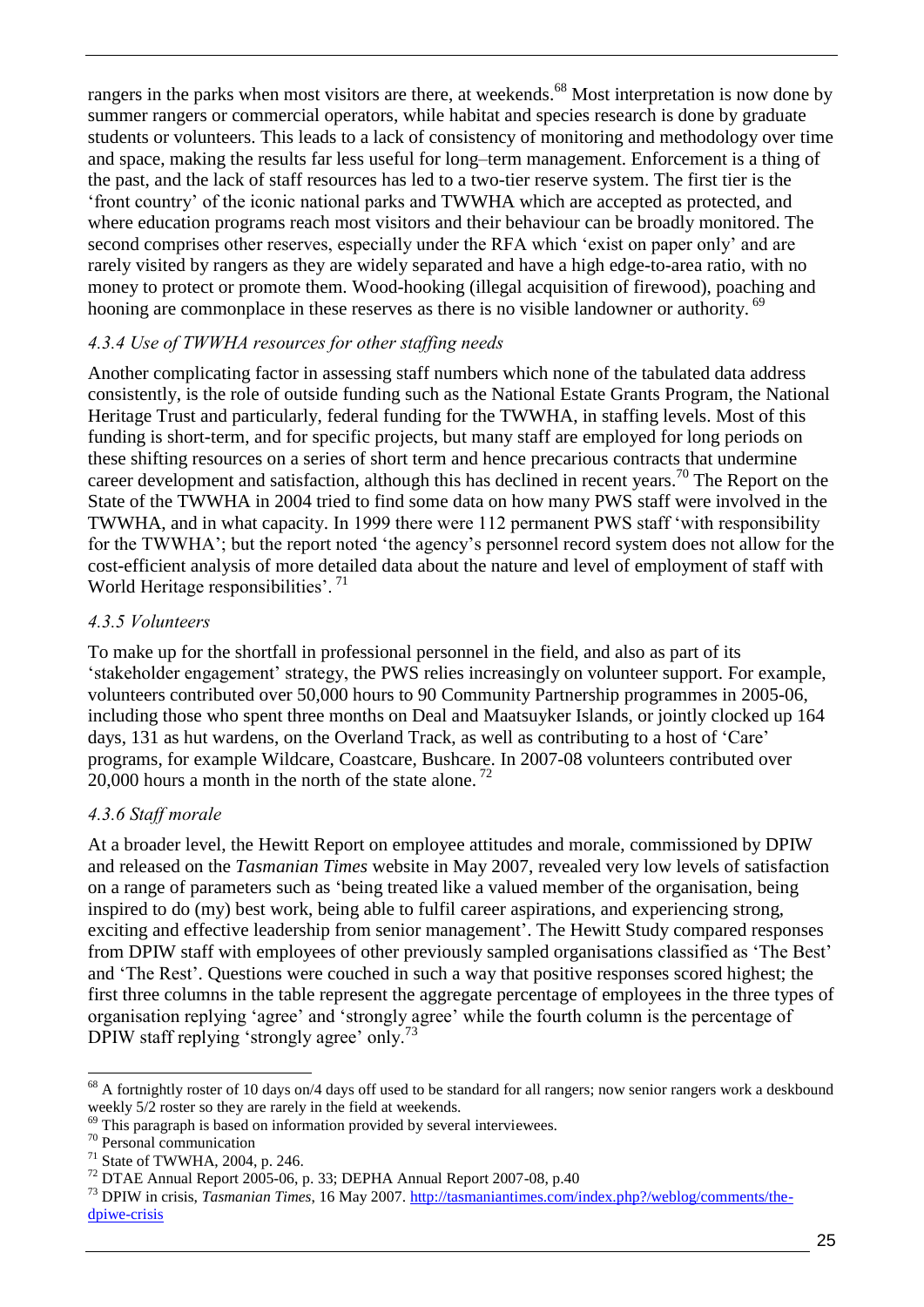#### SUMMARY TABLE: Comparing the average % scores in the main sections of the report.

| Question            | The Best | <b>The Rest</b> | <b>DPIW</b> | DPIW (sa) |
|---------------------|----------|-----------------|-------------|-----------|
| 1-60 (general)      | 75%      | 58%             | 42%         | 9%        |
| 61-66 (Sen<br>mgt)  | 72%      | 46%             | 19%         | 2%        |
| 76-79 (HR)          | 65%      | 42%             | 25%         | 3%        |
| 80-89 (Mid)<br>mat) | 78%      | 54%             | 34%         | 4%        |

Source: The Hewitt Study

The online comments on the report demonstrated that such attitudes were common across the public service, including the PWS. The (then) Tasmanian Greens Deputy Leader Nick McKim attributed ‗DPIW's very poor showing to factors including Labor's deliberate restructuring of the public service to disempower conservation and environmental managers, its long–term failure to allocate adequate funding to environmental management, and a command and control mentality throughout much of Tasmania's public service'.<sup>74</sup>

The other aspect of poor morale which the Hewitt Report did not mention, is a climate of fear which has led some staff of the PWS to leave the agency for interstate positions, or even to resort to appeals to the Anti-discrimination Tribunal.<sup>75</sup>

#### <span id="page-30-0"></span>*4.4 Funding for the Parks and Wildlife Service*

#### <span id="page-30-1"></span>*4.4.1 Consolidated Revenue and other Tasmanian government funds*

While a satisfactory level of funding is clearly related to the provision of adequate staff resources to fulfil the growing responsibilities of the PWS over the past three decades, it is even more difficult to obtain consistent, comparable data for revenue and expenditure than for employment. As well as the periodic restructuring and separation into different Departments described above, those Departments changed their own reporting practices from year to year, and their accounting standards in response to new methods introduced periodically across the public service.

Figure 5 shows that 'discontinuities' occurred when the PWS moved to another department, and also, particularly while it was in DELM, there were changes in aggregating different elements of PWS, Crown Land Management, and Nature and Cultural Conservation into Output Groups. As far as can be ascertained, the Output Groups and accounting practices in the same coloured years in Figure 5, are consistent. In some cases, a year is repeated, because the following year's annual report applied the changed reporting practices to the previous year's activities as well. 2002 is anomalous, as the first reporting year for PWS as a separate DPIWE Output Group from RMC, under Peter Williams. In 2003, PWS moved into Department of Tourism, Parks, Heritage and the Arts (DTPHA) which used a different reporting standard, which was however maintained across its subsequent transitions into the Department of Tourism, Arts and Environment (DTAE) in 2006 and the Department of Environment, Parks, Heritage and the Arts (DEPHA) in 2008.

<sup>-</sup><sup>74</sup> McKim, N. Press release 17 May 2007.

<sup>75</sup> Personal communications.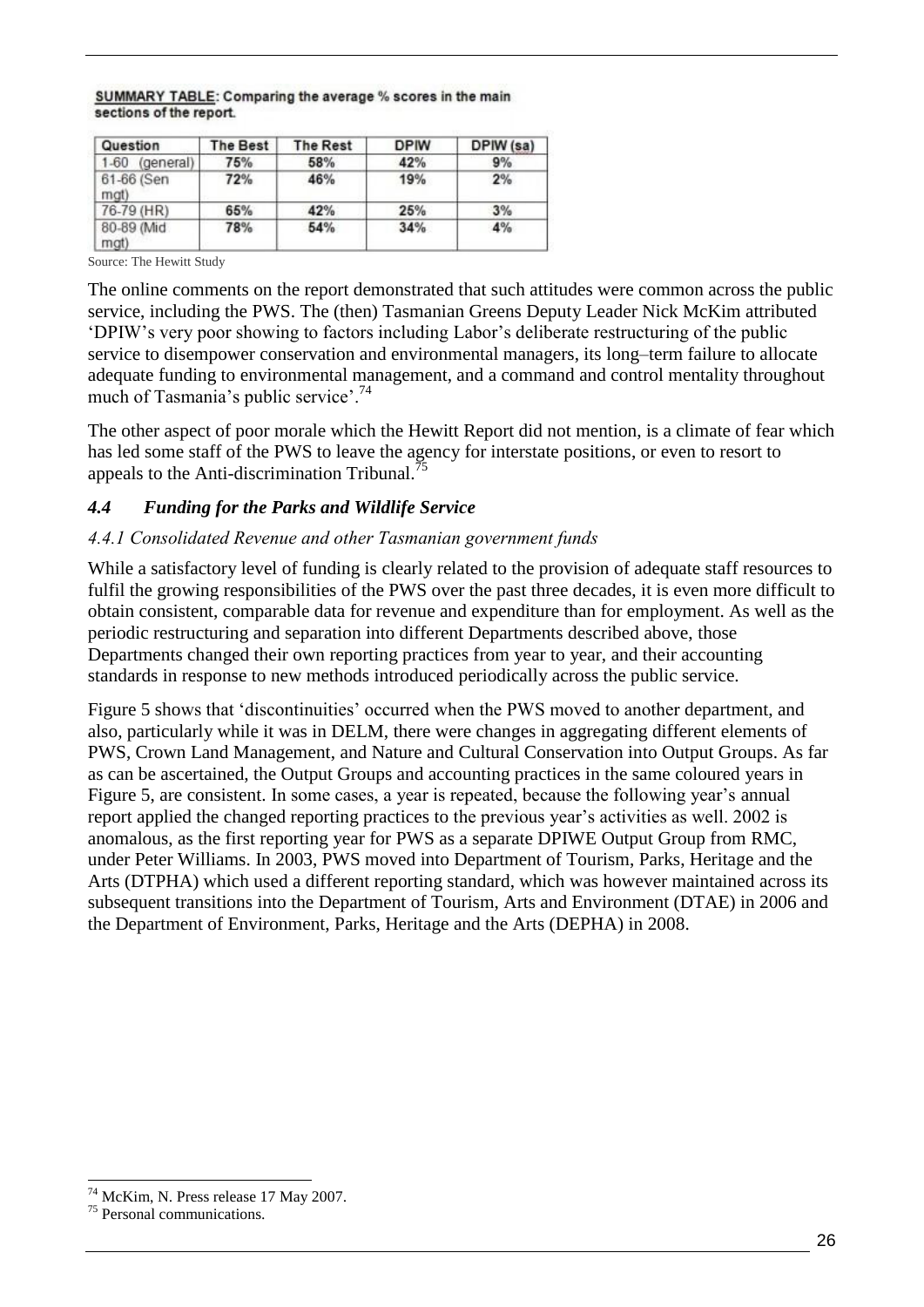#### **PWS expenditure**





Overall, while expenditure appears to have increased substantially since 1990, it should be borne in mind that these amounts are not adjusted for inflation, which amounts to 50% over the period 1990 to the present,<sup>76</sup> so 2008 expenditure of \$44.4 million is worth \$28.8 million in 1990 dollars, which is approximately 3.5 times the expenditure in 1990.

However, in terms of expenditure compared to the area of reserved land, shown in Figure 6, there has been a huge increase — from approximately \$3.9 per hectare in 1990, to over \$18 per hectare in 2008, or about \$11 per hectare in real terms. However, as discussed in Section 4.3, this does not appear to have increased the number of rangers employed; but has been spent mainly on improvements to visitor infrastructure in support of tourism objectives, and also on increased numbers of higher paid management positions.

<sup>&</sup>lt;sup>76</sup> This information is derived from<http://www.measuringworth.com/ppowerus/result.php> which produced the calculation ―**\$1.54** in the year 2006 has the same "purchase power" as **\$1** in the year 1990.‖ This is for the US economy.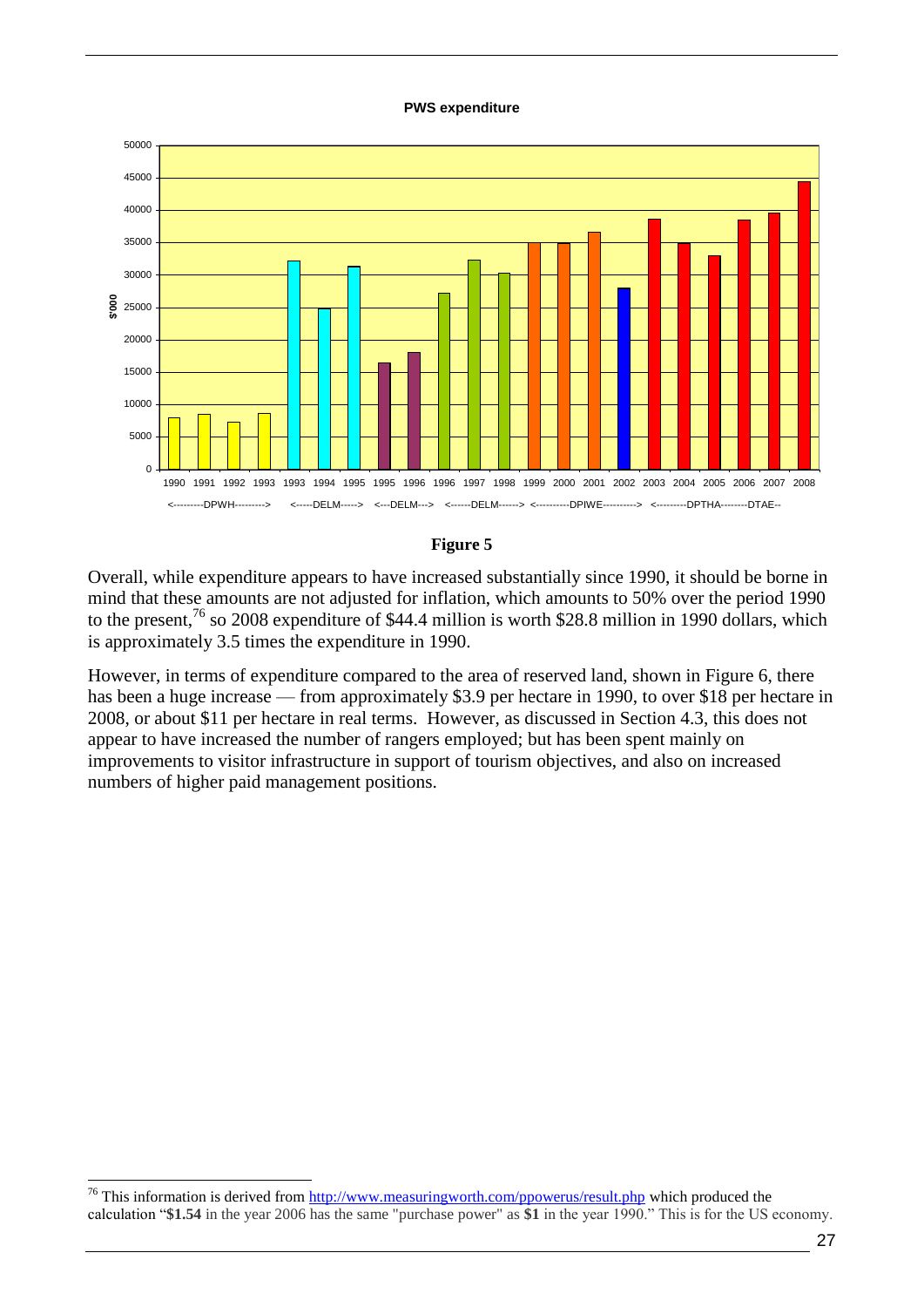**PWS expenditure and reserved lands area**



#### <span id="page-32-0"></span>*4.4.2 Federal funding for the Tasmanian Wilderness World Heritage Area*

The other major source of funding for the PWS is funding from the Commonwealth government for the TWWHA. As noted above, other funds have come from other federal programs such as the National Estate and Natural Heritage Trust. These have been smaller and more tightly targeted project funds. WHA funding has been more generous in the long-term, and consistent, and has covered a wider range of activities. As a consequence, there is a widespread perception that TWWHA funds are used to subsidise non-TWWHA activities.<sup>77</sup>

Funding for the TWWHA has been negotiated between the state and federal governments in a series of multi-year agreements, since the inscription of those areas on the World Heritage list in 1982. The first four-year agreement began in 1983-84, and was renegotiated in 1986-87 as a rolling five year program up to 1991-92. With the expansion of the TWWHA in 1989, the rolling program was renegotiated to 1993-94, and on its expiry a further four year program was agreed, which was renewed in 1998. Initially these agreements contained provisions for inflation to maintain both state and federal funding in real terms, but the most recent one did not. The amount of federal funding has decreased with each four year agreement. In 2002, the Commonwealth decreased its contribution by \$1 million a year and decreased the length of its commitment from four years to one, but made additional funding available through the Natural Resource Management mechanism. In response, Tasmania increased its contribution by \$1 million in 2002–03. However, no information on the state contribution can be found in later annual reports or other public documents. In the period 1992-99, federal funding contributed 58% of the total, the state 32% with the remainder coming from the Natural Heritage Trust (6%) and user fees (4%).<sup>78</sup>

Personal communications.

<sup>78</sup> Appendix 2 and Figure A2-1, *State of the Tasmanian Wilderness World Heritage Area*, *Report No.1,* 2004, p.245-6.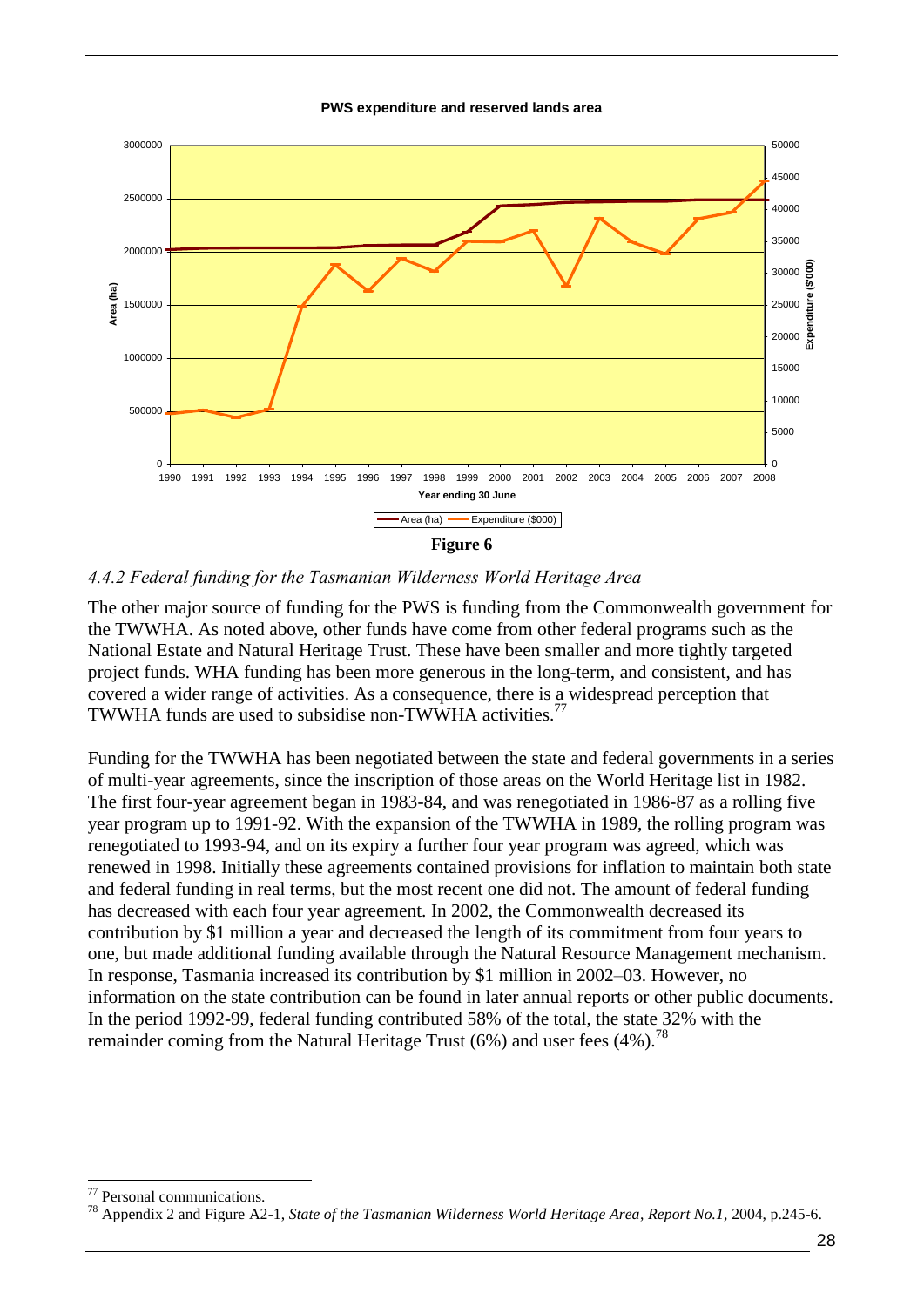

#### **Comparison of State and Federal Funding for the WHA**



Funding of WHAs is certainly a bone of contention between the state and federal governments, and was a major issue in the dispute over the financing of the rabbit and rodent eradication plan in the other Tasmanian WHA, Macquarie Island. Arguing that the federal government was primarily responsible for the \$24.5 million program, Premier Paul Lennon claimed 'The Federal Government has a clear responsibility, it is a World Heritage Area. It is simply not good enough for the national Government to be requiring the State Government to list areas of land on the World Heritage register so that we can fulfill their international obligations and then they expect us to fund the management of these areas'.<sup>79</sup> His comments demonstrated a willful misunderstanding of the obligations of both state and federal governments for the joint management of World Heritage Areas.

#### <span id="page-33-0"></span>*4.4.3 Park fees*

-

Park entry fees were introduced in the most popular national parks in 1981. They were re-structured and extended to more parks in 1994, then raised in 2004 and again in 2007. The fees introduced in 2004 were approximately 100% higher than the previous fee levels and have increased another 7% by 2007, based on the All Parks Annual Pass, which increased to \$46 in 1994, \$83 in 2004 and at \$90 per vehicle in 2007. This is now 14 times what it cost in 1981, way above the level of inflation. The fee charged for walking the Overland Track between November and April is now \$150 per adult, an increase of 50% since it was introduced only two years earlier. 80

Park fees have been strongly resisted especially by Tasmanian bushwalkers, who argue that they are discriminatory since parks are already funded out of taxes, like many other recreational amenities such as sports grounds, for which no additional fees are charged.<sup>81</sup> However, several surveys have shown that most walkers come from interstate and overseas, many of whom are prepared to pay

<sup>&</sup>lt;sup>79</sup> 'Macquarie mauling', *The Mercury*, 12 May 2007 [http://www.news.com.au/mercury/story/0,22884,21715812-](http://www.news.com.au/mercury/story/0,22884,21715812-3462,00.html)  $\frac{3462,00.$ html

<sup>80</sup> [http://www.parks.tas.gov.au/natparks/current\\_fees.html](http://www.parks.tas.gov.au/natparks/current_fees.html)

<sup>81</sup> Hobart Walking Club, *Annual Report*, September 1996, p.4, quoted in Quarmby p.277.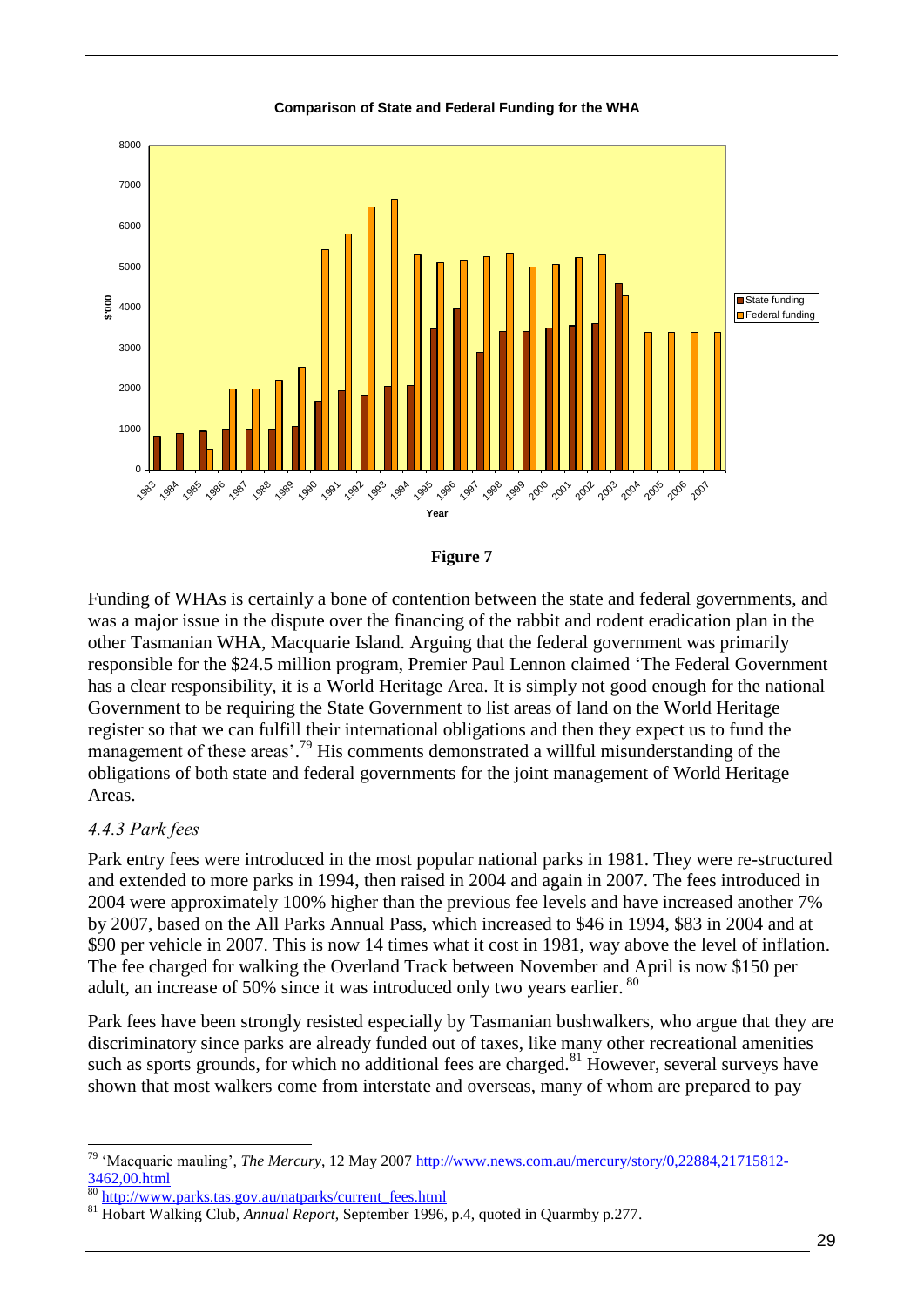more for the privilege.<sup>82</sup> In general, Tasmanians accepted the major fee increases in 1994, some arguing that higher fees might even discourage over-use.<sup>83</sup> There is little evidence of this however; between 1991 and 2006, visitor numbers increased from 833,220 to 1,350,000, or  $62\%$ .<sup>84</sup> More accurate recent statistics from eight reference sites indicate that visitor numbers may have reached a peak.<sup>85</sup>



#### **Visitors to selected National Parks**

*Total for: Cradle Mountain, Lake St Clair, Freycinet, Hastings Caves, Mt Field, Narawntapu, Mole Creek Karst, Maria Island*

#### **Figure 8**

Far more striking however, is the increase in revenue from park fees over the same period. Figure 9 below clearly shows the jump in revenue from fee increases in 1994 and from 2004, and also that revenue has increased far more than visitor numbers – over four times between 1991 and 2006.<sup>86</sup>

 $82$  J. Hepper, J. de Gryse and D. Reed, 'Draft Walking Track Strategy', 1997, p.40.

<sup>83</sup> Quarmby p.281.

 $84$ <sup>84</sup> These figures are taken from annual reports; they are not given for all years.

<sup>85</sup> Knowles, Brian, PWS visitor statistics, 2006.

<sup>&</sup>lt;sup>86</sup> Park fees are taken from special account 'T750 Parks Development & Maintenance' in annual reports from 1990 to 2003; thereafter from 'Projects funded by National Parks entry fees' on the PWS website at <http://www.parks.tas.gov.au/index.aspx?base=8622> . Visitor statistics can be found at

<http://www.parks.tas.gov.au/manage/statistics/>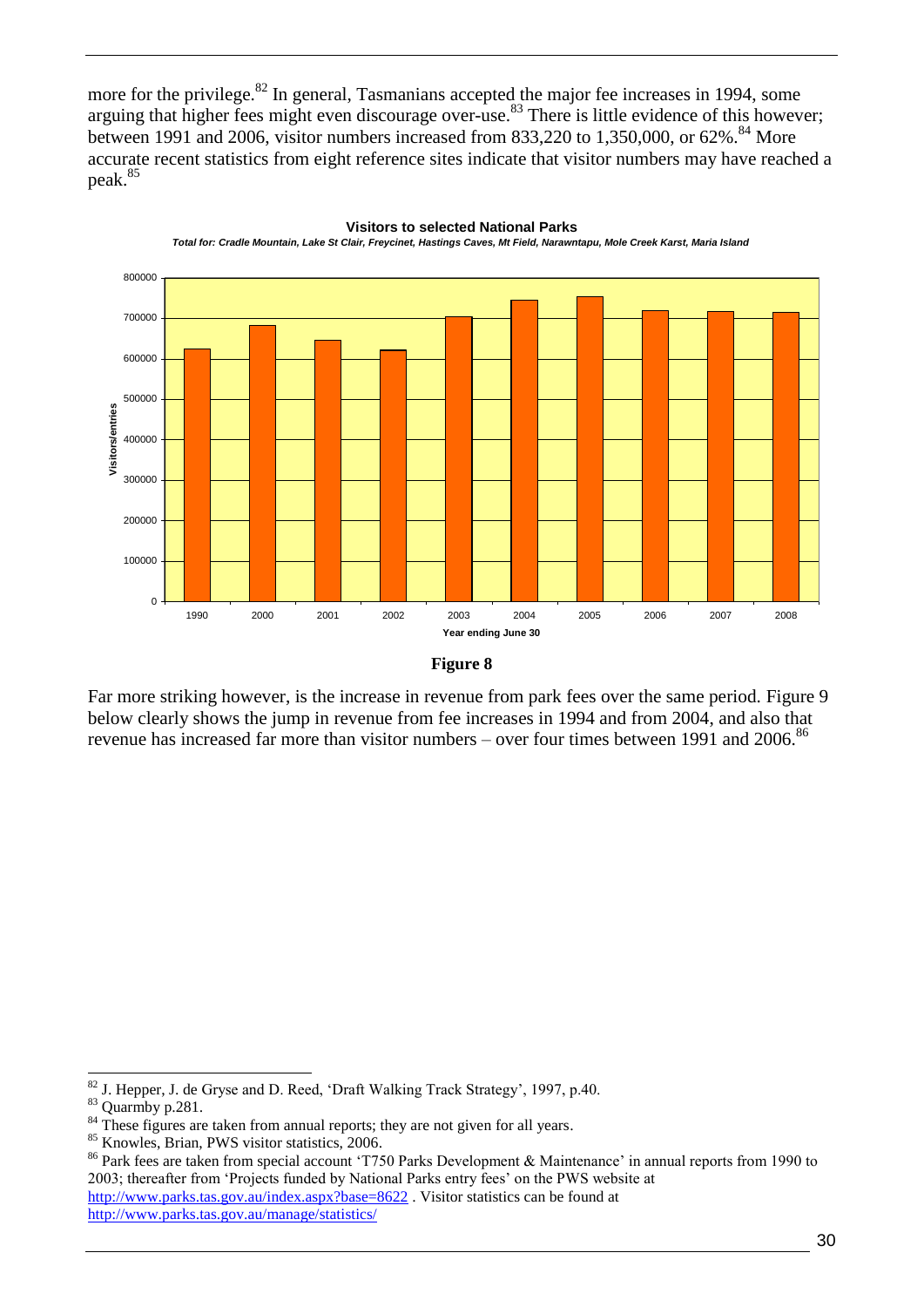#### **Revenue from Park Fees**





This demonstrates how deeply parks management has become embedded in the tourist industry; it now gains substantial revenue from tourism, and tourism is heavily dependent on natural areas. A survey on 'nature-based tourism' by Tourism Tasmania shows that 69% of all visitors and 86% of overseas visitors engage in this activity, which appeals most to those ‗at the upper end of the income spectrum' who spend substantially above the average per visitor and per night.<sup>87</sup>

<sup>87</sup> *Nature based Tourism in Tasmania, 1998-99*, Tourism Tasmania, [http://www.tourismtasmania.com.au/pdf/res\\_naturebased.pdf](http://www.tourismtasmania.com.au/pdf/res_naturebased.pdf)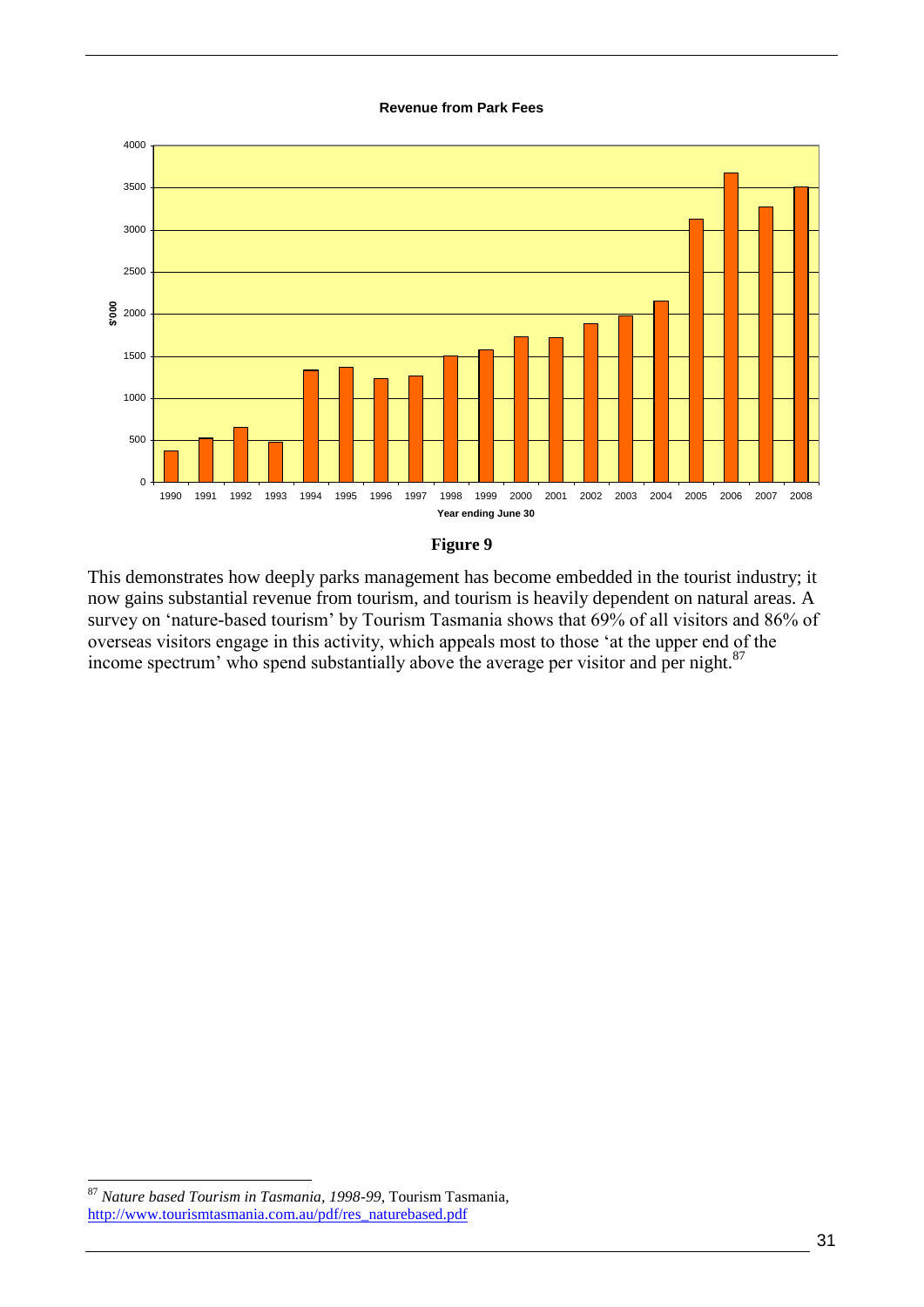## <span id="page-36-0"></span>**5. Serving many masters: current conflicts in reserved lands management in Tasmania**

#### <span id="page-36-1"></span>*5.1 Conflicts of community*

#### <span id="page-36-2"></span>*5.1.1 Traditional users*

National parks and other reserved lands are the public property of the Tasmanian community, but community opinion is never homogeneous, and never less so than over matters of environmental protection in Tasmania. The conservation movement has always had a strong focus on protecting wilderness values and minimising human incursions into protected areas, whether terrestrial or marine. This is seen as exclusivist and arrogant by other sectors of the community, who have challenged this by demanding much greater access for a wider range of human activities such as horse-riding, hunting, fishing and recreational vehicle driving. The Tasmanian Traditional and Recreational Land Users Federation is one lobby group for this community sector which claims the right to continue its connections with public land and preserve aspects of cultural heritage which conflict with the ecological basis of park management. The damage to the Southport Lagoon Conservation Area by 4WD vehicles,<sup>88</sup> the earlier battles over horse riding on the Central Plateau, and more recently the controversy over no-take fishing zones in Marine Protected Areas in the Bruny Bioregion,<sup>89</sup> are all examples of the conflict between traditional use and conservation. This has been particularly recognised as an issue within the WHA, and a special report was commissioned in 1997 which concluded that some activities, especially those which contributed to ‗building community identity and solidarity…should be seen as significant by land managers' and that ‗traditional practices zones' should be recognised and jointly managed by PWS and local communities.<sup>90</sup>

#### <span id="page-36-3"></span>*5.1.2 Bushwalkers*

Bushwalkers too, represent a group of traditional users of parks and reserved lands whose objectives can sometimes conflict with habitat conservation. As noted above, the PWS spends most resources on the 'front country' — the popular tacks which have been hardened and upgraded but there is increasing pressure on remoter areas, as better equipment and access make them less challenging and more frequently visited. The South Coast Track and the Western Arthur Ranges are areas where a permit system would be much more effective than track fees, but Tasmanian bushwalkers in particular, regard this as an infringement of their 'right to roam' and have strongly resisted the proposal. <sup>91</sup> The PWS has tried to involve bushwalkers in developing a mutually acceptable solution to the problems of degradation over the almost 3000 km of recognised tracks in protected areas, especially those in the TWWHA. The Bushwalking and Track Review Panel convened in 2002, which included members from bushwalking clubs, developed a workable approach to track management based on what is known as the Limits of Acceptable Change, however 'it would appear that a lack of funding and commitment from the state government has stymied its implementation'.<sup>92</sup>

#### <span id="page-36-4"></span>*5.1.3 Community expectations as measured by Tasmania Together*

On a broader scale, the *Tasmania Together* project provides an opportunity for assessing the performance of the PWS in fulfilling community expectations for the management of the public reserve system. It provides a process for assessing progress towards 24 goals for Tasmania's

<sup>-</sup><sup>88</sup> *Newsletter #6*, Autumn 2006, Tasmanian National Parks Association, p.2.

<sup>&</sup>lt;sup>89</sup> Inquiry into the establishment of marine protected areas within the Bruny Bioregion, Draft Recommendations Report, October 2007, [http://www.rpdc.tas.gov.au/plu/inquiries/bruny\\_bioregion\\_inquiry/mpa\\_bruny\\_bioregion\\_inquiry\\_-](http://www.rpdc.tas.gov.au/plu/inquiries/bruny_bioregion_inquiry/mpa_bruny_bioregion_inquiry_-_reportspublications) [\\_reportspublications](http://www.rpdc.tas.gov.au/plu/inquiries/bruny_bioregion_inquiry/mpa_bruny_bioregion_inquiry_-_reportspublications) "Showdown over marine parks" 13 November 2007, ABC News, <http://www.abc.net.au/news/stories/2007/11/13/2088958.htm>

 $90$  State of the Tasmanian Wilderness World Heritage Area Report No 1, 2004, p.52.

<sup>&</sup>lt;sup>91</sup> Personal communication.

<sup>92</sup> Robert Campbell, ‗Tasmania's walking tracks; the good, the bad and the ugly', *TNPA Newsletter #8*, Autumn 2007.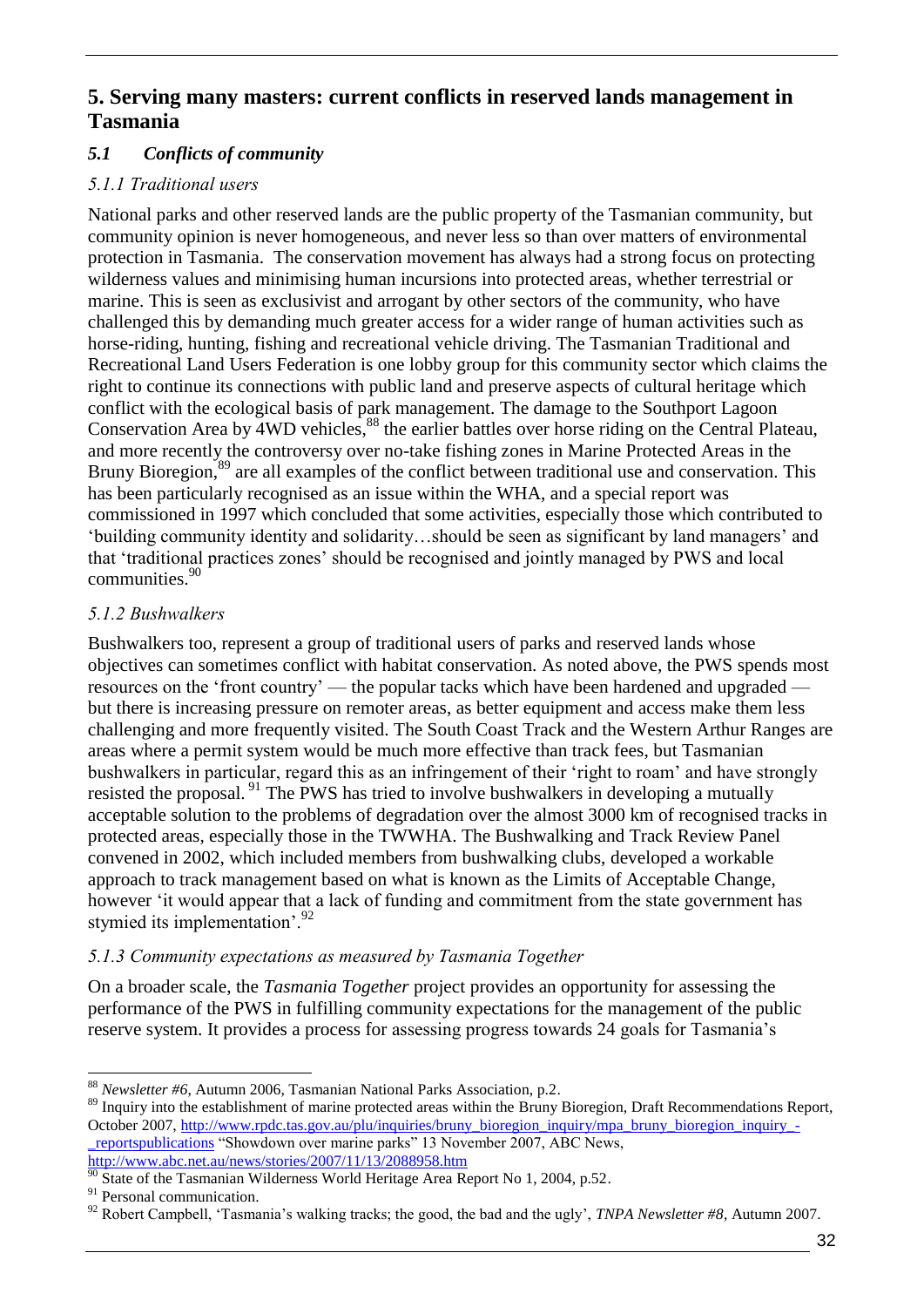community, culture, democracy, economy and environment, measured against 212 benchmarks, with targets and indicators for each goal. In the 2001 benchmarking exercise, sufficient data to set quantitative targets was available for only 113 of the 212 benchmarks. For the other 99 benchmarks, the data required to report against them was either incomplete or non-existent, so that targets could not be set. However, for each of these, a date was set by which targets would be established.

In the 2001 benchmarking exercise, there were four goals in the environment category, of varying relevance to the performance of the PWS:

- Goal 21: Value, protect and conserve our natural and cultural heritage.
- Goal 22: Value, protect and maintain our natural diversity.
- Goal 23: Ensure there is a balance between environmental protection and economic and social development.
- Goal 24: Ensure our natural resources are managed in a sustainable way now and for future generations.

Of the 50 benchmarks, by which these goals were to be measured, only half (25) had sufficient data available to set targets.

Of the 15 benchmarks relating to conservation of natural and protected areas, broadly considered, two thirds (nine) had sufficient data available to set targets; the remaining ones were to have targets set by 2003.

In the 2006 *Tasmania Together* Progress Report, an assessment of performance on these 15 benchmarks shows:

- four benchmarks were still without targets and were not reported on.
- three other benchmarks were not reported on.
- four had failed to achieve their 2005 targets.
- one had achieved the 2005 target but was unable to maintain it.
- only three had achieved their 2005 targets.

The benchmarks which achieved their targets were:

- 22.1.2–no shortfall in reservation of targeted communities against RFA targets.
- 22.1.4–establishment of Marine Protected Areas; 2 new MPAs in 2005.
- 23.4.1–percentage of land independently certified for land management against international, national and state standards; maintained 25% target since 2001.

These hardly represent an epic achievement, especially when set against the four benchmarks that failed:

- 22.1.1–Number of threatened species showing decline in/improved status on schedules of the *Threatened Species Protection Act*: two declined, none improved.
- 23.1.1–Percentage of land protected by legislation or conservation covenants: 41% against 2005 target of 45%.
- 23.1.2–Percentage of protected land covered by management plans: DPTHA, 69% against 2005 target of 100%; Forestry Tasmania achieved 100% target.
- 24.1.1–Reduction of area of clear felling in old growth forests: 2003 target to end clear felling in high conservation value forest, not met; 2010 target of complete phase out, no data.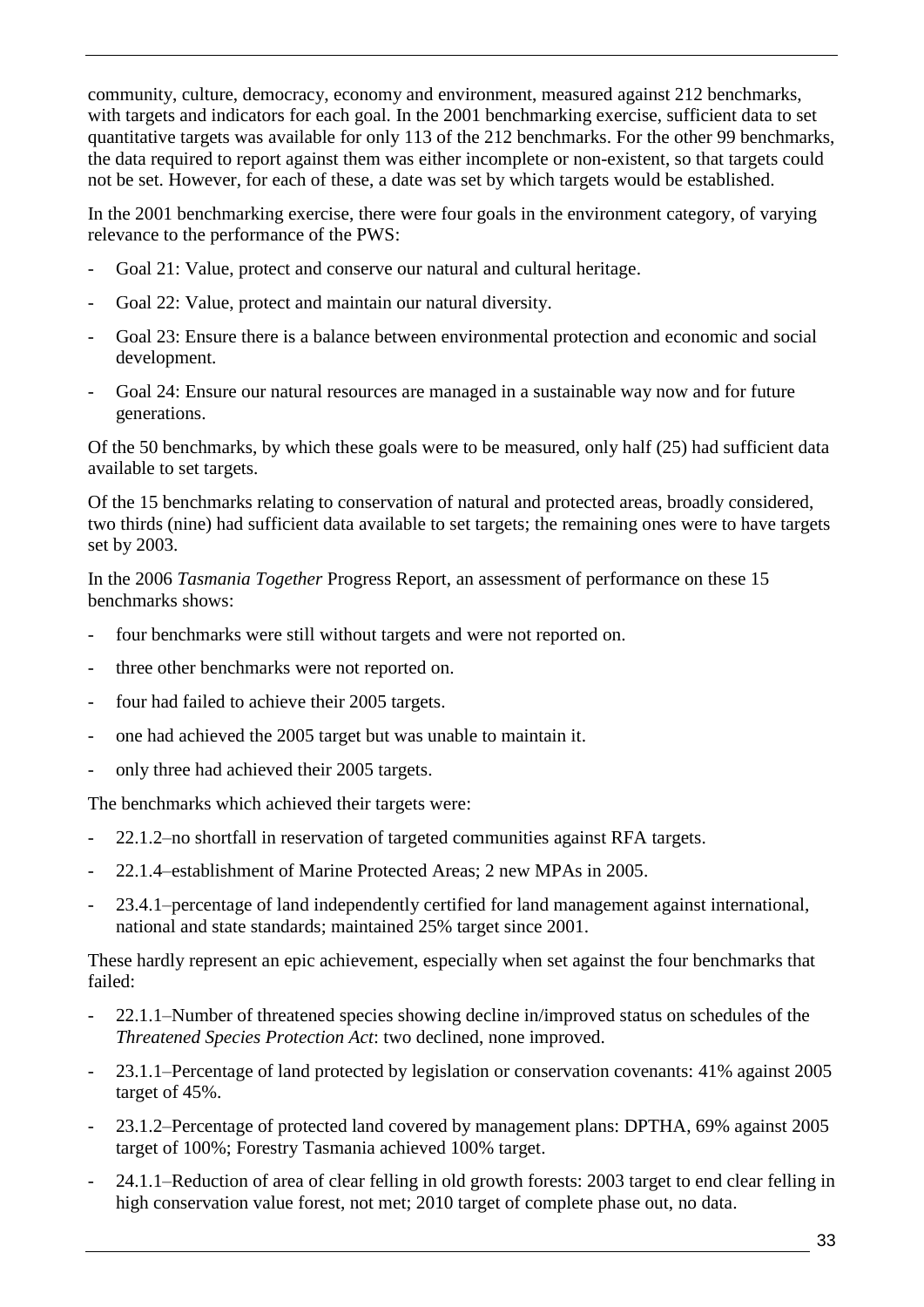The most significant gap in the 2006 Progress Report was in relation to:

- 21.2.1- Proportion of commonwealth and state resources allocated to conserve natural heritage compared to OECD countries: target not established by 2003, therefore not reported on.<sup>93</sup>

Overall, it is clear that *Tasmania Together* does not provide any indication of how well community expectations are being fulfilled when only half the benchmarks relevant to environmental protection of public reserves are reported on. The difficulty of managing such a complex benchmarking system, as revealed in the 2006 Progress Report as a whole, has led to a subsequent revision focusing on 12 goals instead of the original 24, each with a headline indicator. The original four goals of ‗Environment' have been replaced by one – ‗Built and natural heritage that is valued and protected' with 'Land protection' as its headline indicator.

As a result of this simplification, there are now only ten instead of 15 benchmarks for environmental protection. Three relate to clear felling in old growth forests, one to threatened species, and four to protection of reserved lands, only two of which have increasing targets. The benchmark on allocation of state and commonwealth resources (see Section 21.2.1) has been eliminated.<sup>94</sup>

In the *Snapshot of Progress for 2007*, the headline indicator of 'land protection' is shown to have improved (Figure 10). The Progress Board comments 'Since 2001 this benchmark has shown a steady positive trend. The 2010 target of protecting 46% of Tasmania appears to be achievable' as the data shows that land 'protected under legislation and conservation regimes' has increased from 40% of the state in 2001 to 45% in 2007.<sup>95</sup>



#### **Figure 10**

-

As far as providing the PWS with any real measure of its fulfillment of community expectations for biodiversity conservation and habitat protection, the *Tasmania Together* benchmarks are almost useless. This headline indicator will reach its target of 46% through conservation on private land, which is where most of the increase has taken place in recent years, and therefore provides no incentive for better performance in relation to the public reserve system. The only benchmark that is really needed, increased resources for management of existing protected lands, is no longer even an un-measurable one!

<sup>94</sup> *Tasmania Together 2020*, Tasmania Together Progress Board, p.31-33. [http://www.tasmaniatogether.tas.gov.au/\\_\\_data/assets/pdf\\_file/0008/25955/2007\\_05\\_07\\_61112\\_-](http://www.tasmaniatogether.tas.gov.au/__data/assets/pdf_file/0008/25955/2007_05_07_61112_-_Complete_TTBook_Sml.pdf) [\\_Complete\\_TTBook\\_Sml.pdf](http://www.tasmaniatogether.tas.gov.au/__data/assets/pdf_file/0008/25955/2007_05_07_61112_-_Complete_TTBook_Sml.pdf)

<sup>93</sup> This information is drawn from an analysis of data in both Tasmania Together, *Goals and Benchmarks 2001*, and *Progress Report 2006,* <http://www.tasmaniatogether.tas.gov.au/>

[http://www.tasmaniatogether.tas.gov.au/our\\_progress/12](http://www.tasmaniatogether.tas.gov.au/our_progress/12)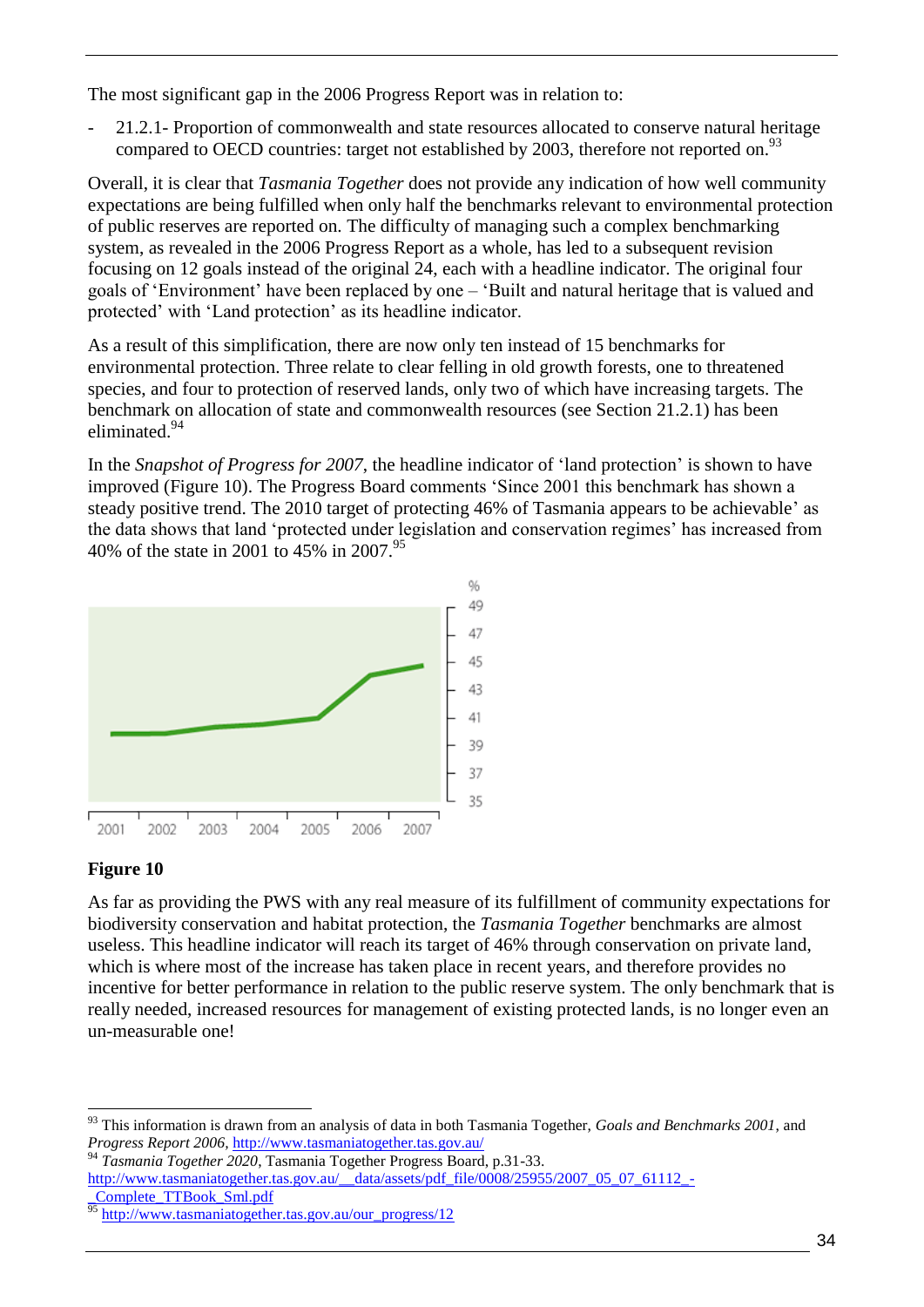#### <span id="page-39-0"></span>*5.2 Conflicts of commercialisation*

Far more significant than the conflicts of community outlined above (which are essentially about ‗wise use' versus conservation) is the much larger and potentially far more damaging conflict over commercialisation of Tasmania's reserved lands, and particularly its national parks, including the TWWHA. Even compared with the introduction of park fees on the principle of ‗user pays', which reflects the trend from the 1980s in the provision of public services across all agencies and jurisdictions, the trend towards privatisation of public land and resources is both more environmentally destructive, and of more far-reaching significance.

Pressure for commercial activities within national parks stemmed, like the restructuring of the PWS itself, from the defeat of the Tasmanian government by the conservation movement in the battle for the Franklin. The Gray government appointed Nick Evers, who later became Minister for Tourism, as a consultant to explore ways of increasing revenue in the south west since it was no longer available for hydro-industrialisation. His report advocated greater infrastructure development on the fringes of, and even inside, national parks, and recommended that the PWS planning process should be more tourism-oriented and cater for new market segments.<sup>96</sup> Having opened the breach it was soon widened by the government's 1985 call for tenders from private operators for the exclusive right to operate commercial huts on the Overland Track in the Cradle Mountain-Lake St Clair National Park. This contract, won by tourism entrepreneur Ken Latona, spearheaded increasing pressure for tourism development in reserved lands, against the judgement of the PWS, which drew criticism from the Tasmanian Tourism Council for its 'obstructive bureaucracy' and 'ideological suppression' of development proposals.<sup>97</sup> The 'chopper debate' in 2000, over helicopter access to landing sites within the TWWHA, again pitted the PWS against supporters of privatisation in the government and the community. Of 651 public submissions received by the government in response to the proposal, all but twelve opposed it. The National Parks and Wildlife Advisory Council also opposed the proposal, though its chair Ken Latona, one of the proponents of increased helicopter flights, did not. A meeting in the Hobart Town Hall of 300 protesters finally persuaded Latona to abandon his proposal, but the government nonetheless moved against the PWS, severing its links with nature conservation in a separate agency under Peter Williams, followed by its transfer to the tourism portfolio the next year. <sup>98</sup>

Compare this intent, and ability, of the PWS to stand firm against commercialisation in the 1980s and 1990s with its abject co-option and political subservience illustrated by the recent Bryan's Corner debacle in Freycinet National Park. From information revealed in response to a Freedom of Information request by (then) Tasmanian Greens Opposition Leader Peg Putt, it is clear that members of the PWS were aware of a sea eagle's nest close to the proposed location of a luxury standing camp. However the general manager of the PWS, Peter Mooney, advised his staff that there was ‗political pressure for the proposal to proceed and [he] considered that the issues relating to the site could be managed by PWS staff'. One Expression of Interest in the standing camp even mentions the interpretative value of the nearby eagle's nest, but the PWS Evaluation Panel that awarded the tender in July 2005 did not refer to it at all. In fact it was not until after the Tasmanian National Parks Association (TNPA), who had found the nest, insisted the development be relocated, that Peter Mooney recommended that the camp be moved, thus destroying its value to the commercial operator, and involving PWS in a protracted compensation case.<sup>99</sup>

This illustrates not only the politicisation of the PWS leading to the dominance of tourism development interests over conservation concerns, but also the consequences of the separation of

<sup>96</sup> *South West Tourism Study*, Evers Consulting Services, 1984 quoted in Quarmby p.285.

<sup>&</sup>lt;sup>97</sup> The Tourism Council's criticism was leaked to the media, and reported in the *Sunday Tasmanian*, 28 November 1999.

 $98$  See section 4.1 above.

<sup>99 &#</sup>x27;Bryan's Corner -Expression of Interest -All4 Adventure Report',nd. Attachment to Peg Putt Press Release 'Come clean, apologise, make restitution' 22 November 2007. This issue was finally resolved with a 'six figure sum' being reportedly paid to All4Adventure; see ‗Couples big compo payout', *The Mercury*, 24 December 2008.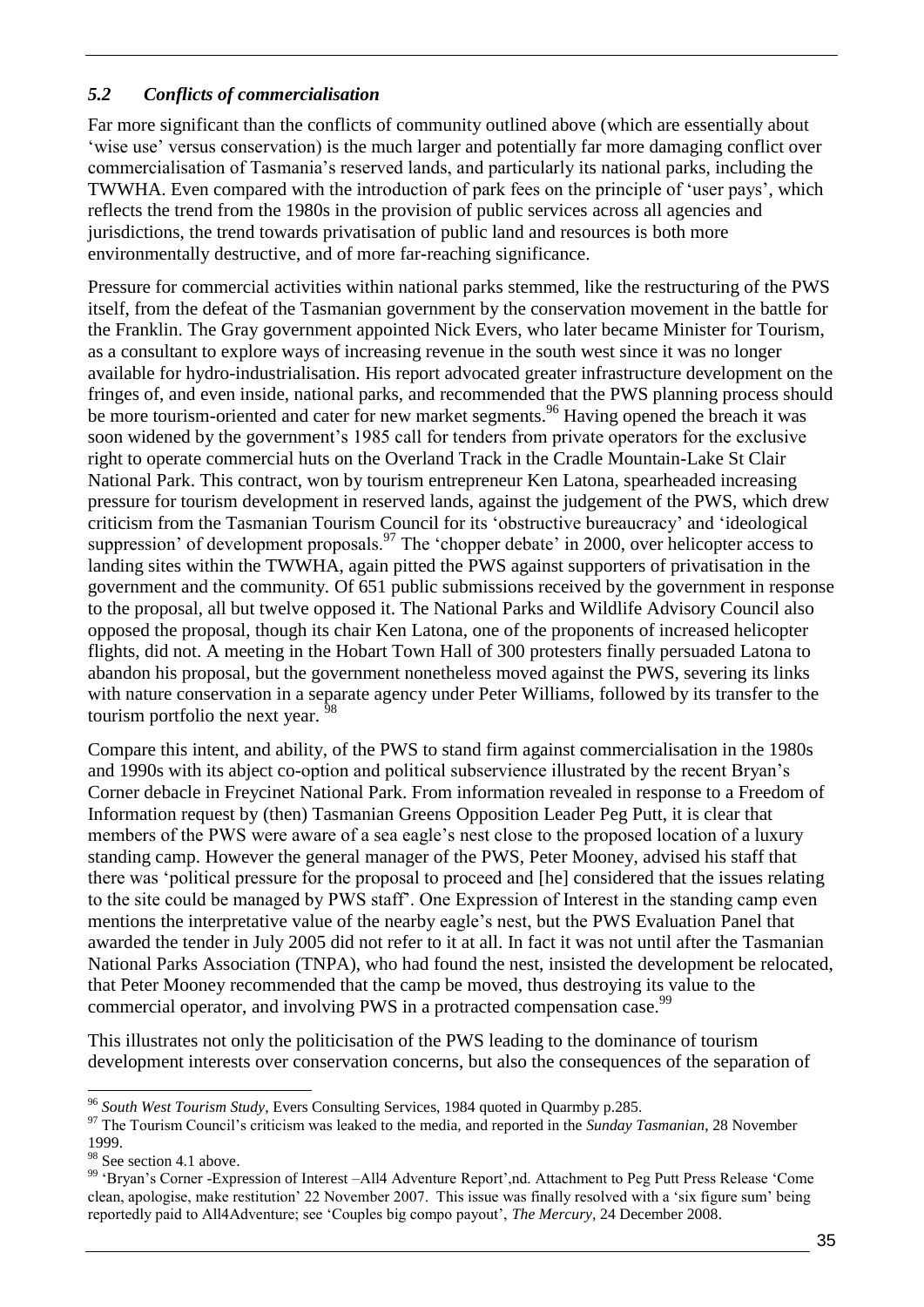PWS and NCB, and the role of the TNPA as the 'watchdog' of the public interest in national parks and reserved lands.

TNPA was set up for this very purpose in 2001, 'in response to the increasing threats to park values posed by inappropriate development, questionable management, and the on-going failure of governments to bestow national park status on important natural and cultural assets that deserve the highest level of protection.' Its aims are:

- To ensure the conservation, protection, and where possible, the rehabilitation of the natural environment of national parks.
- To maintain conservation as the primary role of the National Parks and Wildlife Service.<sup>100</sup>

It has fought the Pumphouse Point development proposal in its various manifestations, the proposal for a 200 bed conference facility on Maria Island, the Planters Bay development at Cockle Creek, and the proposed ‗iconic' Three Capes Walk on the Tasman Peninsula. However, opposition is becoming increasingly difficult with the co-option of the PWS by the commercial tourism industry, so that management plans, for example for Cockle Creek, are changed in small and subtle ways that allow a broader interpretation of the scope of development.<sup>101</sup> Furthermore the way the PWS proceeds with proposals such as the Three Capes Walk no longer includes public consultation in developing the proposal, but only an opportunity to comment on it after it is made public. Thus what should be two processes — an environmental impact statement which is put forward for public assessment, followed by a development plan — are conflated into one, which allows the PWS to 'write out impacts where it suits them'.<sup>102</sup>

#### <span id="page-40-0"></span>*5.3 Conflicts of ideology*

At the root of these conflicts already discussed there is the deeper one of ideology. The PWS is locked into the business strategy of Tourism Tasmania, most explicitly expressed in *Tourism 21: A New Ten-year Vision 2004-2014*. This plan is intended to build on the success of the 1997 version, which achieved its key long–term target of a \$1 billion industry employing 26,000 people three years ahead of schedule. The 2014 goal is a \$2.5 billion industry with over 70% of the spend coming from overseas and interstate visitors, and employing 54,000 people. This goal is essentially the doubling of the size of Tasmania's tourism industry, based on 'the essence of the Tasmanian brand' which is *'unforgettable natural experiences'*. It is probable that the value of this ‗brand' is considerably enhanced by the 'icon value' of the World Heritage Area.<sup>103</sup>

To double the size of the tourism industry, ‗Tourism Tasmania and Tourism Industry Council Tasmania, in partnership with key state government resource agencies, will work to ensure that Tasmania's natural assets have the infrastructure to support sustainable visitor growth and will encourage best practice conservation management and sustainable tourism development through (*inter alia*):

establishing agreements with land managers relating to resources and management systems to support the development of experiential product

<sup>-</sup><sup>100</sup> TNPA Manifesto, November 2003.

<sup>&</sup>lt;sup>101</sup> Personal communication. Refer also TPNA Newsletter #5, Spring 2005. The changes required to allow the Cockle Creek development to proceed included zoning the previously unzoned development site as part of the Cockle Creek East Visitor Services Site, and then changing the wording of the Management Plan from "*In the Southwest National Park development of infrastructure, including huts, is not allowed in view of the natural character of the area*" to "*In the Southwest National Park development of infrastructure, including huts, is not allowed, except within Cockle Creek East Visitor Services Site*.‖

<sup>&</sup>lt;sup>102</sup> Personal communications.

<sup>103</sup> Buckley, Ralf, *World Heritage Icon Value: the contribution of World Heritage branding to nature tourism*, Australian Heritage Commission, 2002.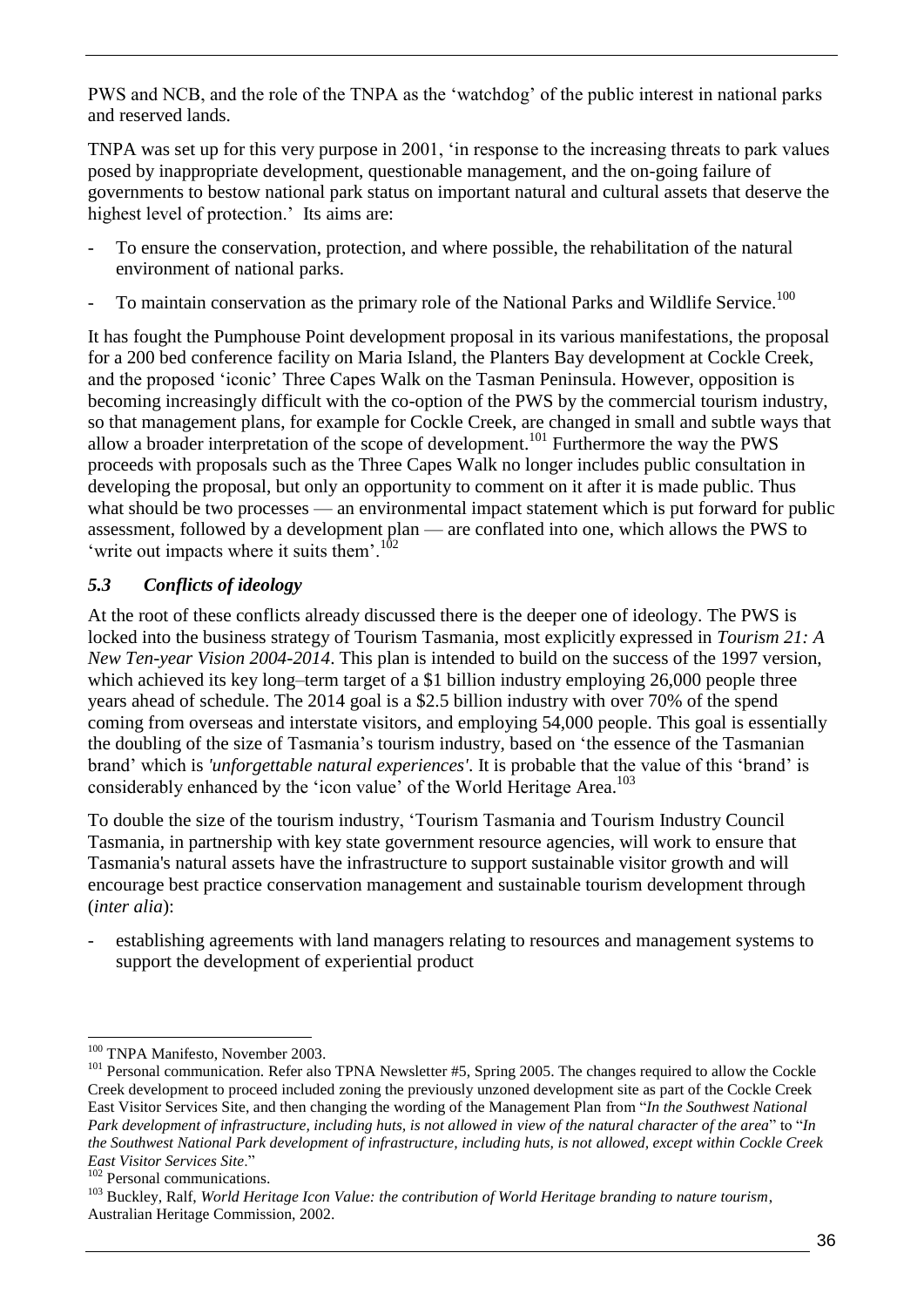- creating a framework that encourages a market focus in developing interpretation and experience based product in natural areas'. <sup>104</sup>

It is difficult to see how this can be achieved without further drastic erosion of the conservation values and management principles of the state's national parks and reserved lands, which has already been demonstrated above. The IUCN definition of a national park is a natural area of land and/or sea, designed to:

- ‗protect the ecological integrity of one or more ecosystems for present and future generations;
- exclude exploitation or occupation inimical to the designated purposes of the area; and
- provide a foundation for spiritual, educational and recreational visitor opportunities, all of which must be environmentally compatible.'

According to TNPA :

- ‗national parks are about the maintenance of wildness, for a nation bereft of wild things and wild places is a nation without a soul; a nation without a future. National parks are about love of land for its own sake. They are a milepost in the evolution of our ethics which now encompasses the spiritual welfare of all the creatures with which we share the planet and the inanimate world which houses them.
- their fate will be determined by not just our management, but by the love we bestow upon them. National parks are a measure of that love.' <sup>105</sup>

The sale of *'unforgettable natural experiences'* as Tasmania's tourism brand comes close to selling our soul, on the basis of TNPA's and IUCN's ideology. It is on this level that the most fundamental conflicts over the management of national parks and reserved lands occur.

<sup>104</sup> *Tourism 21: A New Ten-year Vision 2004-2001,* Tourism Tasmania,

<http://www.tourismtasmania.com.au/tasind/tourism21/>

<sup>&</sup>lt;sup>105</sup> TNPA Manifesto.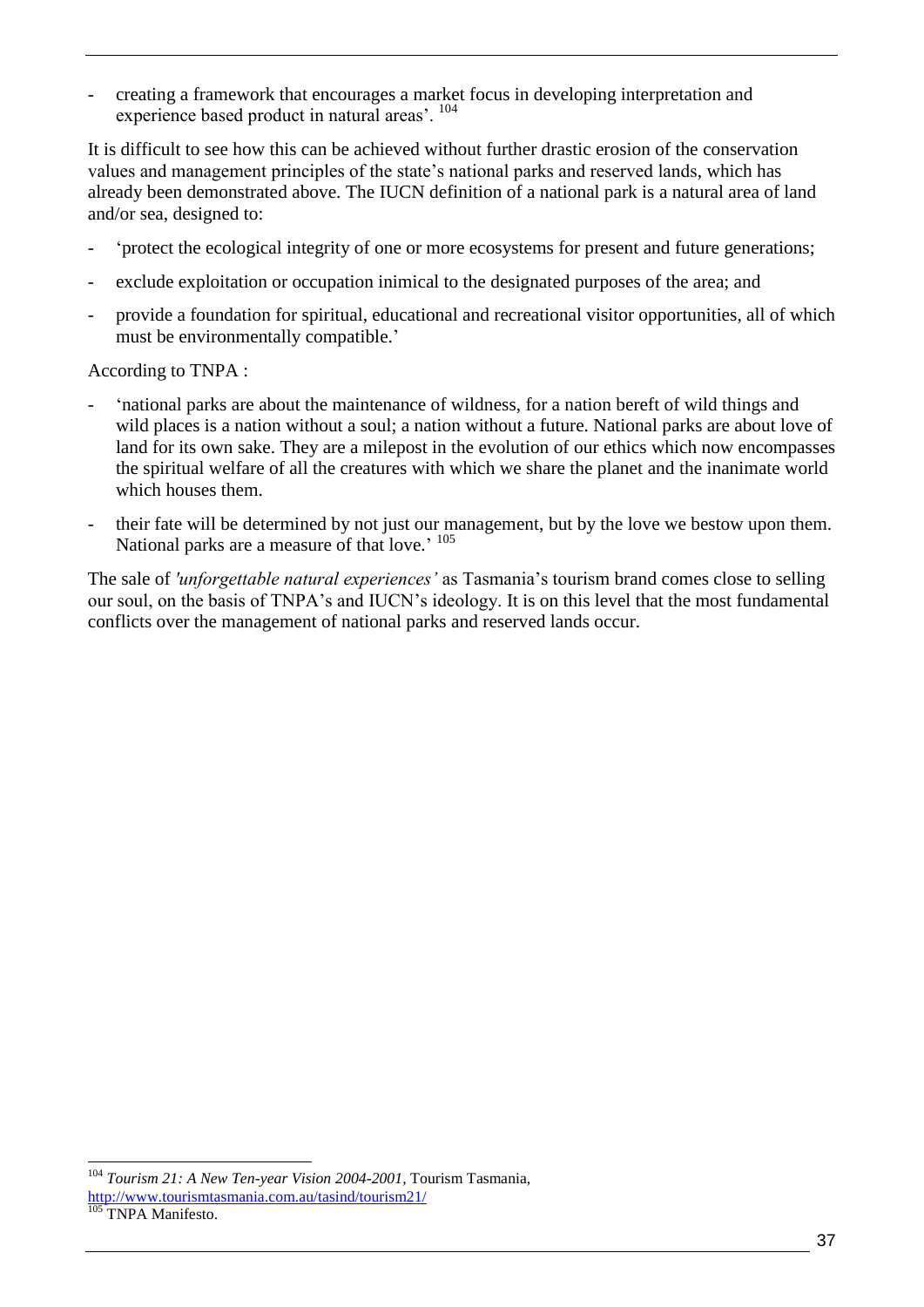## <span id="page-42-0"></span>**6. The future: other modes, other models**

#### <span id="page-42-1"></span>*6.1 The Parks and Wildlife Service*

All the people interviewed for this report, whether or not they were past or present staff of the PWS, were united in their insistence that the PWS must:

- Be brought back together in one agency with the Nature Conservation Branch.
- Become independent when reunited, ideally as a stand-alone agency.
- Re-assert as its primary role the conservation of biodiversity and protection of species and habitat in the national parks and reserved lands estate.
- Be adequately resourced to perform this role

Most pointed as a model to the status and role of the PWS during the 1970s and 1980s (until the first restructure in 1987) and under the Labor–Green accord in the early 1990s.

Many emphasized the importance of proactive leadership instead of the reactive, politically driven managerialism of the current senior management of the PWS. One current staff member expressed this as the need for a 'champion' with broad experience of environmental protection issues to lead the PWS, and cited Peter Murrell and Max Kitchell as models. <sup>106</sup>

It has recently been proposed that 'an independent Parks and Reserves Authority needs to be established with a legislated long-term mandate to protect and promote the conservation of natural and cultural values for which areas of public land were reserved'. The essential difference from the current structure of the PWS would be that an Authority 'is governed by a board of management and therefore not subject to the direction of a minister/government in relation to the performance of its functions'. This would give the PWS greater autonomy and freedom from 'interference from vested interest groups in the community, business and other arms of government', who often lobby the Minister directly to achieve their objectives which may conflict with the professional judgment of PWS staff. 107

For an independent Parks and Reserves Authority – or even a reunited PWS – to effectively manage its conservation and habitat protection tasks for the 2.5 million hectares – nearly 40% of the total area of Tasmania – for which it is responsible under the *Nature Conservation Act 2002*, it will require substantially greater resources of both funds and particularly, staff.

As discussed above (see 4.3.1) it is very difficult to form an accurate picture the number of 'hands on' conservation and field staff in the PWS. For example, in response to criticism of the Government's resourcing of the PWS following the bushfire in the Tarkine wilderness in March 2008, Minister O'Byrne stated that 'Parks and Wildlife has 286 staff in 26 locations', <sup>108</sup> giving the impression they were widely scattered around the state taking care of parks and reserves. However, the Tasmanian Conservation Trust (TCT) recently estimated that out of a 'head count' of 325 PWS employees, there were only 45 rangers, 28 field officers and 9 parks and reserve managers with responsibility and skills for actual land management – total of 82 people to manage the entire reserve system. In comparison, Parks Victoria had a 'head count' of 997 staff in 2007-08, and in 2004 (the most recent year for which information is available) employed 415 rangers. Thus Parks Victoria has three times as many staff, and 9.2 times the number of rangers, to manage a reserve estate only 1.5 times as large as Tasmania's. <sup>109</sup>

<sup>&</sup>lt;sup>106</sup> Personal communication.

<sup>107</sup> ‗Why we need a Tasmanian Parks and Wildlife Authority' *Tasmanian Conservationist*, April 2000, p.8-9. <sup>108</sup> ABC News, March 26, 2008 <http://www.abc.net.au/news/stories/2008/03/26/2199157.htm?site=idx-tas>

<sup>&</sup>lt;sup>109</sup> 'It's time to stop starving the Parks and Wildlife Service', *Tasmanian Conservationist*, December 2008, p.5. Matthew Denholm ‗Tasmania's Parks and Wildlife Service hides a dirty secret beneath the green image', *The Australian,* 7 February 2009, p.7.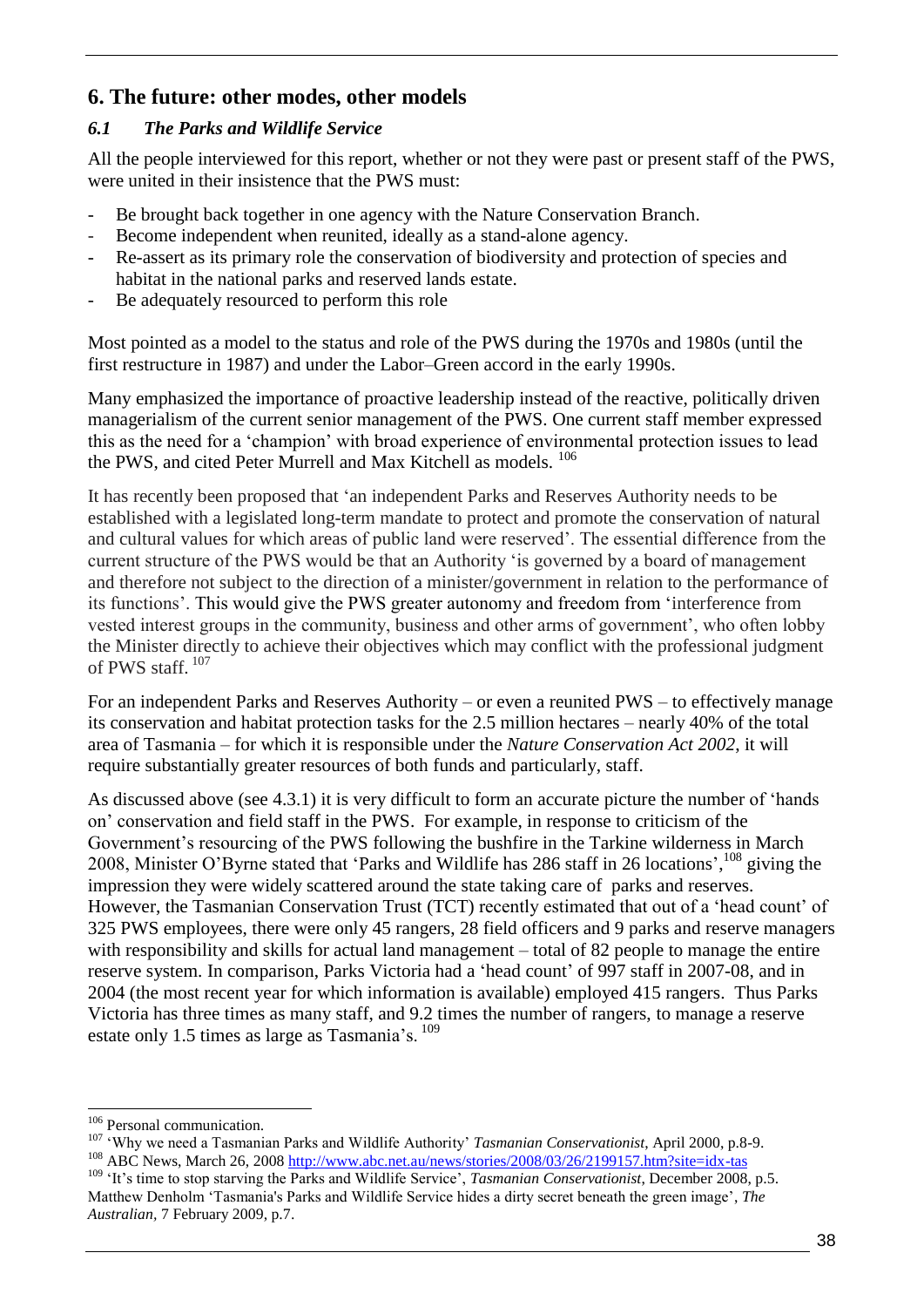In terms of financial resources, the actual budget for the PWS in 2007-08 was \$44.4 million.<sup>110</sup> The Tasmanian Greens Alternative Budget 2008-09 called for \$10 million additional core funding for PWS, \$5 million for additional reserves, \$7.5 million for biodiversity programs and \$7 million for the Resource Management and Conservation Branch of the Department of Primary Industries and Water.<sup>111</sup> In its budget submission for 2009-10, the TCT sought an increase of \$22 million from consolidated revenue for the PWS, plus \$6 million for DPIW, while an additional \$2.5 million would be required to establish an independent Authority. According to TCT, Parks Victoria's total budget for 2007–08 was \$166 million. This is 3.7 times the budget of the Tasmanian PWS, for managing only 1.5 times the area of reserved land.<sup>112</sup>

These proposals for increased funding for the PWS are essentially ambit claims which would require substantial justification to become realised within the government's overall budget framework. However there is heartening evidence that the Minister is aware of this need and in her State of the State Speech in March 2009, signaled her intention to appoint a task force within the PWS to develop a 10 year plan as a framework for budget proposals.<sup>113</sup>

#### <span id="page-43-0"></span>*6.2 The reserved lands estate*

The inadequacy of Tasmania's reserves is well documented. Although they amount to over 2.5 million hectares or over 38 % of the state, habitat types are very unevenly represented. For example less than 1% of white gum grassy woodland is in reserves, and wetlands, estuarine and marine habitats are under-represented; while button grass moorlands and alpine vegetation are over abundant. Forest communities are poorly represented, especially the commercial species such as Swamp Gum *(Eucalyptus regnans*) and Stringy Bark *(E. obliqua).* Not only were there few of these forest types in initial reservations, but even when there were, they were vulnerable to revocation. For example, pressure from commercial logging interests led to four major revocations from the Hartz Mountains, resulting in the loss of 4,052 hectares, while 1,489 hectares were excised from Mount Field. In both cases these were mostly stands of Swamp Gum and Stringy Bark*.* The RFA notably failed to reserve these forest types to the 15% benchmark

The distribution of reserves is also concentrated in a few bioregions. While 83% of the west bioregion has been reserved, 56% of the Central Highlands and 44% of the Southern Ranges, six of the state's nine terrestrial bioregions have less than 20% of their area in reserves. In the case of the Northern Midlands, for example, it is only 2%.<sup>114</sup>

The need to protect more of more forest types is pressing, especially given the rate of clear-felling. The complete cessation of clear-felling by 2010 is one *Tasmania Together* benchmark that has to be met. Creating a genuinely comprehensive, representative and adequate reserve system for all bioregions and habitats needs to become a priority goal of the PWS, and will require an increase in voluntary private conservation covenants and even compulsory purchase.

In the current bureaucratic and economic climate, however, it is hard to see how these twin goals, of creating a truly comprehensive, adequate and representative reserve estate and a dynamic, independent agency to manage it, can be achieved. It can be argued that in one sense, the 'glory days' of the PWS in the 1970s and early 1980s to which most interviewees referred as the ideal, are in fact a positive aberration when considered in the whole history of reserved lands management from the creation of the SPB to the present structure of PWS as part of DEPHA. In the 94 years since 1915, for only sixteen years (or possibly twenty if the period of DPWH in the early 1990s is included), or at most 20% of that time, has the management of reserved lands been directed by an active conservation ethic, rather than a utilitarian, primarily tourism-focused, orientation.

<sup>-</sup><sup>110</sup> DEPHA Annual Report 2007-08, p. 114.

<sup>111</sup> *Alternative Budget Statement 2008-09,* The Greens Tasmania, p.24-27.

<sup>112</sup> op.cit.109, p. 7.

<sup>&</sup>lt;sup>113</sup> See Parliamentary Hansard 3 March 2009.

<sup>114</sup> Quarmby p. 256-7.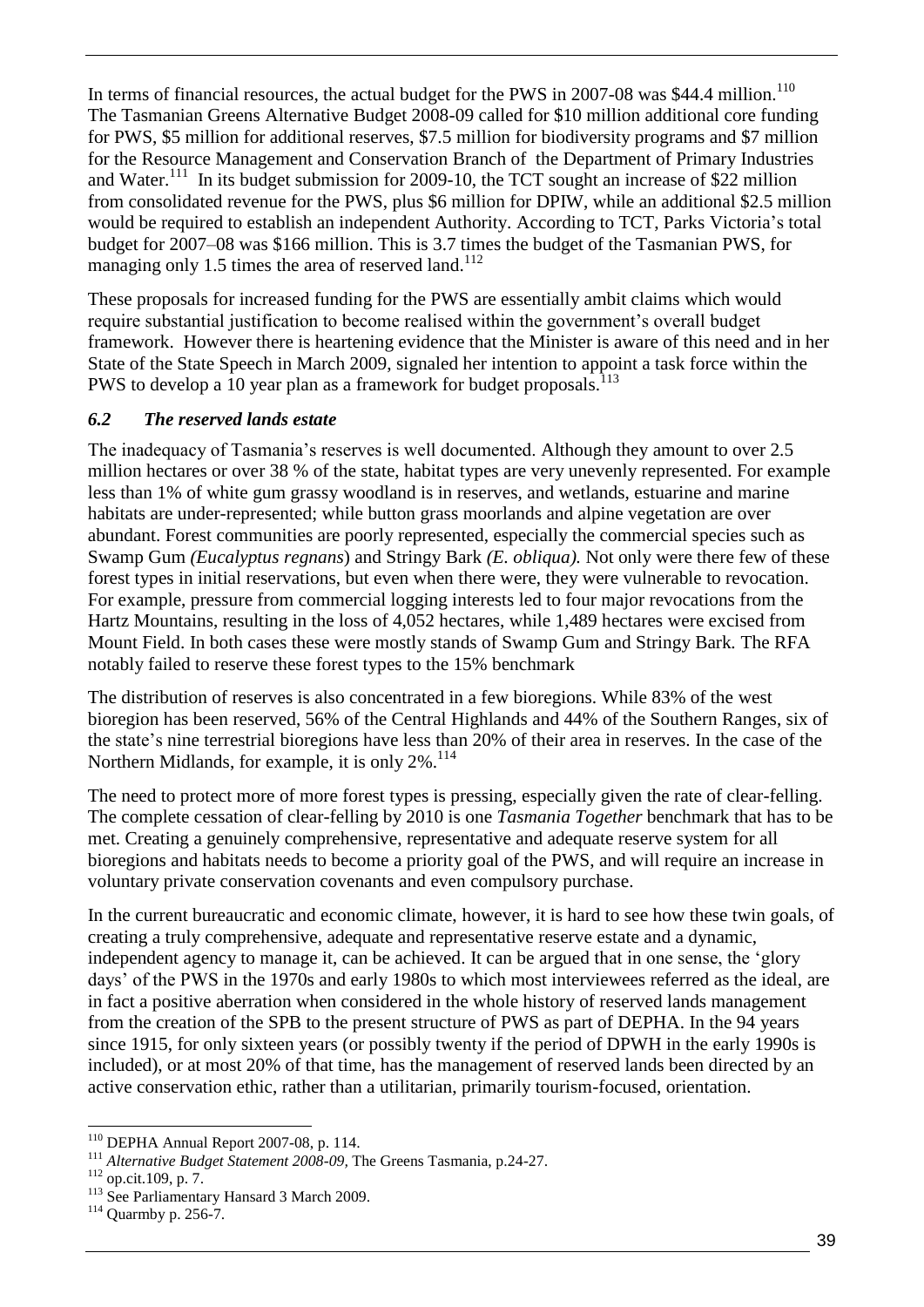Furthermore, our whole society is so wedded to the values of neoliberal economics (privatisation, de-regulation, user pays) in the pursuit of the endless growth of financial profit, that recreating the PWS as an independent agency dedicated primarily to the conservation of the natural environment for its own sake would be a very 'courageous' undertaking in Sir Humphrey's terms! However, there are other factors which may soon have a countervailing influence.

#### <span id="page-44-0"></span>*6.3 The impact of climate change, oil depletion and the global financial crisis – the triple crunch*

Seeking to double the size of Tasmania's tourism industry by 2014, from its current \$1.4 billion in 2008, in itself an increase of 12% over the previous year<sup>115</sup> may be even more 'courageous'. Tourism is a sector which depends heavily on transport (especially interstate and overseas tourism), which in turn depends heavily on oil, in an era which will certainly soon impose a price on carbon and will also be facing higher costs as a result of oil depletion. In addition, in the current international financial climate, tourism is one of the industries being hardest hit and this is likely to persist for several years. As a result, the tourism value of reserved lands may decline quite rapidly, and management for a set of broader, more conservation-dependent values will be more appropriate.

One obvious value of this kind is the value of reserved lands as a carbon sink in a carbon trading regime, both nationally and internationally. According to the 2008 State of the Forests Report, of Tasmania's total of area of 3.1 million ha of native forest, 1.1 million ha (36%) was in nature conservation reserves on public land. In Australia as a whole, only 16% of native forest was similarly protected.<sup>116</sup> In 2007, public land reserved in Tasmania under the *Nature Conservation Act 2002* amounted to 2.5 million ha; of which 45% (1.1 million ha) was native forest. Thus public reserved lands contain a substantial carbon sink.

There are widely varying estimates of the amount of carbon sequestered in the 1.1 million ha of native forest in held Tasmanian reserved lands. The 2008 State of the Forests Report states that the wood in the 147 million hectares of native forest Australia wide sequester 6.5 billion tonnes of carbon (down from the 10.5 billion tonnes estimate in the 2003 Report) giving a rate of 44 tonnes of carbon per hectare (tC/ha) in the wood (biomass), and 82 tC/ha if soil carbon is added. So Tasmania's 1.1 million ha of reserved forests contain 48.4million tC in biomass and 90.2 million tC in total. 117

However, in a study commissioned by the Wilderness Society (and discounted by many critics, for that reason) scientists from the Australian National University (ANU) focused on the14.5 million hectares of eucalypt forests in south-eastern Australia, including Tasmania, to determine how much carbon native forests ‗undisturbed by intensive human land-use activity' could store. Distinguishing the specific characteristics of ‗intact natural forests' such as those in reserved lands, they estimated that such forests sequestered on average a total of 640 tC/ha (biomass +soil). This is three times the average IPPC figure (and nearly eight times the figure in the State of the Forests Report quoted above). Furthermore 'the highest biomass carbon stocks, with an average of more than 1200 tC/ha and maximum of over 2000 tC/ha, are in the mountain ash (*Eucalyptus regnans*) forests of Victoria and Tasmania'. <sup>118</sup> Using these figures, Tasmania's reserved forests could hold a stock of between 700 to 1320 million tC. At a carbon price of \$20 per tonne, as suggested in the

 $117$  calculated from figures in op.cit 115 table 6 and Figure 47.

<sup>-</sup><sup>115</sup> Tourism sustains Tasmania's economy', Tasmanian Tourism Industry Council press release, 18 March 2009, <http://www.tict.com.au/news/posts/view/2/Tourism+Sustains+Tasmania%27s+Economy/>

<sup>&</sup>lt;sup>116</sup> *State of the Forests Report 2008*, Bureau of Rural Sciences, Department of Agriculture, Fisheries and Forestry, <http://adl.brs.gov.au/forestsaustralia/publications/sofr2008.html> Table 6.

<sup>118</sup> *Green Carbon, The role of natural forests in carbon storage. A green carbon account of Australia's south-eastern Eucalypt forests, and policy implications*, Brendan G. Mackey, Heather Keith, Sandra L. Berry and David B. Lindenmayer, ANU Press, Canberra 2008.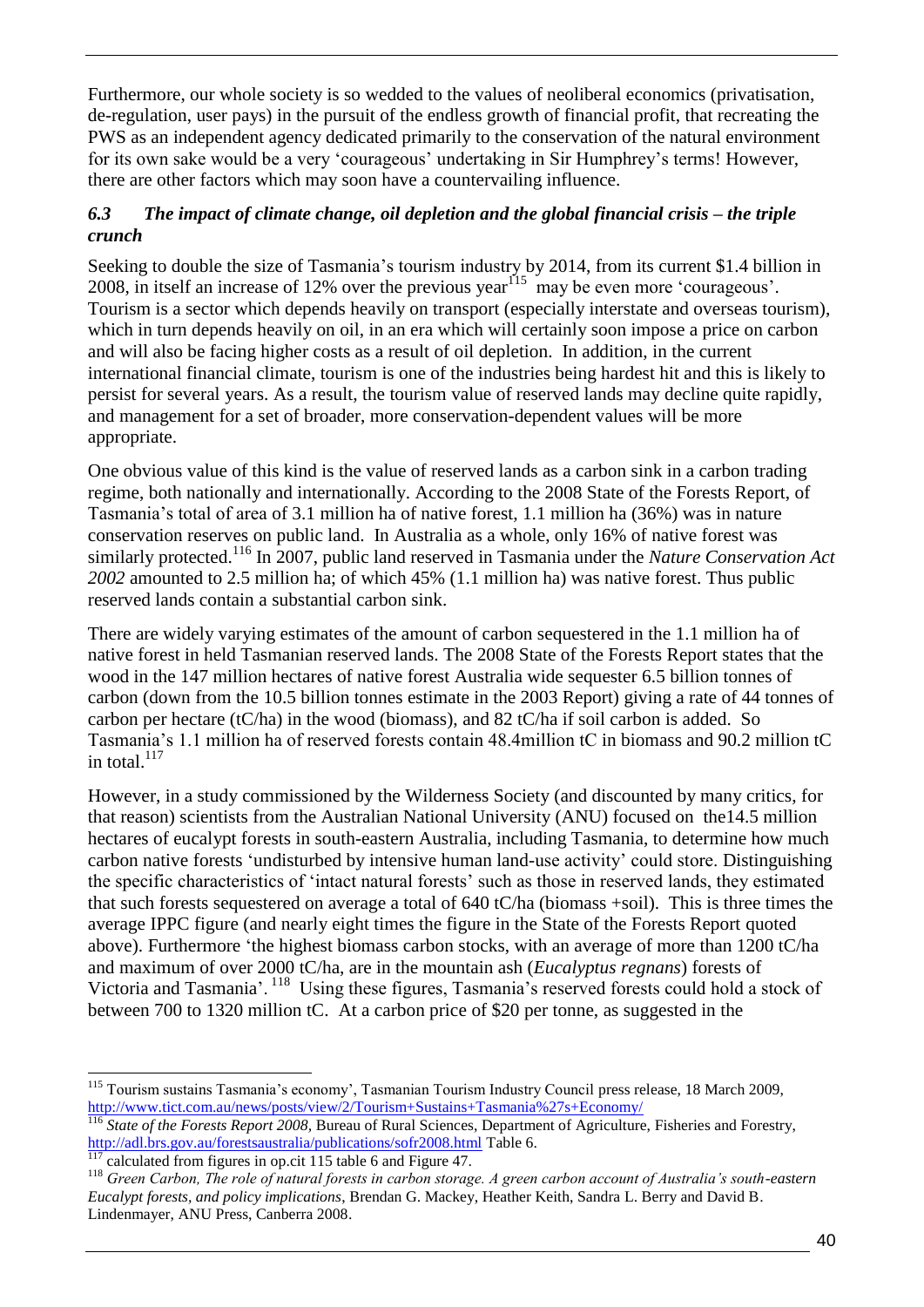Government's Carbon Pollution Reduction Scheme  $(CPRS)^{118}$ , this would put the value of Tasmania's reserved forests at between \$1.8 billion (at 82 tC/ha) and \$26.4 billion (at 1200 tC/ha); or taking the ANU study's lowest figure of 640 tC/ha, their value as carbon stores would be \$12.8 billion. This almost ten times the value of the tourism industry in 2008.

Furthermore, the CPRS allows for the possibility of measures such as a REDD (Reducing Emissions from Deforestation and Degradation) Plus scheme which would not only reduce emissions from degradation of natural ecosystems (REDD) but also secure their permanent protection (Plus); and incorporate a very large fund to pay for the maintenance, in perpetuity, of biocarbon stores.<sup>119</sup> Under such a scheme, the Tasmanian government could seek funding from REDD Plus for the carbon sequestration value of its reserved lands, particular the 45% which are undisturbed native forests.

On the global scale, the Secretariat of the UN Convention on Biodiversity in a recent report has emphasised not only that

- ‗Maintaining natural ecosystems (including their genetic and species diversity) is essential to meet the ultimate objective of the UN Framework Convention on Climate change (UNFCCC) because of their role in the global carbon cycle and because of the wide range of ecosystem services they provide that are essential for human well-being'

But also that

- ‗Enhancing natural adaptation of biodiversity through conservation and management strategies to maintain and enhance biodiversity can reduce some of the negative impacts from climate change and contribute to climate change mitigation by preserving carbon sequestration and other key functions'. 120

Thus, managing the reserved estate to minimise the impact of climate change on biodiversity is another challenge for the PWS in the future, and one that it has hardly considered yet, judging from its Annual Reports. This issue was taken up by the recent Senate Committee Report *Conserving Australia.* One of its recommendations is that states should 'boost the resilience of reserves against the effects of climate change by focussing on increasing their connectivity, so that they contain a continuum of different climatic zones, altitudes and ecosystems types'.<sup>121</sup>

Other significant values for which parks will need to be more actively managed include water conservation. For example, Namadgi National Park provides up to 85% of Canberra's water from the Cotter Catchment in the ACT. The economic value of this eco-service alone is estimated to be at least  $$100$  million per year.<sup>122</sup>

Reserved lands contribute not just to the health of natural systems and biodiversity, but also to human health. Several interviewees suggested that natural areas were much better suited to provide a source of health, rather than wealth, to the Tasmanian community and other visitors. ‗Ecotherapy' is emerging in the western world as a clinically valued treatment option. In the United Kingdom it is a core component of the public mental health strategy. An Australian ecotherapy study *Feel Blue Touch Green* indicated that 'for people experiencing depression, anxiety or social isolation,

<sup>-</sup><sup>118</sup> Carbon Pollution Reduction Scheme, Fact Sheet 12, Price Impacts, <http://www.climatechange.gov.au/greenpaper/factsheets/fs12.html>

<sup>119</sup> ‗Biocarbon, biodiversity and climate change. A *REDD Plus* scheme for Australia', Green Institute Working Paper 3, July 2008 [http://www.greeninstitute.com.au/images/uploads/Biocarbon,\\_biodiversity\\_and\\_climate\\_WP3\\_v.1.pdf](http://www.greeninstitute.com.au/images/uploads/Biocarbon,_biodiversity_and_climate_WP3_v.1.pdf)

<sup>&</sup>lt;sup>120</sup> 'Draft findings of the Ad Hoc Technical Expert Group (AHTEG) on Biodiversity and Climate Change', Secretariat of the Convention on Biological Diversity, May 2008 [http://www.cbd.int/doc/meetings/cc/ahteg-bdcc-01/other/ahteg](http://www.cbd.int/doc/meetings/cc/ahteg-bdcc-01/other/ahteg-bdcc-01-findings-en.pdf)[bdcc-01-findings-en.pdf](http://www.cbd.int/doc/meetings/cc/ahteg-bdcc-01/other/ahteg-bdcc-01-findings-en.pdf)

<sup>121</sup> *Conserving Australia: Australia's national parks, conservation reserves and marine protected areas*, Senate Committee on Environment, Communications, Information Technology and the Arts, Commonwealth of Australia, 2007, p.135.

<sup>122</sup> *The value of parks*, Parks Forum, Fitzroy 2008, p. 7.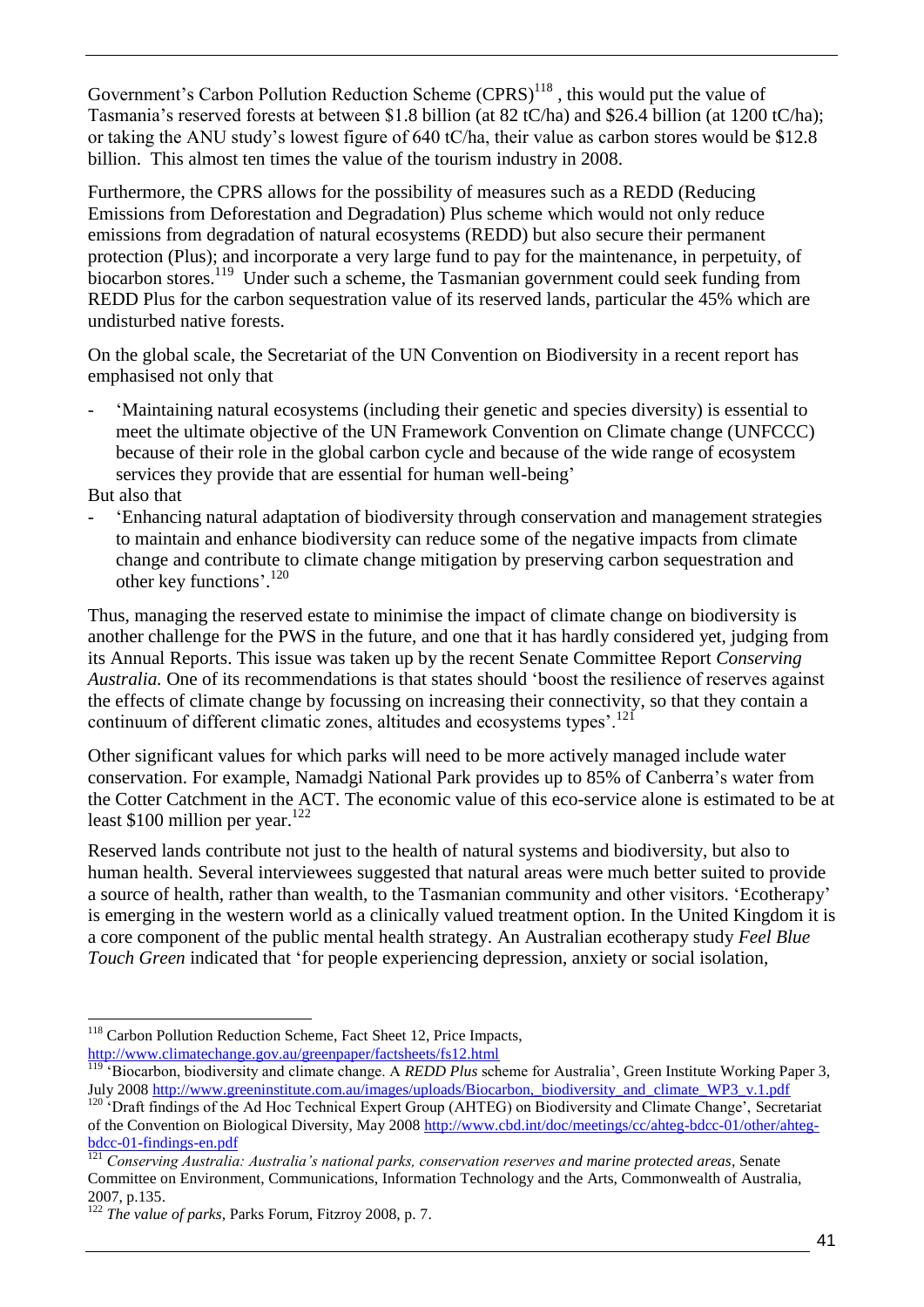participation in a conservation group undertaking environmental programs has mental and physical health benefits and improves general wellbeing'.<sup>123</sup>

#### <span id="page-46-0"></span>*6.4 A twenty first century conservation ethic*

Considerations such as these suggest that a return to the ‗glory days' of the 1970s and 1980s will not be sufficient to overturn the damage done to Tasmania's reserved lands estate by the co-option of the Parks and Wildlife Service and the exponential exploitation of national parks in particular, to serve the economic development of the state and the profits of tourism operators. The current obsession is one of development in Tasmania's national parks and the practice of allowing it to proceed regardless of potential, or even known, environmental damage (as in the Bryan's Corner debacle for example). Altering the mindset of the PWS to one which runs counter to that presumption, and restricts or prohibits development where there is a lack of clear evidence about its impacts, may be a long and difficult, but necessary, process.

Even the ecocentric philosophy of the  $20<sup>th</sup>$  century environment movement may need to be modified to campaign not just against economic exploitation of the reserved estate (the main motivation of the TNPA for example) in order to incorporate a more sophisticated analysis of the broader concepts of biodiversity conservation and habitat protection that climate change will demand.

A much more significant transformation of philosophy and policy in reserved lands management will be needed to address these emerging challenges of the  $21<sup>st</sup>$  century. Most importantly of all, this broader perspective must embody the precautionary principle, since one thing we are certain of is that the next half century will be a period of increasing uncertainty.<sup>124</sup>

Even more challenging will be the political transformation that will enable governments, both at state and federal level, to make a similar commitment.

<sup>-</sup> $123$  ibid, p. 10.

<sup>&</sup>lt;sup>124</sup> Cooney, R. *The Precautionary Principle in Biodiversity Conservation and Resource Management*, IUCN 2004.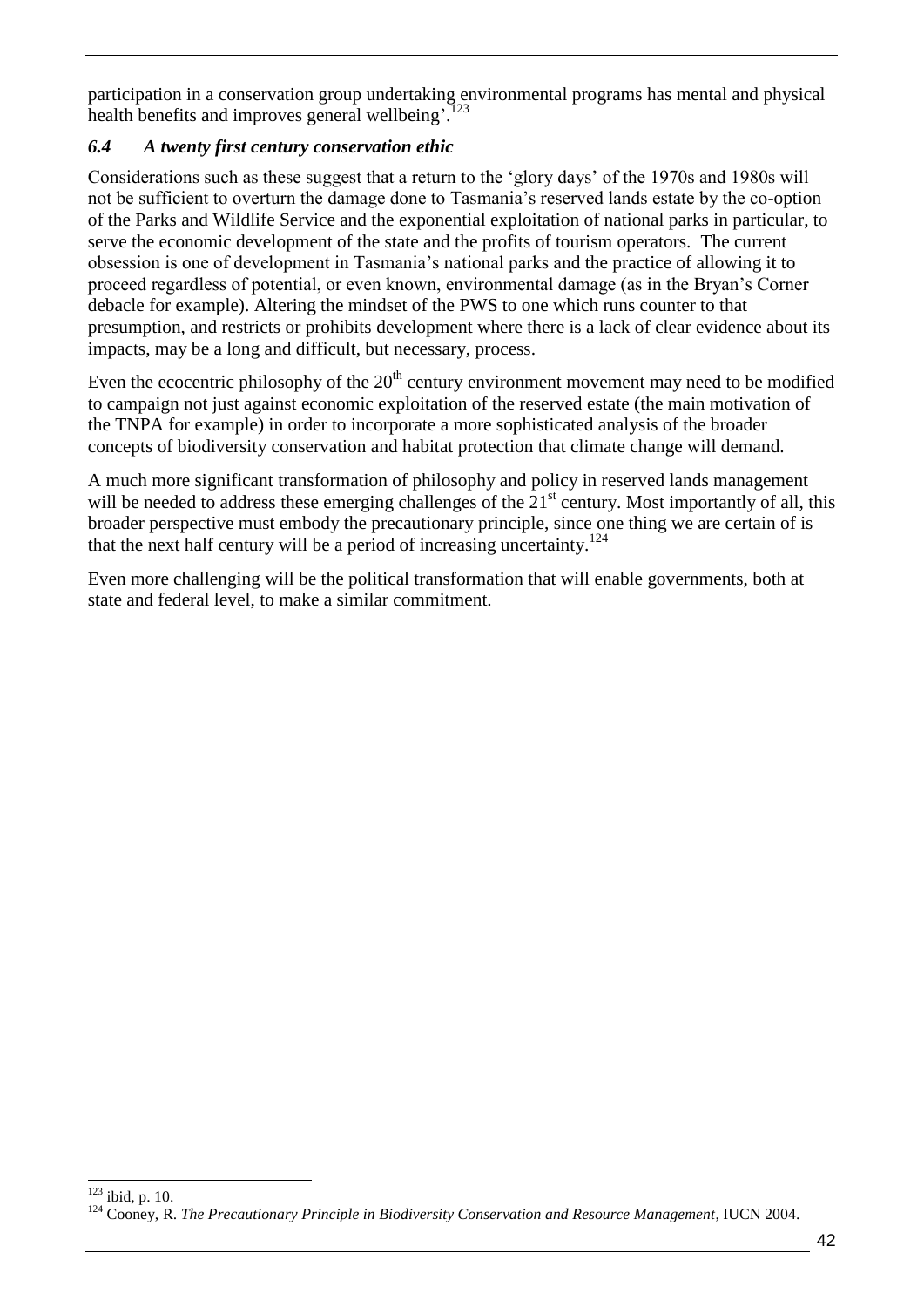#### <span id="page-47-0"></span>**Postscript: May 2009**

On 14 May 2009, Premier David Bartlett<sup>125</sup> announced that the Department of Environment, Parks, Heritage and the Arts (DEPHA) would be abolished on 30 June 2009, as a cost cutting measure in order to reduce the 'black hole in the state budget' caused by the \$1 billion reduction in GST receipts as a result of the global financial crisis.

Although details are as yet unclear, the Parks and Wildlife Service will return to the Department of Primary Industry and Water (DPIW), the agency it left in 1998 when Jim Bacon created his department of 'favourite things' in which PWS formed the spearhead of an economic policy driven by tourism based on the competitive advantage of Tasmania's natural and cultural heritage.

David Bartlett's pronouncement implies that policy is in abeyance – if this is at all a considered policy decision - and PWS is again being used as a political football, floundering once more to find a meaningful position in the alphabet soup of departmental acronyms. More seriously, this decision demonstrates yet again the government's (any government's) wilful misunderstanding of the true value of Tasmania's unique reserved lands system, and the need for it to be managed for the long term benefit of all Tasmanians as not only a tourism asset, but for biodiversity protection and habitat conservation, geoheritage, cultural heritage and increasingly, as a crucial investment in carbon storage. This requires a skilled, innovative, independent and well resourced PWS, staffed by people with high morale and a passionate commitment to the high standards demanded by this vital task.

In making this decision, David Bartlett has jeopardized these critical attributes, put the TWWHA at risk, and made a mockery of Tasmania as 'the natural state'. It is not a decision that does credit to a self proclaimed ‗clever, kinder and more caring' Premier.

 $\overline{a}$  $125$  David Bartlett, 'Demonstrating real leadership in tough times', Media Release, 14 May 2009, <http://www.media.tas.gov.au/release.php?id=26698>